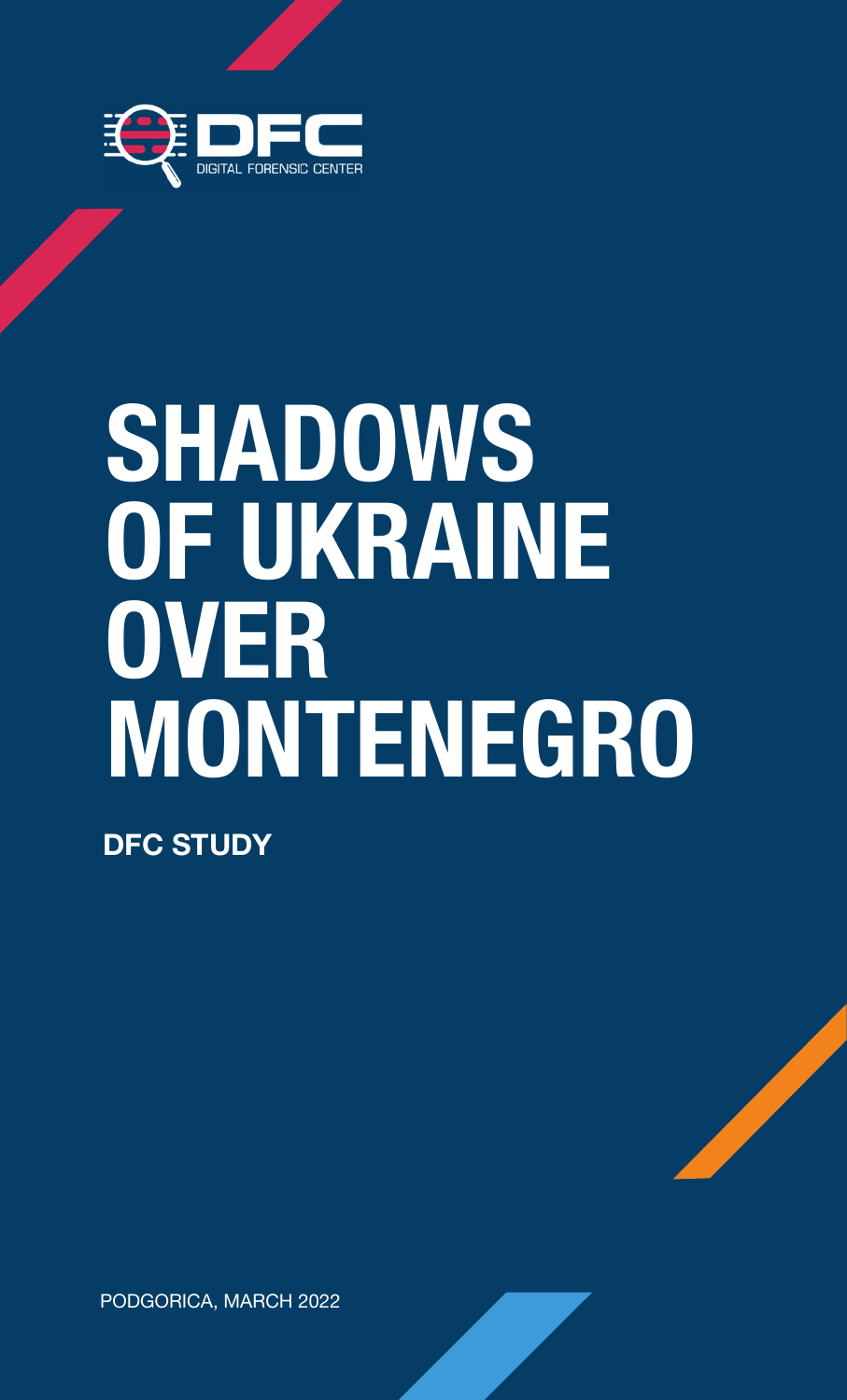### **CONTENTS**

#### **[SHADOWS OF UKRAINE OVER MONTENEGRO](#page-2-0)**

[Revolution of Dignity and Annexation of Crimea](#page-3-0)

#### **[NEGATION – THE ORIGINALLY BORROWED CONCEPT](#page-6-0)**

- [Russia's rhetoric towards Ukraine](#page-6-0)
- [The rhetoric of Serbia towards Montenegro](#page-8-0)
- [An alternative understanding of Nazism](#page-12-0)
- [Other common confabulations](#page-14-0)
- [Ukraine-Kosovo analogy](#page-15-0)

#### **[POSITIONING OF ENTITIES IN MONTENEGRO](#page-17-0)**

- [Sitting on two chairs](#page-18-0)
- [Russian destabilization of Montenegro](#page-20-0)

### **[MONTENEGRIN MEDIA IN THE SERVICE OF RUSSIAN PROPAGANDA](#page-23-0)**

- [No. 1 topic on social media as well](#page-26-0)
- [Calls for protests in support of Russia](#page-28-0)
- [Men's State \(Мужское государство\) in Montenegro](#page-31-0)
- [Implications for the region](#page-33-0)

#### **[CONCLUSIONS](#page-35-0)**

**[RECOMMENDATIONS](#page-39-0)**

### IMPRESSUM

PUBLISHER: Atlantic Council of Montenegro / EDITOR IN CHIEF: Dr Savo Kentera AUTHORS: Milan Jovanovic and DFC team / DESIGN AND LAYOUT: Branka Gardašević



This project was funded, in part, through a U.S. Department of State grant. The opinions, findings, and conclusions or recommendations expressed herein do not necessarily reflect those of the U.S. Government.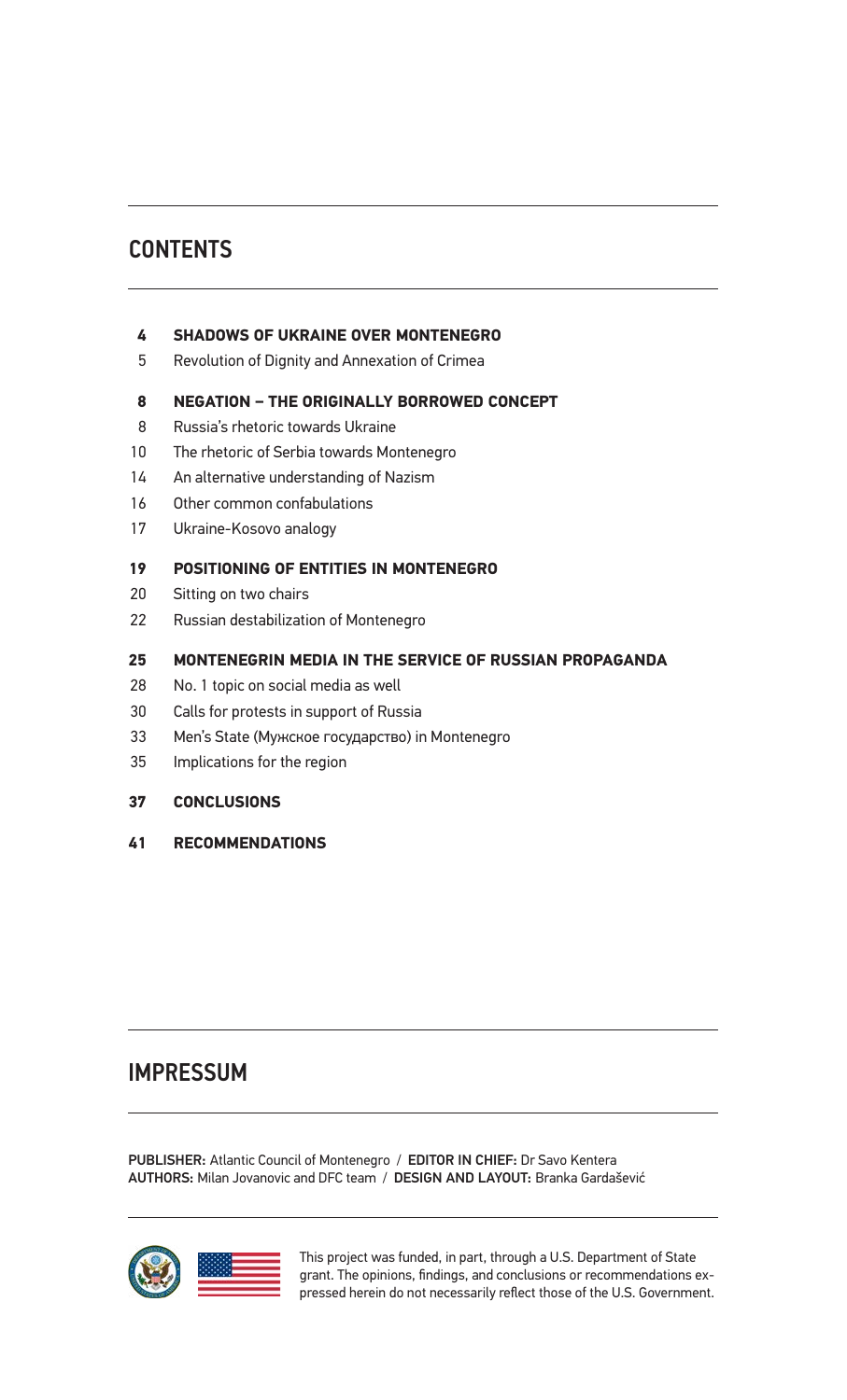### <span id="page-2-0"></span>**SHADOWS OF UKRAINE OVER MONTENEGRO**

The principles of international political relations on which the modern European security architecture is built have once again proved null and void in the face of Russia's neo-imperialist intentions. Diplomacy has not fulfilled its basic tasks, and the peace policy and culture that are the basis of the universal institutional organization today are facing the initial challenges of overcoming the rivalry characteristic of the Cold War bloc era. In addition, it seems that questioning the justification of NATO's existence after the collapse of the Soviet Union and the Warsaw Pact, in the current global political and security circumstances, is at a minimum level of relevance. Russia's excessive sensitivity based on the belief that the broader

framework of Euro-Atlantic integration will jeopardize its national securi-

**THE ABSENCE OF PHYSICAL BARRIERS ON THE WESTERN BORDERS WITH EUROPE FACILITATED THE POLICY OF EXPANSION OF THE RUSSIAN** *LEBENSRAUM*

ty interests is a reflection of Russia's perception of the existence of an ideological (not foreign policy) threat and the danger that Western cultural values will integrate into Russian society and threaten the existing system of government. More than three decades after American political analyst Francis Fukuyama presented his idea of *the end of history*, according to which the ideological development of the human

community reached its peak with the establishment of liberal democracy, his thesis on Russian nationalism as a barrier to global democracy expansion has matured.

Moreover, thirty years later, the entrenched nationalism of the Russian elites entered a permanent state of neo-imperialist aspirations on a global scale and again became a threat to the universal values of liberalism. The absence of physical barriers on the western borders with Europe facilitated the policy of expansion of the Russian *lebensraum*, the German geopolitical concept of *living space* from the beginning of the last century, which supports the interest in establishing colonies, which was taken over and carried out by Adolf Hitler as the foreign policy of the Third Reich.

However, unlike the Cold War period, the clash of two different conceptions – democracy and authoritarianism, equality and oligarchy,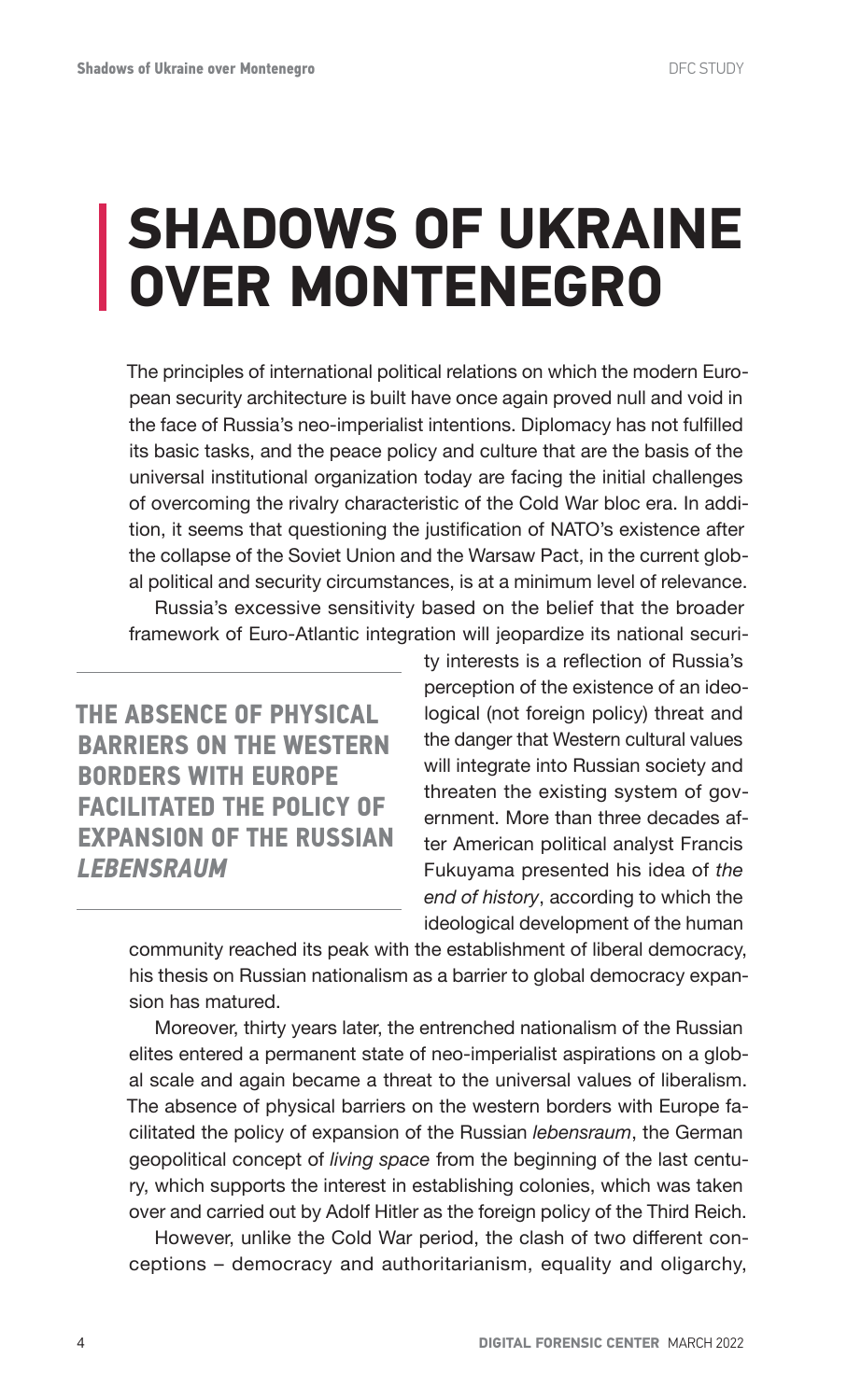<span id="page-3-0"></span>individualism and totalitarianism, ideological systems and the values that support them – is now taking place on European soil, in a geopolitical vacuum between East and West.

Russia's military offensive against Ukraine is an unprecedented crime against peace since 1939 and the latest attempt to return the country to Moscow's political orbit after Ukraine renounced Russia's imperial heritage and sided with the West. It is a continuation of the complex processes that Ukraine went through during the color revolutions of 2004 (*Orange Revolution*) and 2014 (*Euromaidan*), which escalated with Russia's annexation of the Ukrainian peninsula of Crimea and the war in the separatist eastern parts of the country (Donetsk and Lugansk), supported by official Moscow.

The thesis that Russians and Ukrainians are one people who are part of Russian civilization, then the narrative of the endangerment of Russians in Ukraine (according to the 2001 census, 15-17% of ethnic Russians live in Ukraine, and about 20% of the total population speaks Russian as their mother tongue), and the fact that the West violated the promise from the 1990s that NATO would not expand its membership to Eastern Europe, served as a justification and immediate reason for the long-conceived and carefully prepared Machiavellian strategy of the Russian invasion of Ukraine, which began on February 24, 2022.

### **REVOLUTION OF DIGNITY AND ANNEXATION OF CRIMEA**

The beginning of the crisis in Ukraine was marked by protests in December 2013 against the autocratic government of pro-Russian President Viktor Yanukovych on the Maidan in Kyiv, which is considered a symbol of Ukrainian independence and revolutionary resistance.

Earlier in November 2013, at a meeting of the European Union's Initiative with the Eastern Partnership countries in Vilnius, Yanukovych under Russian pressure [refused](https://www.slobodnaevropa.org/a/kijev-uverava-da-ce-potpisati-sporazum-sa-eu/25199264.html) to sign the Comprehensive Association Agreement (which would prevent Ukraine's accession to Putin's Eurasian Union) and instead of introducing European standards and values, the then government in Kyiv began to propagate a customs union with Russia, which at the same time meant greater tutelage of Moscow. The Russian government celebrated the move as a victory.

Yanukovych began his presidency in 2010. That the pro-Russian president sells Ukraine's interests to Moscow, offering it everything Ukraine can give, was shown by one of his first steps from the government's position – signing an agreement with then Russian President Dmitry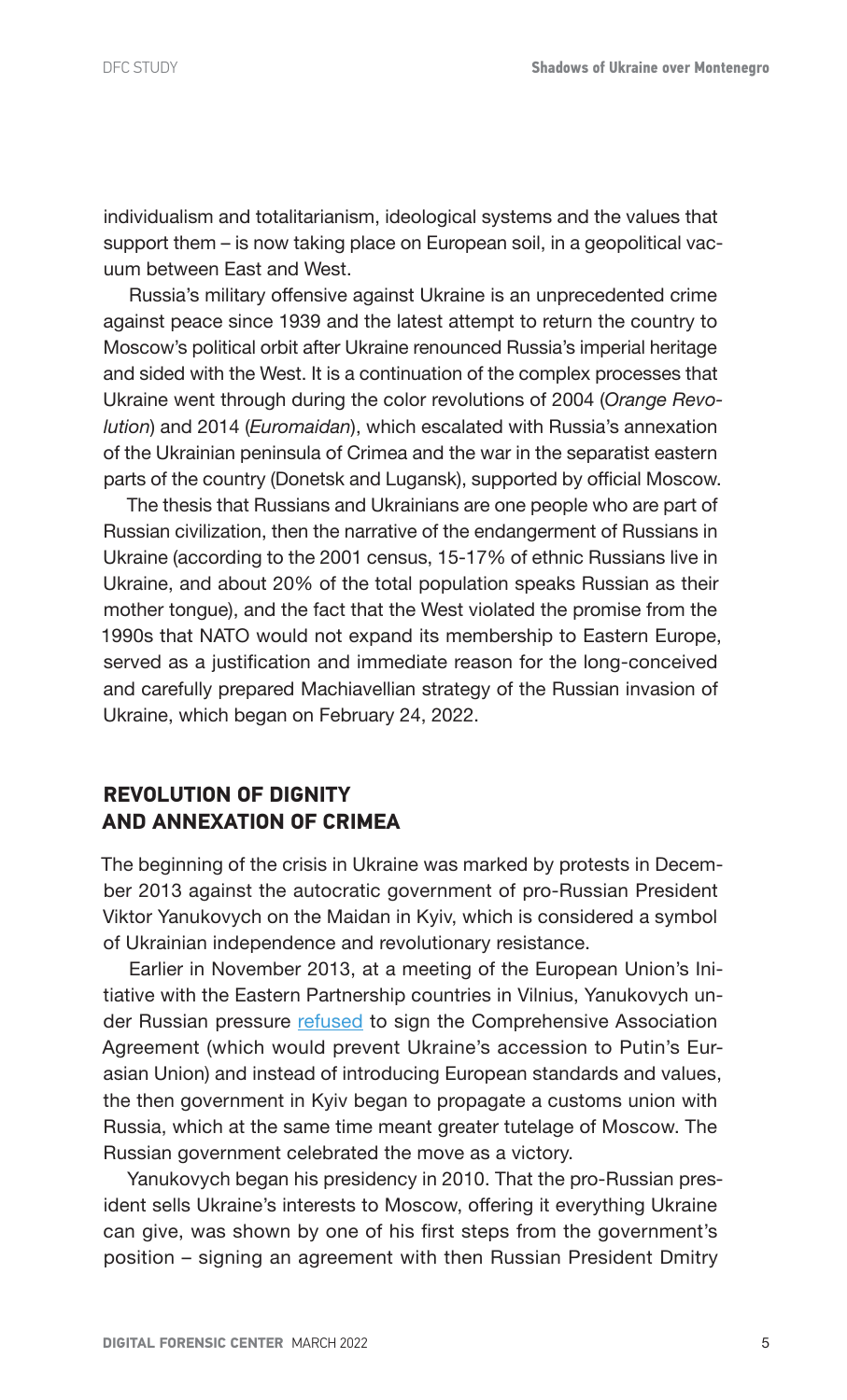Medvedev, which allowed Russia to extend the lease of the port in Sevastopol for the Black Sea Fleet until 2042, in [exchange](https://www.slobodnaevropa.org/a/rusija_ukrajina__gas_nafta/2025944.html) for a discount on the price of Russian gas. Russia then announced that it would expand its presence in the Black Sea. This, as interpreted in Ukraine and Russia, made it impossible to consider the issue of Ukraine's membership in NATO for at least another three decades.

### **IN JANUARY 2014, YANUKOVYCH RETROACTIVELY CRIMINALIZED PROTESTS AND LEGALIZED HIS OWN USE OF FORCE WITH LAWS THAT PROTESTERS CALLED**  *DICTATORSHIP LAWS*

Spontaneous gatherings of students and other disgruntled citizens of Ukraine protesting against the government's policy in Kyiv grew into civil protests called *Euromaidan*, and then into a mass pro-Western movement demanding democratic reforms and the removal of corrupt state leadership. The brutal repression of the authorities and the excessive violence carried out against the peaceful demonstrators by the special police unit [Berkut,](https://www.dw.com/bs/ukrajinska-specijalna-jedinica-berkut-spremna-na-sve/a-17285325) mobilized general social discontent and daily gatherings of hundreds of thousands of people on the Independence Square in Kyiv.

In January 2014, Yanukovych retroactively criminalized protests and legalized his own use of force with laws that protesters called *dictatorship laws*. The laws were passed outside the usual parliamentary [procedure](https://www.bbc.com/news/world-europe-25771595) and imposed strict restrictions on freedom of expression and assembly, extremism was banned (although the term was not legally defined), and all foreign-funded NGOs were ordered, following Russian practice, to register as foreign agents. On the other hand, Russian leaders applied to the events on the Maidan tactics of [homosexualization](http://cd.bos.rs/online-citanka-novi-lideri--nove-mogucnosti-10/uploaded/Timothy%20Snyder%20-%20The%20Road%20to%20Unfreedom(2018).pdf) of protest, as was the case two years earlier during the protests in Moscow.

Peaceful protests were violently suppressed in February 2014 by police aggression and brutality towards protesters, but the scope of the so-called *revolutions of dignity* was far-reaching – the pro-Russian establishment was removed and pro-Western Petro Poroshenko was elected the new President of Ukraine. A few months after the beginning of *Euromaidan*, Yanukovych fled to Russia, which still interprets the protests on the Maidan as a right-wing coup supported by the West.

The collapse of the system and the internal destabilization of the state served opportunistic separatist movements to, with Russian support,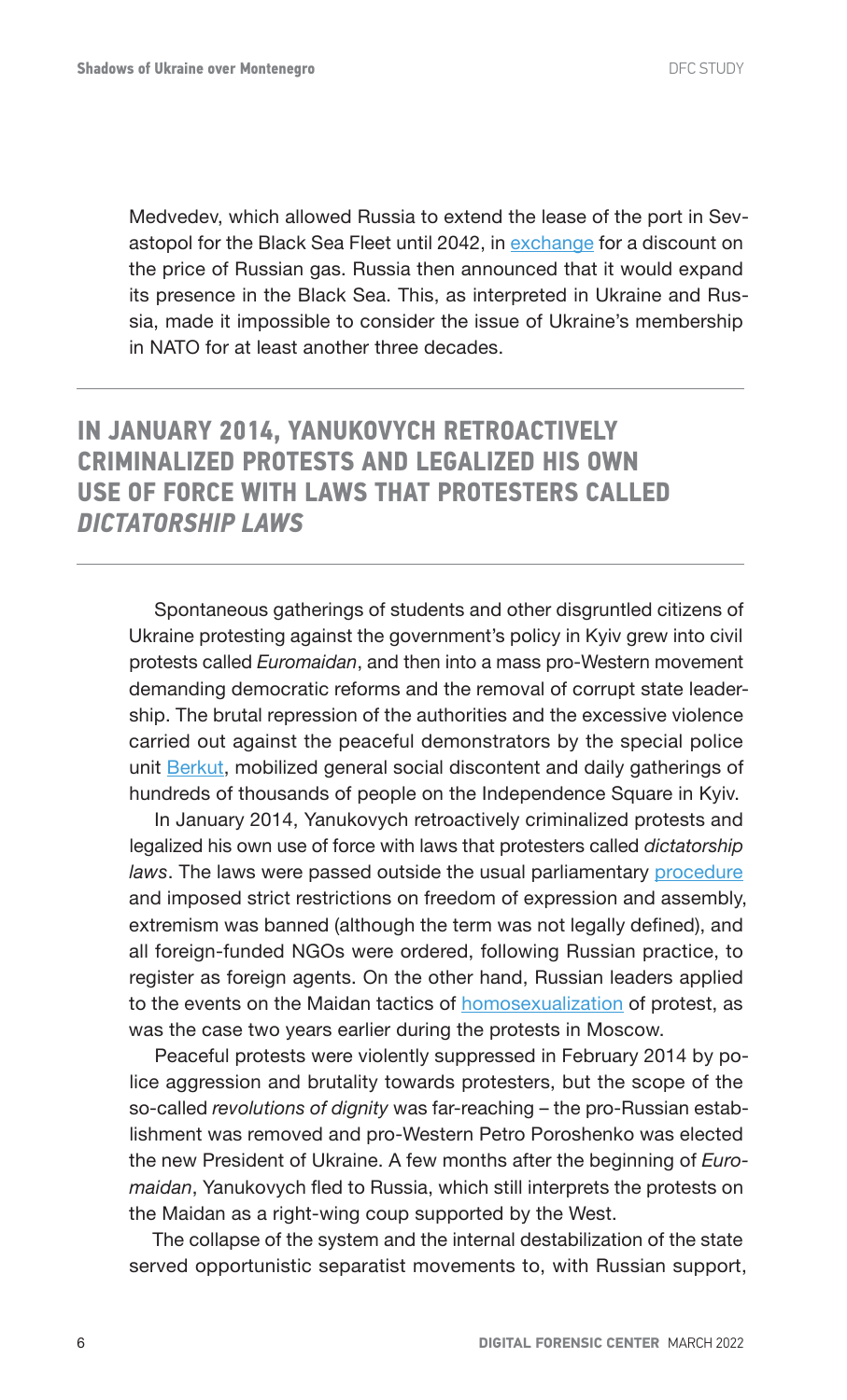start a war in eastern Ukraine and declare the independence of Donetsk and Luhansk and support Russia's annexation of the Ukrainian Crimean peninsula in March 2014. Fearing a democratic Ukraine, Moscow responded to its right to decide its own future by occupying the military and annexing the Black Sea peninsula to its territory after a referendum on Crimea's secession that the United Nations declared invalid.

The Russian government claimed that neo-Nazi forces had taken power in Kyiv and could not deny support to Crimean residents in their right to self-determination, disputing claims of their own role in annexing sovereign Ukrainian territory. Despite clear evidence of Russian troops' activities in Crimea, the Kremlin has launched a campaign to deny involvement, talking about self-defense units formed by the local population due to alleged threats from Ukrainian ultranationalists.

Russia's annexation of Ukrainian territory violates basic principles of international law, the Charter of the United Nations, as well as bilateral agreements between Ukraine and the Russian Federation. One of them is the 1994 Budapest Memorandum, in which Russia (along with the United Kingdom and the United States) guaranteed Ukraine's territorial integrity, and by which Ukraine agreed to the largest nuclear disarmament in history, handing over 1,300 intercontinental ballistic missiles.

The annexation of Crimea in 2014 created the so-called *Crimean effect*, or *Crimean bonus*, as the record-breaking popularity enjoyed by the Russian state leadership among the population in the first years after *reunification*, was the generally accepted narrative for the occupation of Crimea.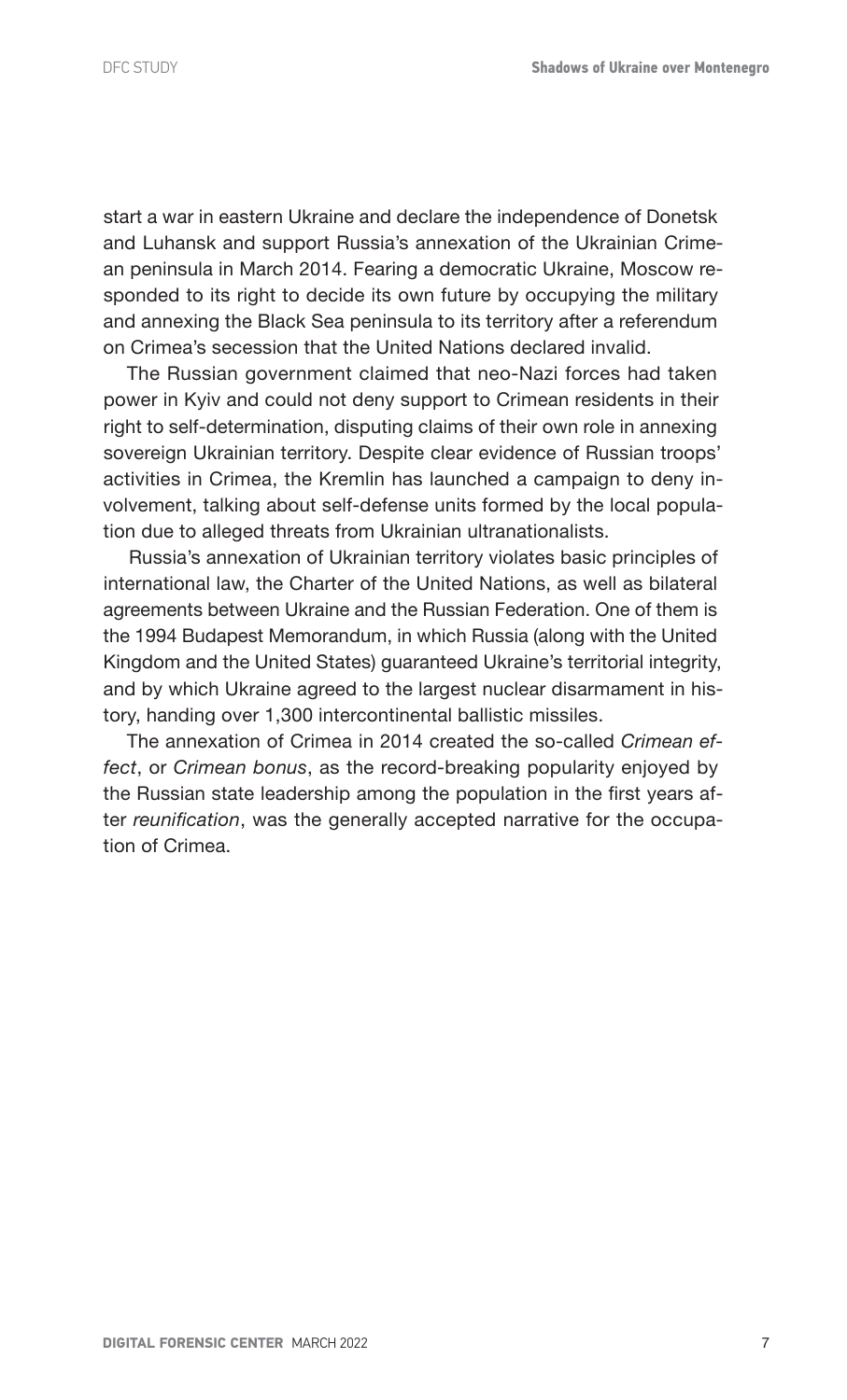### <span id="page-6-0"></span>**NEGATION – THE ORIGINALLY BORROWED CONCEPT**

### **RUSSIA'S RHETORIC TOWARDS UKRAINE**

Like the dissident philosopher Ivan Ilyin, who advocated fascism in Russia and admired Hitler during the 20<sup>th</sup> century, Putin has long shown a desire to restore Russia's Orthodox Christian empire, the foundation of Russian civilization, by building a Russian world that includes Russia, Ukraine, Belarus and ethnic-Russian regions of Kazakhstan. The collapse of the Soviet Union has long been an obsession of Vladimir Putin and *the greatest catastrophe of the 21st century,* and the current *special military operation*, in addition to great state aspirations, was fueled by recent disunity and inability to reach consensus on vital interests between NATO allies and EU members.

That is the essence of the war that is being waged in Ukraine these days. It is not just a matter of banning Ukraine to join the organizations and alliances it wants, including NATO – which is the right of every sovereign country. Russia also strongly opposes Ukraine's membership in the European Union, although Putin in the early 2000s had a diametrically different opinion on the dynamics of the development of relations among Russia, its *near abroad,* and the West. Today, he sees the loss of territory in the war of civilizations – the West, on the one hand, and the *Russian world*, on the other. Therefore, with subordinate Ukraine, led by the new Yanukovych, Russia would become an empire again and corridors would be opened for further action. Otherwise, a prosperous and democratic Ukraine would be a problem for Putin's autocratic regime because Russia's people in the immediate neighborhood could face a more acceptable reality than the one they live in.

In 2007, Russia institutionalized this initiative through the *Russkiy Mir* (world) Foundation, which is much more than caring for cultural heritage and is an integral part of public and open state policy, with a combination of soft and hard power. Putin himself justified the annexation of Crimea by evoking that concept and calling for the aspiration to restore a unique broad Russian civilization protected from external (Western) forces.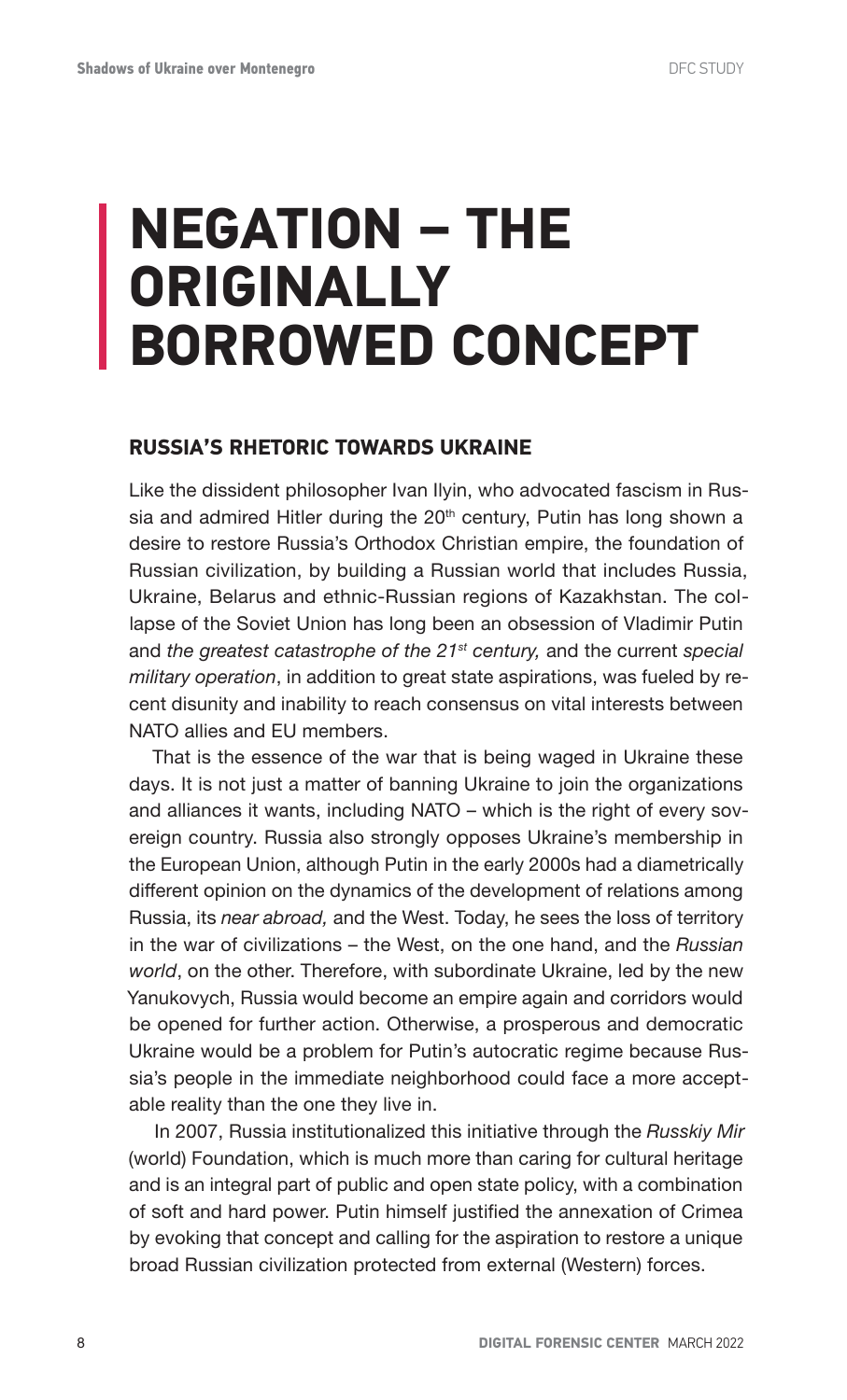Back in 2013, Putin [said](http://www.kremlin.ru/events/president/news/18961) in Kyiv that Ukraine was facing a civilizational choice: *We understand the current reality that there are Ukrainian and Belarusian people, as well as other peoples… but, of course, at the core lie the common spiritual values that make us one people*.

According to [him](http://en.kremlin.ru/events/president/news/66181), Ukraine is an inseparable part of Russia, has no tradition of statehood, and has become only a tool of American and NATO

expansionism, which poses a threat to Russia's security. Putin has spent the last 20 years believing that Ukraine has no historical or any other predisposition to be a sovereign state, or that, at best, it should be a satellite state. The Maidan revolution ended all hopes that Kyiv would remain pro-Russian, and Putin saw the hand of the United States and Hillary Clinton in overthrowing Yanukovych. He also began to believe his own propagandists, Surkov, Dugin, and Kisel, that Ukraine was ruled by a Nazi-Bandera junta. The perfect excuse for the *denazification* of Ukraine and a *special military operation*.

On Ilyin's concept of *endangerment* of his own people and the genocide that is being carried out against it, Putin, with the support of the Russian Or**VIEWED FROM THE PERSPECTIVE OF MONTENEGRO, IT SEEMS THAT THE RHETORIC OF PUTIN AND HIS IDEOLOGISTS WAS ACCEPTED BY CERTAIN SERBIAN OFFICIALS, THEIR EXPONENTS IN MONTENEGRO, MEDIA AND AGITATORS OF THE SERBIAN WORLD IN AN AGGRESSIVE APPROACH TO MONTENEGRO**

thodox Church (RPC) and Patriarch Kirill, who [justifies](https://www.vijesti.me/svijet/evropa/593972/ruski-patrijarh-za-rat-izmedju-rusije-i-ukrajine-krivi-gej-paradu-govorimo-o-ljudskom-spasu) the war with a gay parade and violation of traditional values by Ukraine, rationalized the invasion to the Russian people, its costs and consequences, highlighting Russia's ability to sacrifice itself and face Western decadent values and threats.

Viewed from the perspective of Montenegro, it seems that the rhetoric of Putin and his ideologists was accepted by certain Serbian officials, their exponents in Montenegro, media and agitators of the *Serbian world* in an aggressive approach to Montenegro, the fact that Digital Forensic Center (DFC) has first warned about since 2018, especially during 2020 and 2021, when we noticed a strong Russian trace and influence on the elections and socio-political conditions in the country. The operationalization of the *Serbian world* is an originally borrowed concept of Putin's *Eurasian Union*.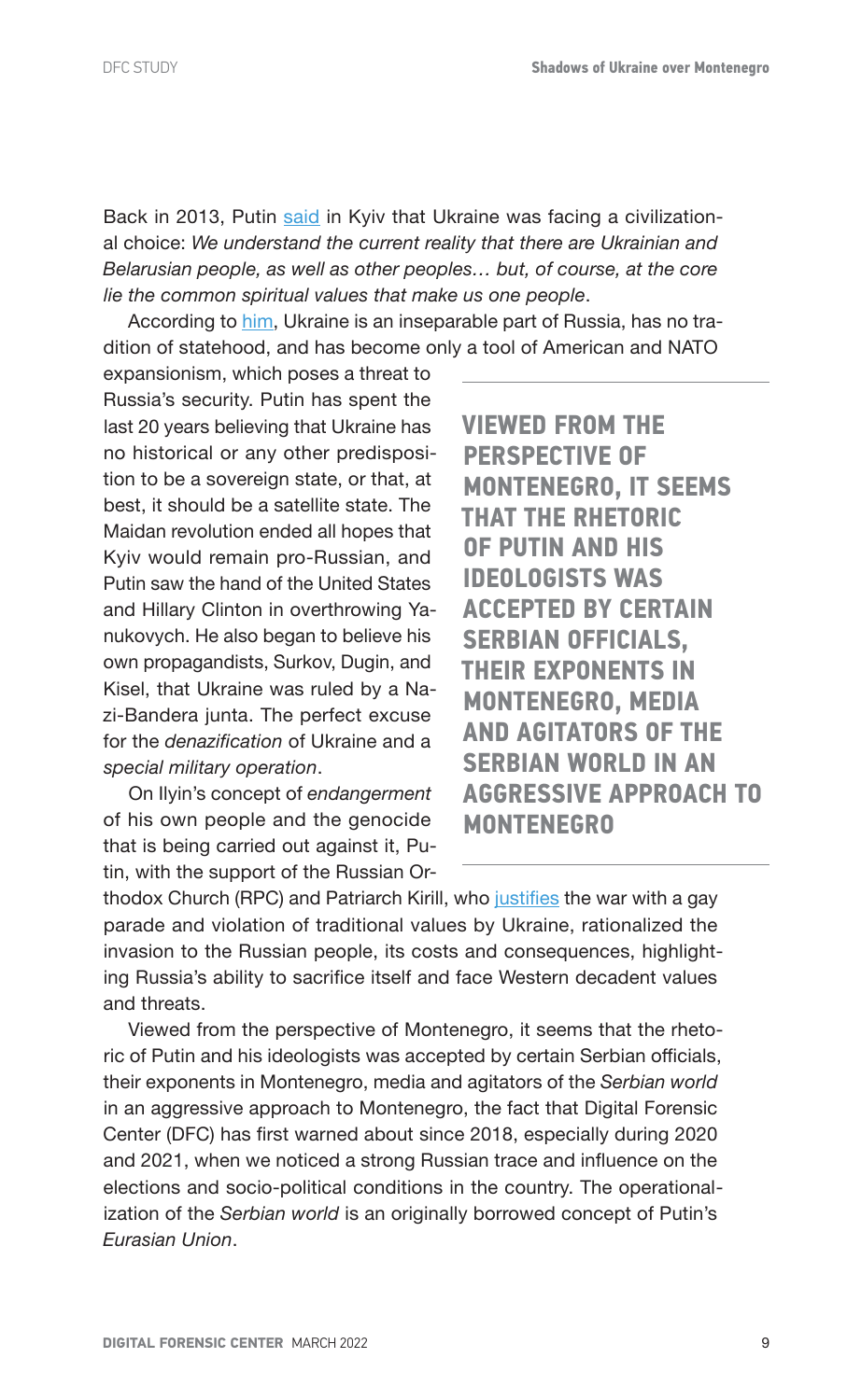### <span id="page-8-0"></span>**THE RHETORIC OF SERBIA TOWARDS MONTENEGRO**

The activities of disruptive factors acting towards Montenegro are largely coordinated from Moscow, mainly through Serbia as a platform for the implementation of Russian interests and goals in the Western Balkans. A well-designed quasi-nationalist narrative about the need for Montenegro's return to traditional values within the wider Orthodox, pan-Slavic community is being placed. The project was taken over and based on the Russian concept of soft power, and within it, there is no place for Montenegrin identity, culture, and history, and after the change of government in Montenegro, under the influence of the Serbian Orthodox Church (SOC), which has significantly determined political dynamics of the ruling majority, its civic concept, secularism and anti-fascist values on which the modern

**AT THE CURRENT STAGE, WITHOUT THE GOVERNMENT AND FUNCTIONAL INSTITUTIONS, MONTENEGRO IS OPEN TO DIRECT RUSSIAN INFLUENCE AND INFLUENCE ON POLITICAL FLOWS**

Montenegrin state is based will also be brought into question. The change of government in 2020 paved the way for malign Russian influence. At the head of the Parliament, the Ministry of Defense and the National Security Agency (ANB) are figures whose activities are in significant discrepancy with the proclaimed European and Euro-Atlantic principles and values. At the current stage, without the Government and functional institutions, Montenegro is

open to direct Russian influence and influence on political flows through its proxies that cover important positions.

Just as the *Russian world* is partly based on the idea of endangerment of Russians in the territories of the *near abroad*, the *Serbian world* implies a narrative about the endangerment of Serbs in territories outside Serbia (Serbs in the diaspora), in the function of their homogenization, historical revisionism, the negation of national identity of certain peoples in the near neighborhood and attempts to tie them completely to the Serbian National Corps. The ambition to decide in Belgrade on all vital issues concerning parts of the population whose members declare themselves as Serbs, wherever they live, is also clearly expressed.

Following the example of the Russian Law on Compatriots (Федеральный закон o государственной политике Российской Федерации в отношении соотечественников за рубежом), the Strategy of National State Policy of the Russian Federation until 2025 (Стратегия государственной национальной политики Российской Федерации на период до 2025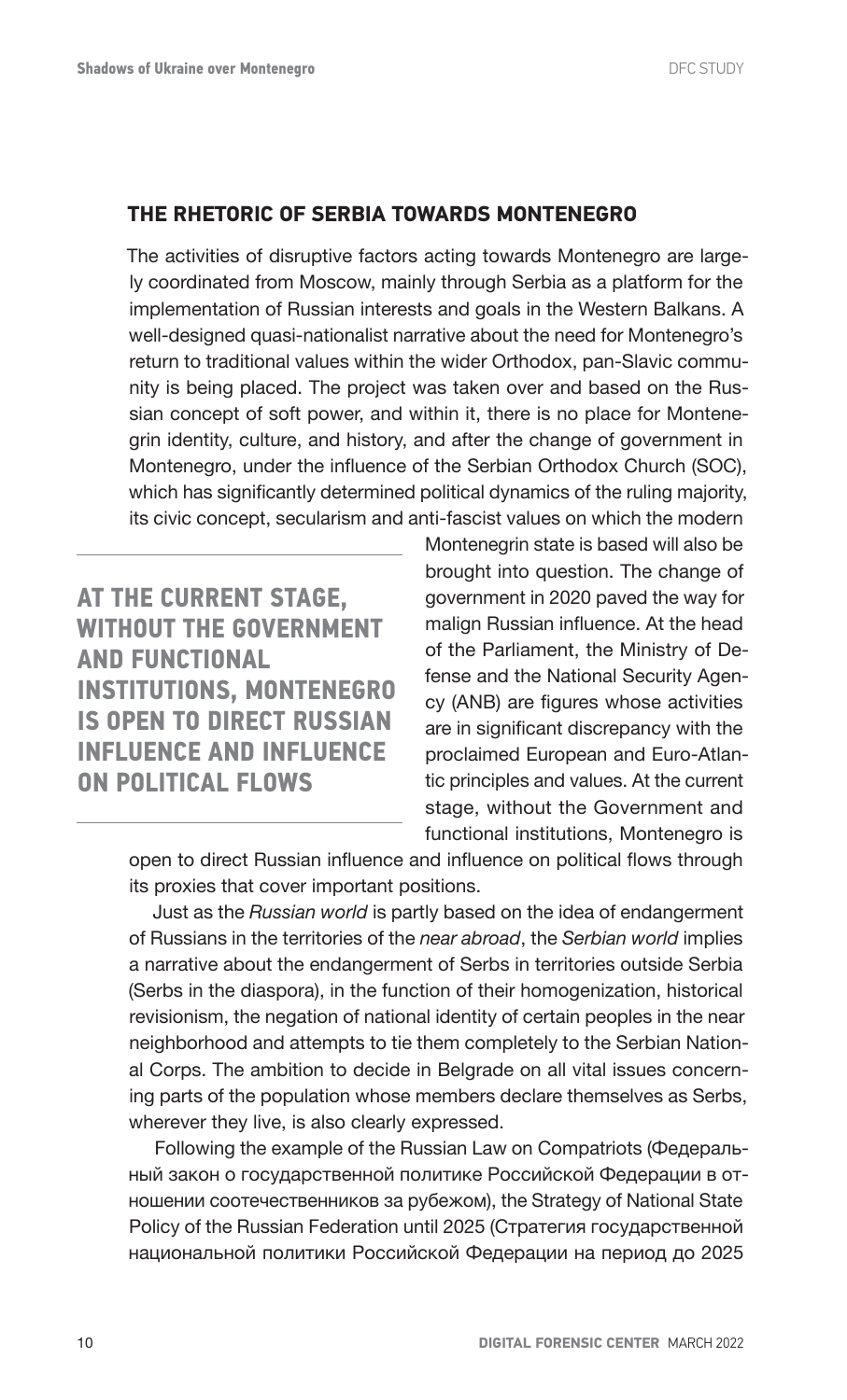года) and other laws and bylaws, Serbia has also legally established a policy towards Serbs in the region through key documents, such as Declaration on the Proclamation on the relations of the Homeland and Diaspora as Relations of Greatest State and National Interest (2006), Law on Diaspora and Serbs in the Region (2009), Strategy on Preserving and Strengthening Relations between the Home Country and the Diaspora and Home Country and Serbs in the Region (2011), National Security Strategy of the Republic of Serbia (2019), Cultural Development Strategy of the Republic of Serbia from 2020 to 2029.

Bottom line, it is a question of the continuity of the old hegemonic idea of a Greater Serbia, which was one of the main causes of the disintegration of Yugoslavia and the bloody ethnic conflicts that took place on its territory in the 1990s. Also, both countries have similarly supported the spread of these ideologies through laws and bylaws, and declarations.

The role of the main political promoter of the [concept](https://www.danas.rs/vesti/drustvo/vulin-srpski-svet-je-moja-ideja-to-smeta-samo-onima-koji-nisu-zavrsili-etnicko-ciscenje/) of the *Serbian world* was given to the Serbian Minister of Interior Aleksandar Vulin, who used every opportunity to comment on the events in Montenegro and sharply criticize the actions of the former and current Montenegrin government, stating that the creation of the *Serbian world* is only a matter of time and that a lot has already been done to implement it. Even the minister without a portfolio in Brnabić's government, a transparent exponent of Russian interests, Nenad Popovic, did not refrain from negative comments about Montenegro.

In addition to officials and media working for the *Serbian world,* many activists deny Montenegrin identity and the fundamental values of Montenegrin anti-fascism. The most vocal advocates and interpreters of the idea of creating the *Serbian world* are Dragoslav Bokan, director and former leader of the paramilitary formation *White Eagles* (Beli orlovi), as well as historians Aleksandar Rakovic and Cedomir Antic. They are also the most prominent advocates of the unification of Montenegro, Serbia, and the Republic of Srpska into one federal state. For them, Montenegrins are a *people with a mental fallacy,* created on the [fascist model,](https://catenamundi.rs/vesti/da-li-ce-crnogorski-separatizam-dovesti-do-novog-bljeska-i-oluje/) Montenegro is a *fragmented Serbian country* that needs to be returned to [factory set](https://www.cdm.me/politika/rakovic-crnogorci-su-felericni-da-osvojimo-niksic-pa-da-ih-popravljamo/)[tings.](https://www.cdm.me/politika/rakovic-crnogorci-su-felericni-da-osvojimo-niksic-pa-da-ih-popravljamo/) In those circles, Montenegro is called *[modern Montenegro](https://borba.me/dragoslav-bokan-za-borbu-moramo-izgraditi-zajednicki-srpski-narativ-crna-gora-je-svrstavanjem-protiv-rusije-u-protivprirodnom-bludu-izgubila-dusu-i-izdala-sopstvenu-istoriju/)* based on hatred towards Serbhood, which will one day return to its roots. Almost identical rhetoric is directed from Moscow towards Kyiv. While Montenegrins are *Djilas' bastards* and a product of communism, Moscow sees Ukraine as Lenin's creation.

Such explicit publicly announced positions are supported by a very serious political, media and propaganda infrastructure that operates in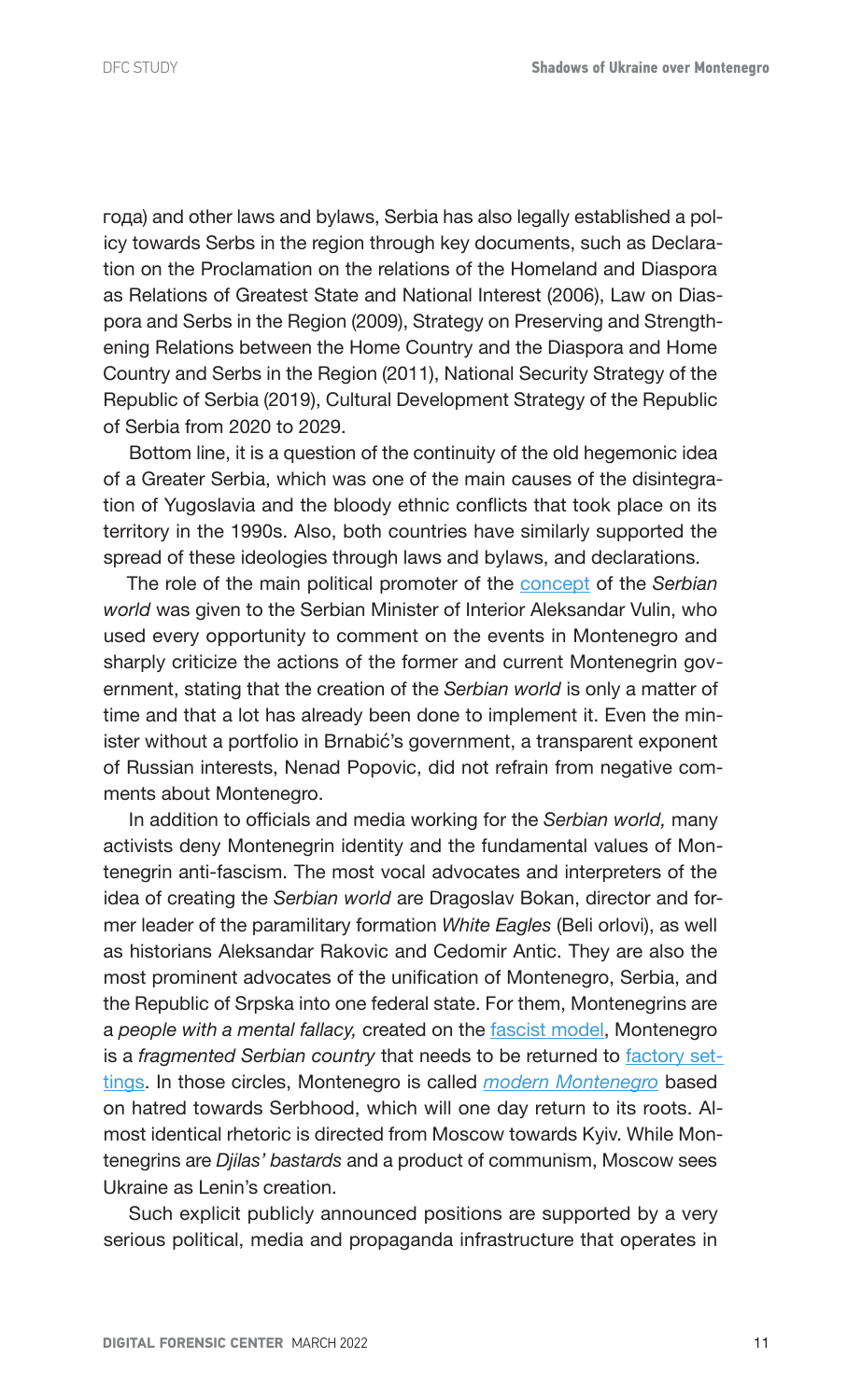parallel in Serbia, the Republic of Srpska, and Montenegro. Political parties of right-wing provenance, organizations, and associations, numerous groups on social networks, following the Russian model, promote conservative, extreme right-wing, anti-globalist ideas in a hypocritical, ideologically superficial, and conflicting way, not flinching from spreading lies, insults, and intimidation of opponents. All attempts to oppose such attitudes are subject to insults in the media and on social networks, with threats and new insults against Montenegro and Montenegrins, all with a passive attitude of state institutions or their campaign activities.

Ukraine and Montenegro are understood as anti-Russian and anti-Serbian creations, with the conclusion that both countries are based and created on hatred, and that they are continuously attacking Moscow, that is Belgrade.

Officials, ideologists, and media that opportunistically favor the Russian and pro-Russian mood see multiethnic, multi-confessional, civil, and anti-fascist Ukraine and Montenegro as threats to their great-power projects – *Russkiy mir* and the *Serbian world*. Creating a fictitious and artificial enemy justifies aggression and interference in the internal affairs of sovereign states under the guise of protecting their people. In Montenegro, this pattern has been used for a long time.

In Russia, the narrative *Genocide against the Russian people in Ukraine will not be allowed* was constructed on the abuse of the clearly defined term *genocide*, and such confabulation additionally legitimizes aggression. In that action of *protection* during the five days of the war, more civilians were killed than Russians and Ukrainians lost their lives in Donbas in 2021 – a total of 18. During 2020, that number was 26, according to United Nations reports.

We should not forget the activities of the ROC or SOC, which follow a similar model in Russia, i.e. in Serbia and Montenegro. The Serbian Orthodox Church in Montenegro and the Russian Orthodox Church of the Moscow Patriarchate (RPC-MP) in Ukraine have a similar appearance in the relevant information space of Montenegro and Ukraine. SOC operations are aimed at undermining pro-NATO and pro-Western initiatives, similar to those of the RPC-MP in Ukraine. Both the Serbian Orthodox Church and the RPC-MP deny the existence of the Montenegrin and Ukrainian identities, respectively, and seek to undermine the sovereignty of Montenegro and Ukraine. The Serbian Orthodox Church, with the help of the ROC, is trying to undermine the Montenegrin Orthodox Church (CPC), which it denies even the right to exist, just as the ROC tried to undermine the autocephalous Orthodox Church of Ukraine through the RPC-MP.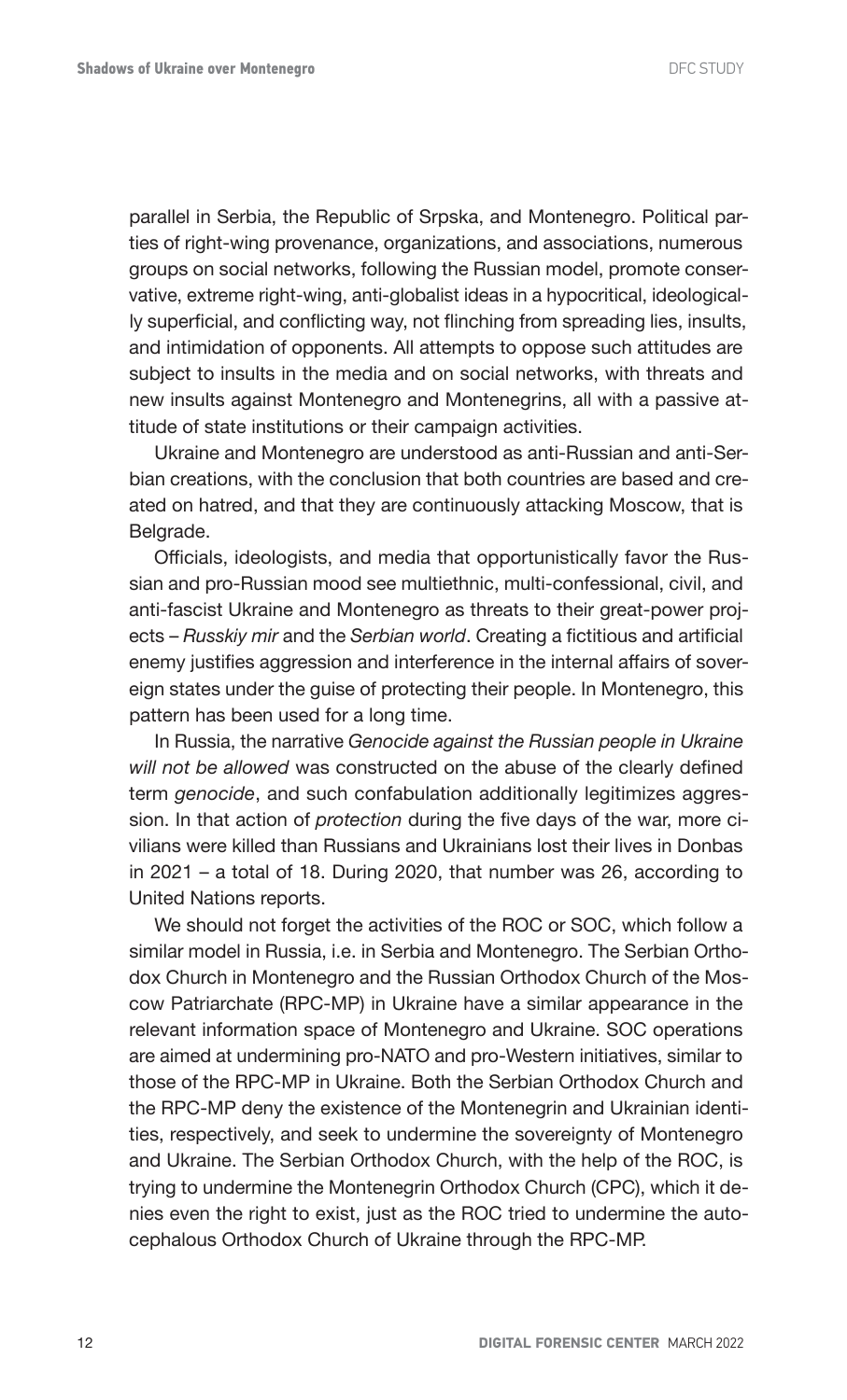The subordination and harmonization of the Serbian Orthodox Church with Putin's agenda have been evident in the [statement](https://www.vijesti.me/vijesti/drustvo/594673/joanikije-dogadjaji-u-ukrajini-su-posljedice-bezboznistva-i-crna-gora-je-projektovana-da-bude-mala-ukrajina) of the Metropolitan of Montenegro and the Littoral Joanikije from March 13, when he pointed out in his *speech* that *the events in Ukraine were the result of ingrained atheism,* accusing Protestant Europe, from where the evil of atheism and communism came. On that occasion, he did not condemn in a single sen-

tence the Russian aggression on the sovereign country in which, according to him, *the Orthodox people quarreled with each other*, and he directly denied Montenegro, emphasizing that it is someone's projection – *Montenegro is projected to be a small Ukraine.* This formulation overlooks and legitimizes the *Ukrainian scenario* in Montenegro from the key position of the Serbian Orthodox Church in Montenegro.

**LIKE JOANIKIJE, METROPOLITAN AMFILOHIJE WAS ONE OF THOSE WHO DOMINANTLY INFLUENCED THE NATIONAL, RELIGIOUS, AND POLITICAL DIVISION IN MONTENEGRO**

Unlike the Serbian Orthodox Church,

which unconditionally approves Putin's efforts to wipe out Ukraine, Metropolitan Onufrije, head of the Ukrainian Orthodox Church of the Moscow Patriarchate, has twice condemned Putin and [called](https://www.vijesti.me/svijet/evropa/592357/onufrije-apelovao-na-putina-da-zaustavi-bratoubilacki-rat) on him to stop the *fratricidal war.*

Like Joanikije, Metropolitan Amfilohije was one of those who dominantly influenced the national, religious, and political division in Montenegro, and his statement that Montenegrins do not exist and are *communist descendants* or *bastards* will be remembered – a phrase suggesting that Montenegrins were proclaimed a nation only after the Second World War by Milovan Djilas. Apart from the negation of Montenegrins, the late Metropolitan saw Ukraine as an integral part of Russia, with the [words:](https://twitter.com/dorcolsamodorco/status/1502038486257442820) *... Metropolitan Dimitrije sends him to today's Ukraine, then Russia, and today's Russia, God willing*.

Although they regularly express their attitude towards communism, the ROC and the SOC do not give up on its totalitarian program: the unity of the leader, the Party, and the people are changing with the unity of the authoritarian leader, the Church, and the people – as resistance to the influence of *godless and rotten* Europe, where democracy, liberalism, and free thought came from.

The role of the Serbian Orthodox Church in promoting Russian influ-ence was also indicated by the European Parliament in its [Resolution](https://www.slobodnaevropa.org/a/evropski-parlament-rezolucija-rusija-zapadni-balkan/31746842.html) on Foreign Interference in Democratic Processes, adopted on March 9.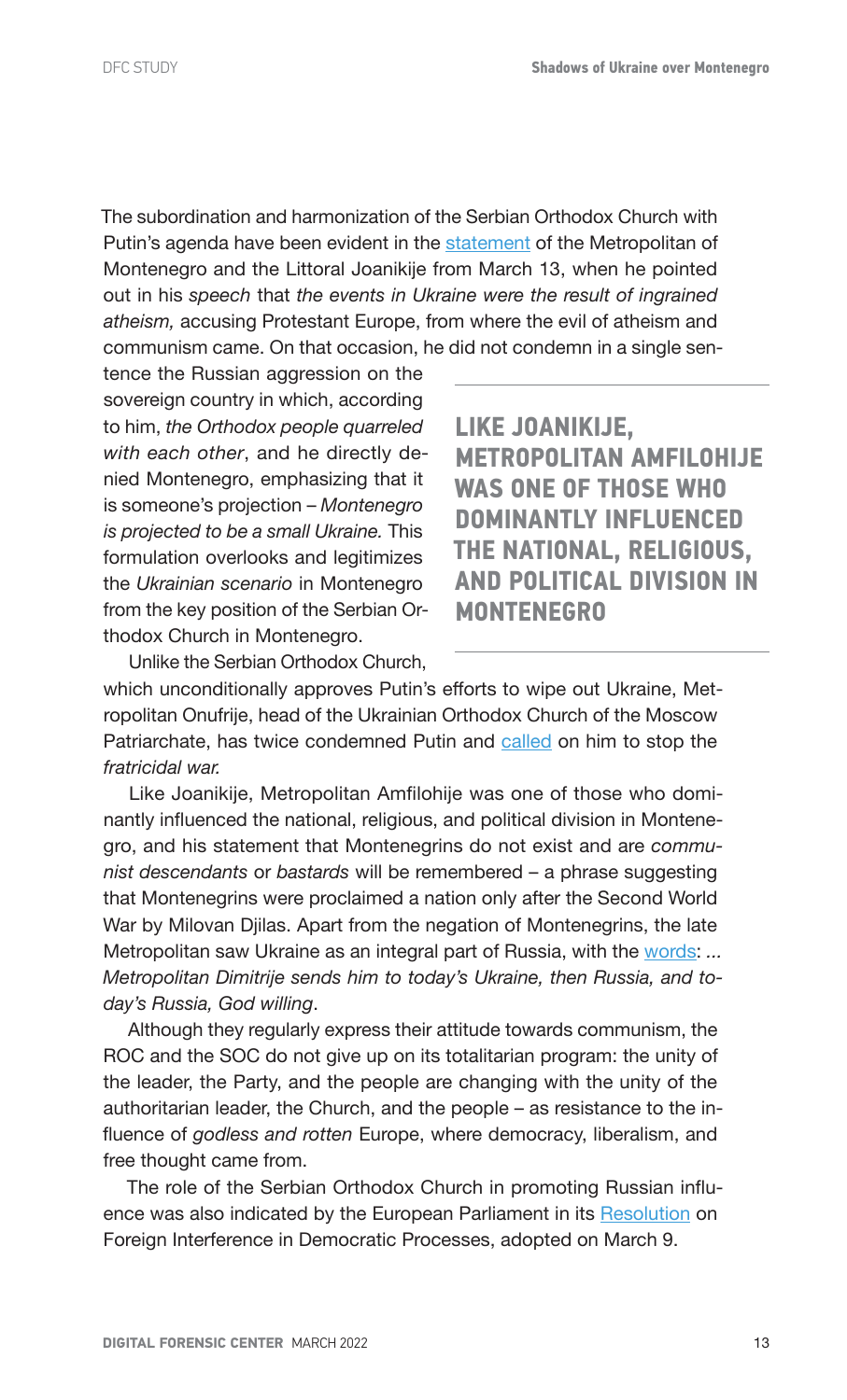### <span id="page-12-0"></span>**AN ALTERNATIVE UNDERSTANDING OF NAZISM**

In recent years, in the rhetoric of the Russian and Serbian political and ideological establishment, it has become common to use the words fascism and Nazism when talking about Ukraine and Montenegro.

This can be understood if we take into account that the terms mentioned in that dictionary do not mean at all what they officially mean in academic circles and the definitions adopted by the relevant conventions. On the contrary, they often have diametrically opposite meanings.

German Nazism arose out of fear that the *Other* (lower nations according to the followers of this ideology) would become similar to them and destroy the *Aryans* from within. That is the key diagnosis of Nazi anti-Semitism.

Nazism in modern Russian-Serbian discourse is different: it does not emphasize the fear of the other, it emphasizes identity. It is believed that Ukrainians and Montenegrins (as well as Belarusians) are the same as Russians and Serbs, so any deviation from that paradigm should be punished and called by its *real name*. In that discourse, there is a fear that they will not become *Others* – that is Ukrainians and Montenegrins, that is, not to step out of the category of compatriots, laid down by the projects of the *Russian* and *Serbian world*, and step towards the Anglo-Saxon world, seeking democracy and emphasizing their uniqueness.

That is the core of Russian-Serbian propaganda about alleged Ukrainian and Montenegrin Nazism. They call everything that is simply Ukrainian or Montenegrin Nazi: language, culture, identity.

It is important to mention another reason for labeling Ukraine as a Nazi state – the neo-Nazi battalion Azov, which profiled itself as such by the crimes during 2014 and the Russian occupation of Crimea. Today, members of Azov are training civilians and participating in the country's defense against aggression. Still, is that enough for Ukraine to be a Nazi state?

Statistics say that one Jew, whose family realized the true meaning of the Holocaust, is at the position of President of Ukraine, with 73% of the votes won in the 2019 elections. During the parliamentary elections of the same year, the right-wing *Svoboda* party won 2.13% of the vote and is far below the threshold.

Also, after the overthrow of Yanukovych and the formation of the government in 2014, neither *Svoboda* nor the *Right Sector*, as right-wing parties, passed the threshold, so the government was formed without the participation of the right-wing. In May 2014, in the presidential election in which Poroshenko won, two ultra-right candidates took less than 1% of the vote.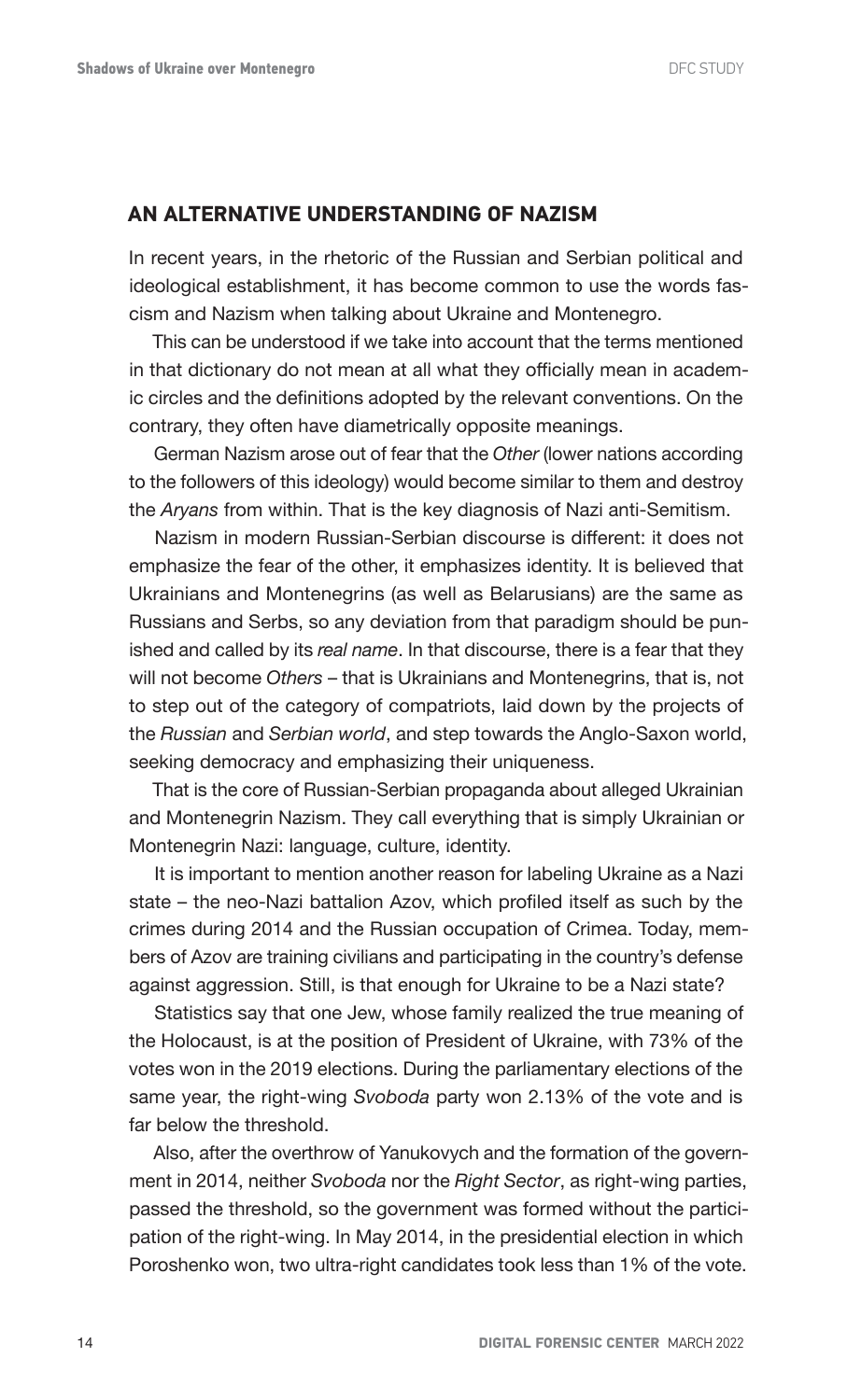If we compare these figures with democracies like Germany or France, where the AfD and the National Front have much more success, can we use this logic to treat these two countries as fascist?

Is Ukrainian fascism really a problem? Putin's intellectual guru is Ivan Ilyin, whom he often quotes, and whose works are reprinted and offered for reading to the Russian public and army. After being expelled from the

Soviet Union in the early 1920s, Ilyin advocated a Russian version of fascism: a state as an organic community led by an omnipotent ruler, where freedom is interpreted as knowing your place. For Ilyin (and Putin), the purpose of the election is to express collective support for the leader, not to elect him. Putin's longtime ideologist and operative, Vladislav Surkov, also takes the position that elections have a decorative character in Russia,

**PUTIN'S LONGTIME IDEOLOGIST AND OPERATIVE, VLADISLAV SURKOV, ALSO TAKES THE POSITION THAT ELECTIONS HAVE A DECORATIVE CHARACTER IN RUSSIA**

[claiming](https://www.ng.ru/ideas/2019-02-11/5_7503_surkov.html) that Russia is *a new type of country in which interest in discussions of what democracy should be and whether it should exist at all has been completely lost.*

When Putin talks about the denazification of Ukraine, one should also keep in mind his support for numerous conservative and Nazi movements across Europe, which he has supplied with money since 2014 and provided a strong *media back* together with Vladislav Surkov.

Alexander Dugin, a proponent of fascism, once an obscure academic and marginalized philosopher, and today Putin's court philosopher and author of Russia's neo-imperialist policy, faithfully follows Ilyin's steps, speaking of an independent Ukraine as a threat to Russian civilization and calling for Ukraine's annexation as a key prerequisite for achieving Euroasian imperialistic project.

*Every so-called truth is a matter of belief. So we believe in what we do and we believe in what we say. And that is the only way to determine the truth. We have our own special Russian truth that you have to accept* – Dugin said. The Russian truth is a suitable myth to justify Putin's imperialist vision. Dragoslav Bokan, an ideologist of the *Serbian world*, has an almost identical understanding. In a recent interview for the *Borba* portal, he called for the creation of a *common Serbian narrative* that should represent a national landmark for all Serbs in the region and beyond. The mythical past is incorporated into this understanding as the basis for the current action, and Montenegro is spoken of as the part of the West that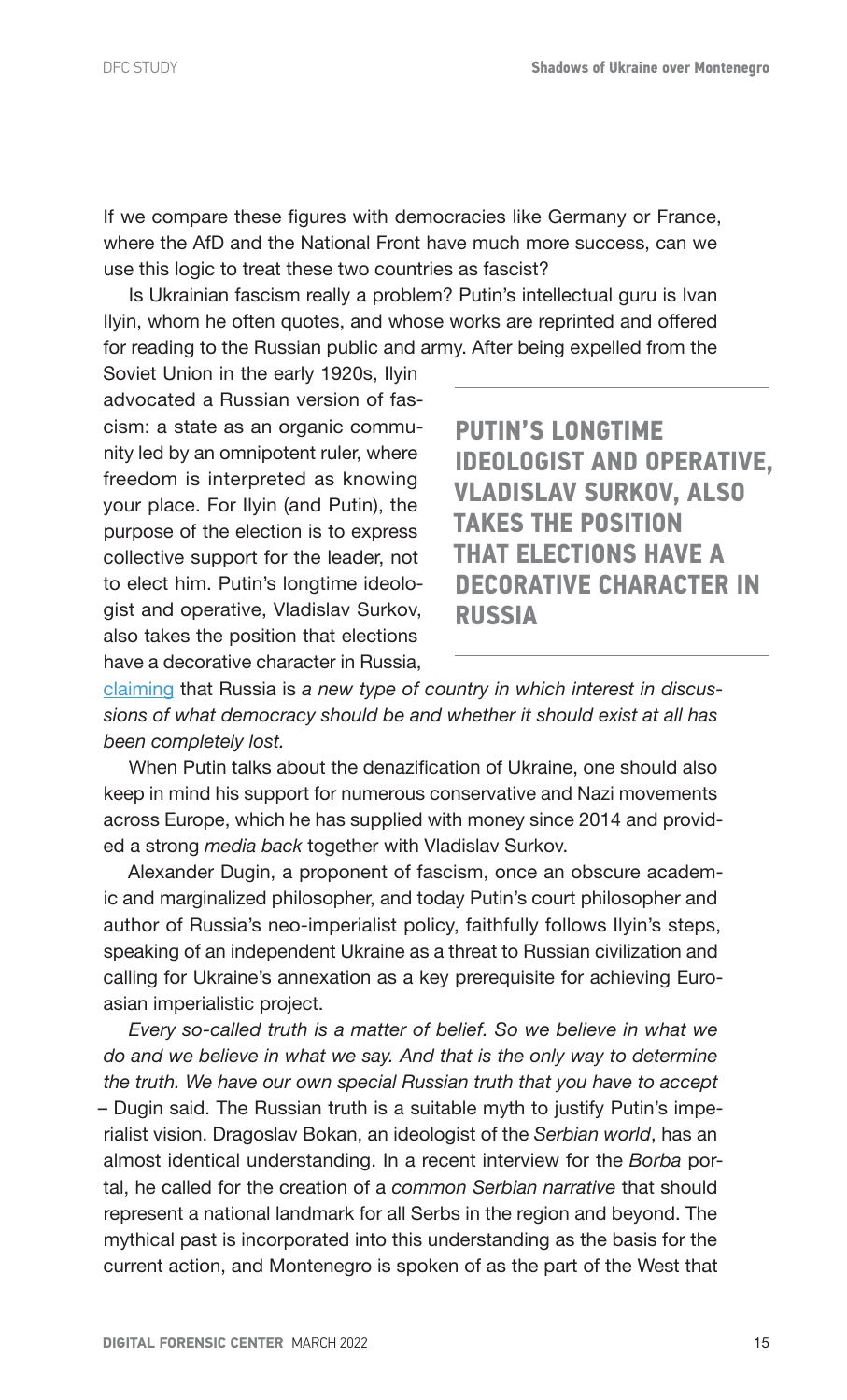<span id="page-14-0"></span>attacks Moscow and Belgrade, which is characterized as *unnatural obscenity*. In both cases, history is a spiritual resource, a source of images and references that should change the present.

Like in Russia, where conservatives, right-wingers, and advocates of fascist ideology have been rehabilitated on state television since 2012, a similar trend is observed in Serbia, where various TV channels, such as *TV Happy*, give space to the aforementioned deniers of Montenegro. Another parallel line that permeates the negative discourse is the understanding of democracy as a Western creation in order to weaken Russia and Serbia. The enmity of the West was not a question of what the Western actor was doing, but of how the West was portrayed. Thus, multiethnic, multi-confessional, civil, and anti-fascist Montenegro is understood as a euphemism for anti-Serbian Montenegro.

### **OTHER COMMON CONFABULATIONS**

Just as the position of official Serbia is that Serbia has never attacked anyone, so the Russians have their own *Russian truth*, which Russian officials, media, activists, and paramilitary groups tirelessly repeat, and it comes from Ivan Ilyin. Ilyin claimed that Russia lives by self-defense, that is, that *every action is only a justified Russian response to the constant external threat of the decadent West*. Every conquest and expansion of the territory was out of the need for self-defense. The adoption of such a paradigm and strategy of *denying the obvious* was evident first through the Kremlin's claims that Russia was in no way involved in the seizure of Crimea, even though Russian soldiers paraded on the peninsula, and then in Russian Foreign Minister Lavrov's [statement](https://www.euronews.com/2022/03/10/ukraine-war-russia-did-not-attack-ukraine-says-lavrov-after-meeting-kuleba) that Russia *did not attack Ukraine*. Also, Russia *did not take part* in the war in Donbas, in the east of Ukraine. That version is still valid. The people spontaneously rose, and weapons were *taken from the enemy, Russian uniforms were bought in stores*. Two months before the February invasion of Ukraine, we listened to Putin, Lavrov, and their subordinate spokesmen that Russia has no intention of attacking and that the accumulation of troops along the border with Ukraine is its internal affair, regular exercise, and maneuvers - quite similar messages could be heard in 2014 as well. On the other hand, US President Biden and other Western officials have been the subject of ridicule, even in certain pro-Russian media in Montenegro, due to the constant pointing out of the danger of an attack. When it was already certain what was happening, the next level of propaganda was that the Ukrainians shell themselves, which is a narrative taken from our region – Bosniaks attacked themselves in the Markale market.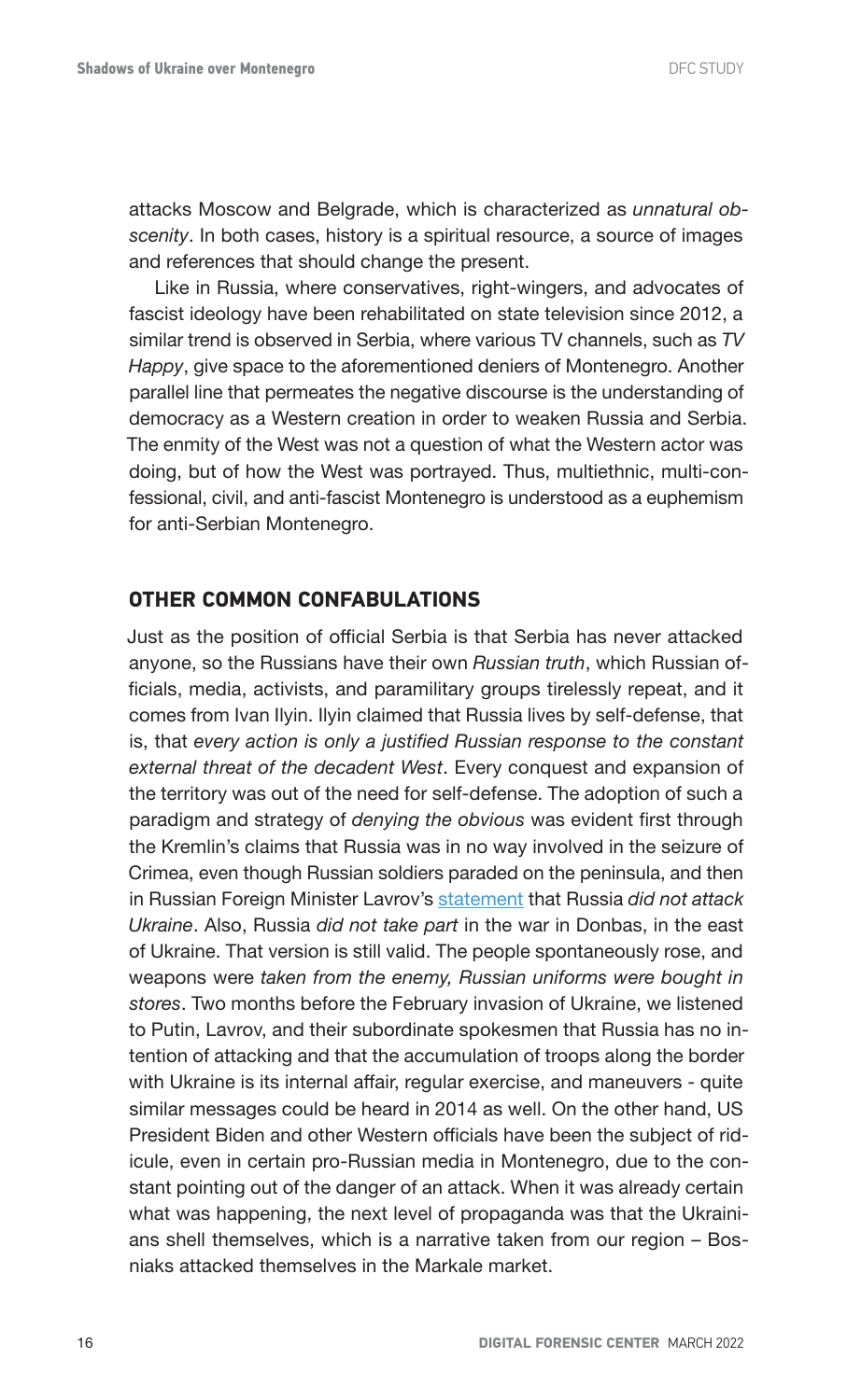<span id="page-15-0"></span>Also, there are several inconsistencies in Russian-Serbian propaganda towards Ukraine, i.e. Montenegrin – Ukrainian and Montenegrin society is full of nationalists, but the Ukrainian and Montenegrin nations do not exist; there is linguistic assimilation of Serbs and Russians in Montene-

gro and Ukraine, but the Montenegrin and Ukrainian languages do not exist. At the same time, there are aspirations from Moscow and Belgrade for both countries to be part of the wider Russian and Serbian communities, respectively. In the paradigm of the *Serbian world* and *Russian world,* Montenegrins and Ukrainians are becoming hostages of the foreign policy of other countries. Their uniqueness and individuality are lost and not recognized, but they stand out as phe-

**IN THE PARADIGM OF THE** *SERBIAN WORLD* **AND** *RUSSIAN WORLD***, MONTENEGRINS AND UKRAINIANS ARE BECOMING HOSTAGES OF THE FOREIGN POLICY OF OTHER COUNTRIES**

nomena that allegedly threaten Serbs and Russians. At the same time, the alleged threat is used as a justification for Serbia-Russia interference in Montenegro's and Ukraine's internal affairs and attempts to derail their foreign policy course.

### **UKRAINE-KOSOVO ANALOGY**

In his address on February 21, in which he announced the recognition of Lugansk (LNR) and Donetsk People's Republic (DNR), Putin spoke about protecting the local population from genocide, stopping the out-of-control nationalist government, affirming human rights, and mentioning the NATO bombing of FR Yugoslavia and supporting Kosovo as a contact point and justification for Russia's future moves.

In his view, NATO appears to have devised genocide in Kosovo to legitimize its intervention; now it is doing the same – if the West can redraw the borders for Kosovo, then Russia can redraw the borders of Ukraine and recognize the DNR and LNR in eastern Ukraine.

Russia's understanding of NATO's war against FR Yugoslavia is quite different from that of many Western countries, which see it as a humanitarian intervention to prevent genocide, despite the lack of UN Security Council approval. However, it should be emphasized that NATO started military action only after several months of negotiations with the then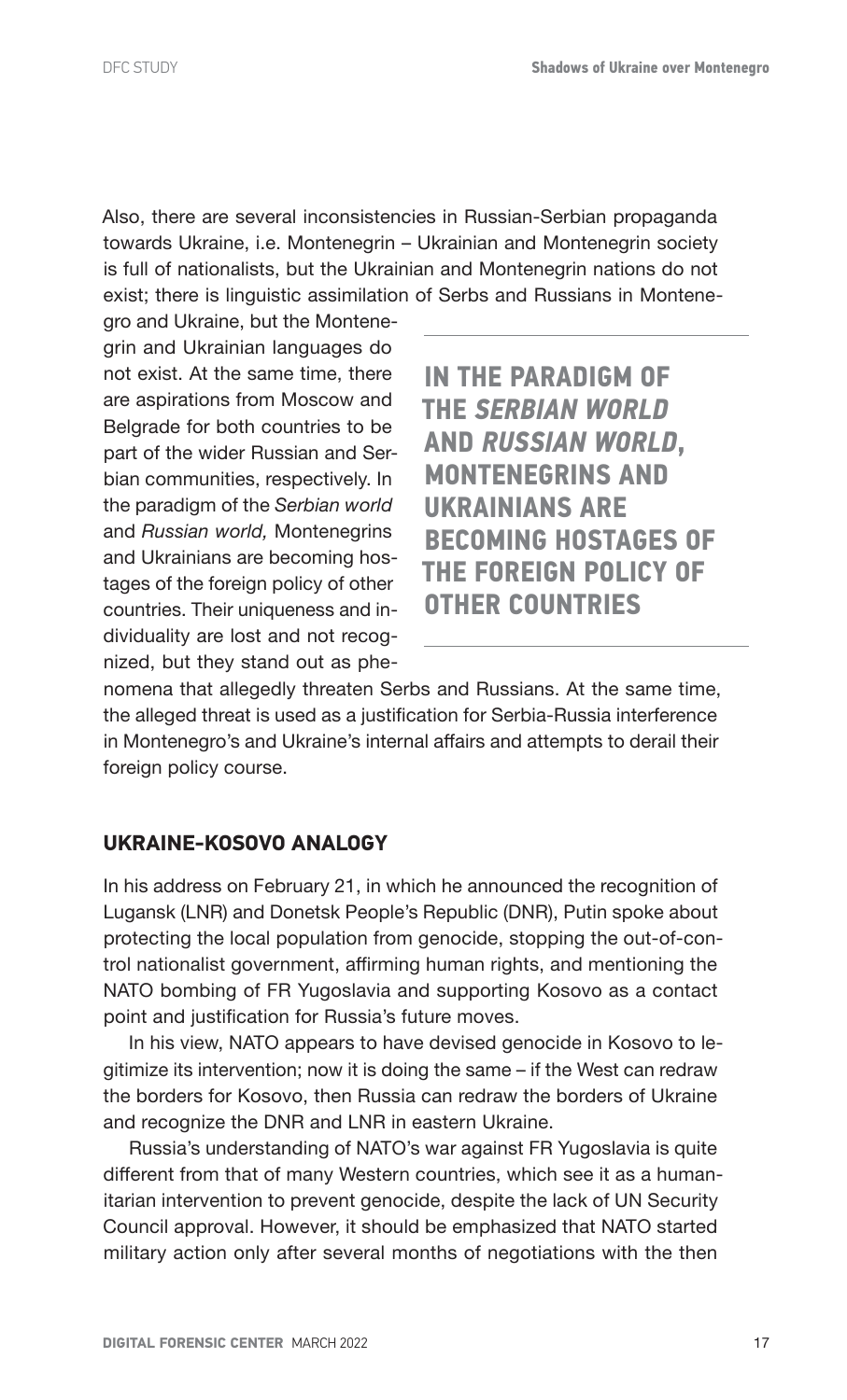Yugoslav leadership and President Slobodan Milosevic, which failed in Rambouillet.

Yugoslavia was a constant reference point in the speeches of Putin and Lavrov, especially during the *Euromaidan revolution* 2013-2014, which overthrew Ukrainian leader Viktor Yanukovych, a corrupt and nepotistic Russian ally. Putin was convinced that *Euromaidan* was organized by *mindless agents of global sexual decadence whose actions endangered the innocent Russian national organism*, and not the citizens of Ukraine, so the state media continuously broadcast footage of the bombing of Belgrade and other cities. By claiming that all those who oppose politics are in fact foreign agents, Putin has located all responsibility for Russia's

**THE KREMLIN ALSO CLEARLY WANTS TO REMOVE ZELENSKY'S GOVERNMENT IN KYIV, JUST AS, IN HIS OPINION, THE WEST, NOT THE PEOPLE, OVERTHREW MILOSEVIC**

problems outside his country's borders. The Kremlin's incessant claims about the genocide in Donbas and the creation of a refugee crisis seem like obvious efforts to refer to Western actions in Kosovo. This mapping can also be seen in the Kremlin's military tactics, with strikes on infrastructural and military targets across Ukraine, just as it was the case during the NATO bombing of FR Yugoslavia. The Kremlin also clearly wants to remove Zelensky's government in Kyiv, just as, in his opinion, the West, not the people, overthrew Milosevic. In achieving that goal, Russia has already surpassed NATO actions in intensity and crimes.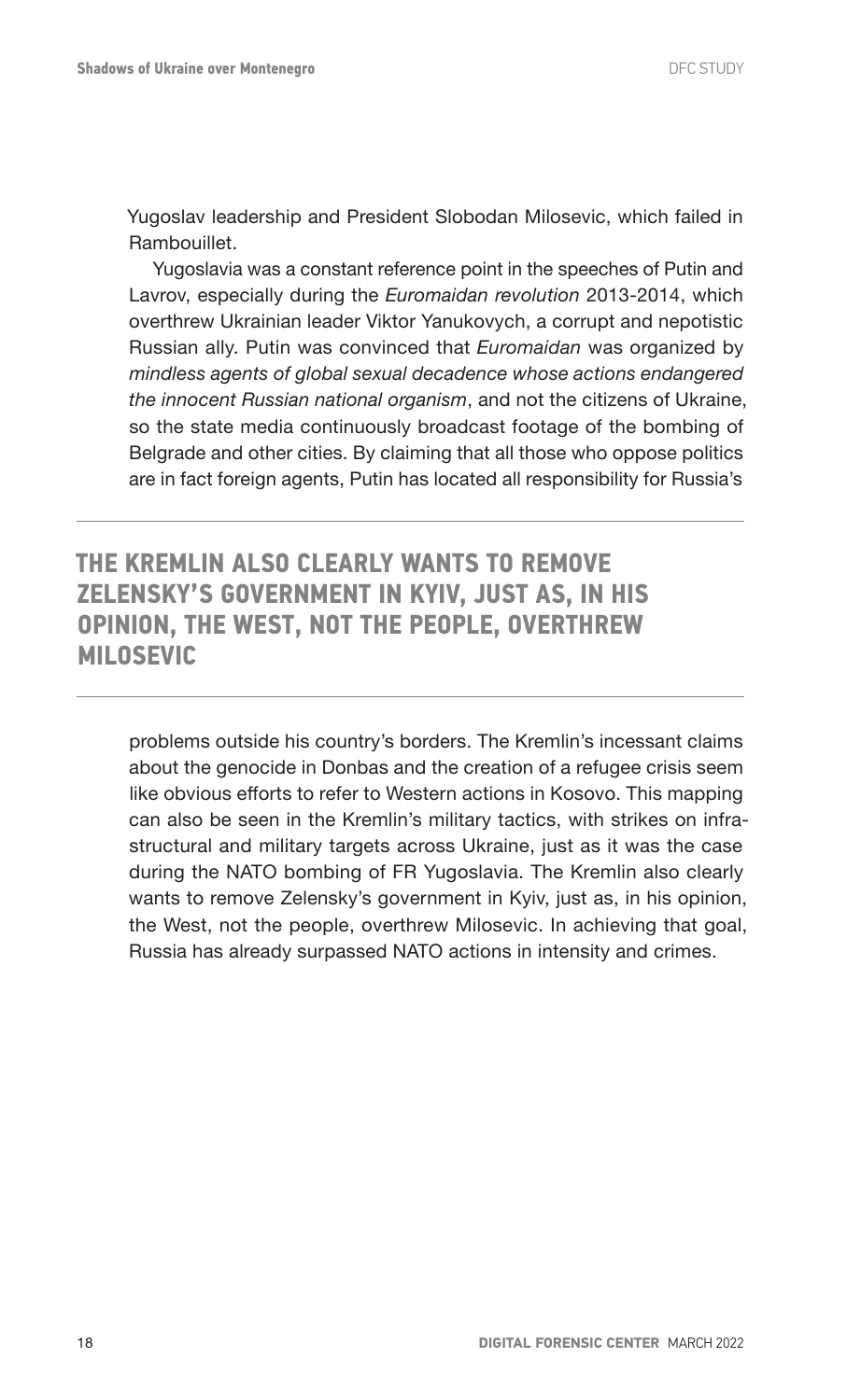### <span id="page-17-0"></span>**POSITIONING OF ENTITIES IN MONTENEGRO**

Russia's invasion of Ukraine has further exposed pro-Russian structures in Montenegro. After Russia recognized separatist areas in eastern Ukraine, and after the beginning of Russian aggression, political entities in Montenegro also came forward. A significant number of Montenegrin politicians have sided with the pro-European and pro-Western sides, sharing condemnation of Russia's aggression with Western partners. However, there are a large number of political entities, analysts, and activists who have not done so.

A few hours after both Putin's decisions, Montenegrin President Milo Djukanovic was the first to speak out in support of Ukraine, condemning acts on Donetsk and Lugansk recognition as independent entities. The President of Montenegro also pointed out that Montenegro reiterates its unequivocal support for the independence, territorial integrity, and sovereignty of Ukraine within its internationally recognized borders. Djukanovic also strongly condemned Russia's military aggression against Ukraine.

The Ministry of Foreign Affairs (MFA) of Montenegro also said that Russia's decisions represent a violation of the sovereignty and territorial integrity of Ukraine, the Minsk Agreement, and international law. The MFA strongly condemned Russian aggression.

The Montenegrin Ministry of Defense condemned the reckless Russian aggression. However, their reactions were much rarer and milder compared to the Ministry of Foreign Affairs.

All opposition parties, as well as, the civic movement URA from the former ruling coalition have also publicly condemned the Russian invasion. The Social Democratic Party (SDP) has proposed a resolution on Russia's attack on Ukraine, which will be discussed in the Parliament. The draft resolution was signed by 44 deputies.

Ukraine was also supported by Deputy Prime Minister and President of the URA Dritan Abazovic. Abazovic assessed that the decisions of the Russian Federation, concerning Ukraine, to recognize the self-proclaimed Donetsk and Luhansk regions, violate security and international law. He expressed regret that Russia chose the war in the 21<sup>st</sup> century. However, it should be noted that only a day later, Abazovic attended a gathering where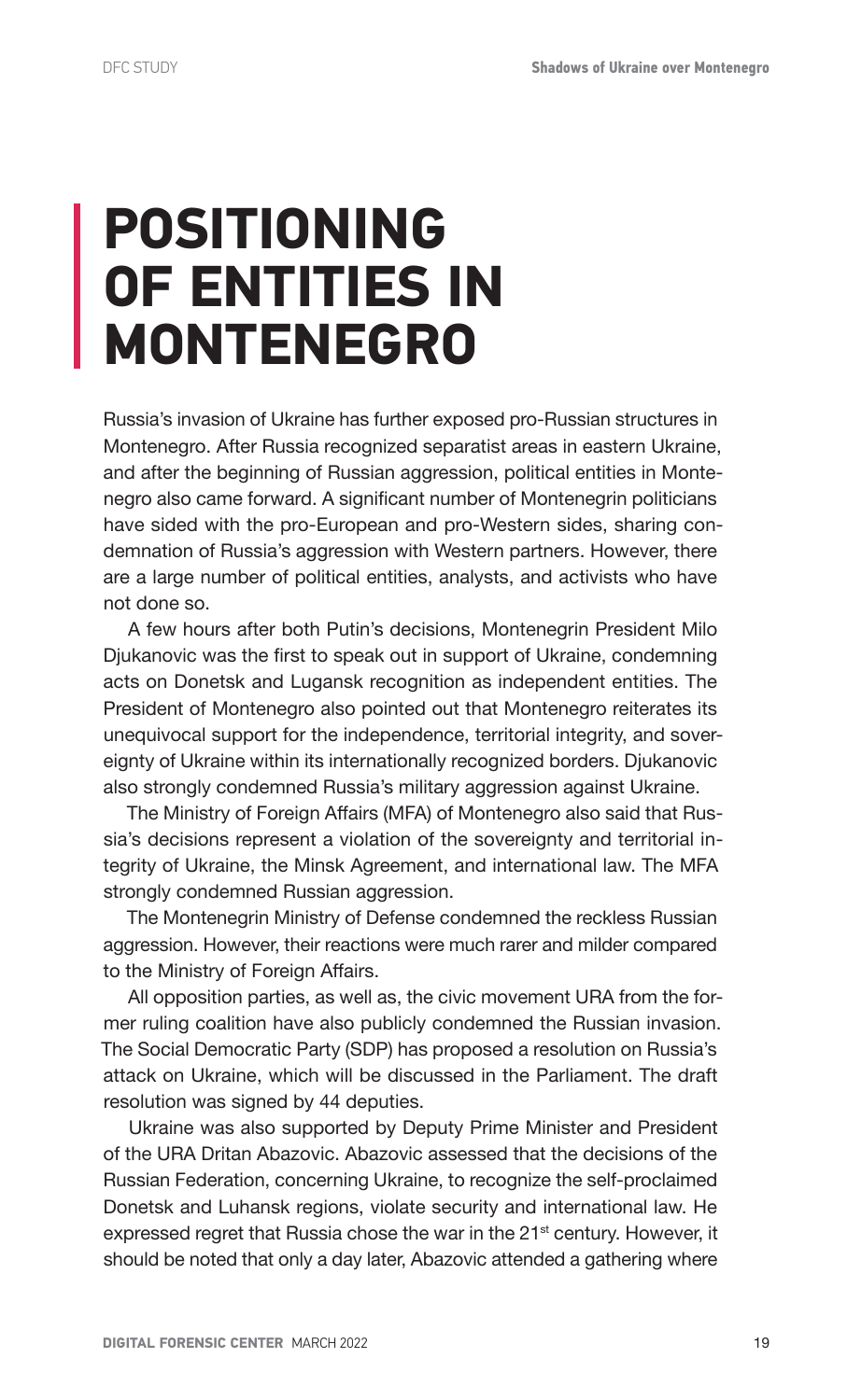<span id="page-18-0"></span>almost all well-known Russian exponents in Montenegro who strongly supported Russian aggression were present.

### **SITTING ON TWO CHAIRS**

Since coming to the position of the Prime Minister of Montenegro, Zdravko Krivokapic has presented himself as a pro-Western politician, but also as someone who wants to cultivate friendly relations with everyone, including Russia. Krivokapic, ministers in his government, but also some constituents of the parliamentary majority, have been trying to sit on two chairs from the beginning. In their public appearances, they all declared themselves pro-European politicians and sincere partners of the West who strongly support Montenegro's entry into the European Union. In practice, however, they have largely strengthened Putin's influence in the Balkans and Montenegro.

When it comes to the war in Ukraine, Krivokapic and his most loyal supporters from the parliamentary majority, the Democrats, have re-

**WITHOUT MENTIONING THE AGGRESSION, KRIVOKAPIC AND BECIC'S DEMOCRATS CALLED FOR PEACE AND DIALOGUE, WITH THEIR CHARACTERISTIC REMARK TO STAND TOGETHER WITH THE MONTENEGRIN ALLIES**

mained consistent in their continuity of not having a clear position to side with Western partners and condemn Russia's aggression.

Neither Krivokapic nor the leader of the Democrats, Aleksa Becic, spoke out after Putin recognized the separatist republics in Donbas. After Russia launched aggression against Ukraine, Krivokapic and the Democrats posted on Twitter. They did not exactly condemn the Russian invasion. Without mentioning the aggression, Krivokapic

and Becic's Democrats called for peace and dialogue, with their characteristic remark to stand together with the Montenegrin allies.

Although the Government announced that it would harmonize the policy with the EU towards Russia, the session of the Government, held on March 17, at which the decision on sanctions against Russia was made, was interrupted when the item on the agenda was discussed. Prime Minister Zdravko Krivokapic demanded that the Government does not make this decision but the Ministry of Foreign Affairs, as a way to absolve itself of responsibility, after which there was a discussion and the session was adjourned.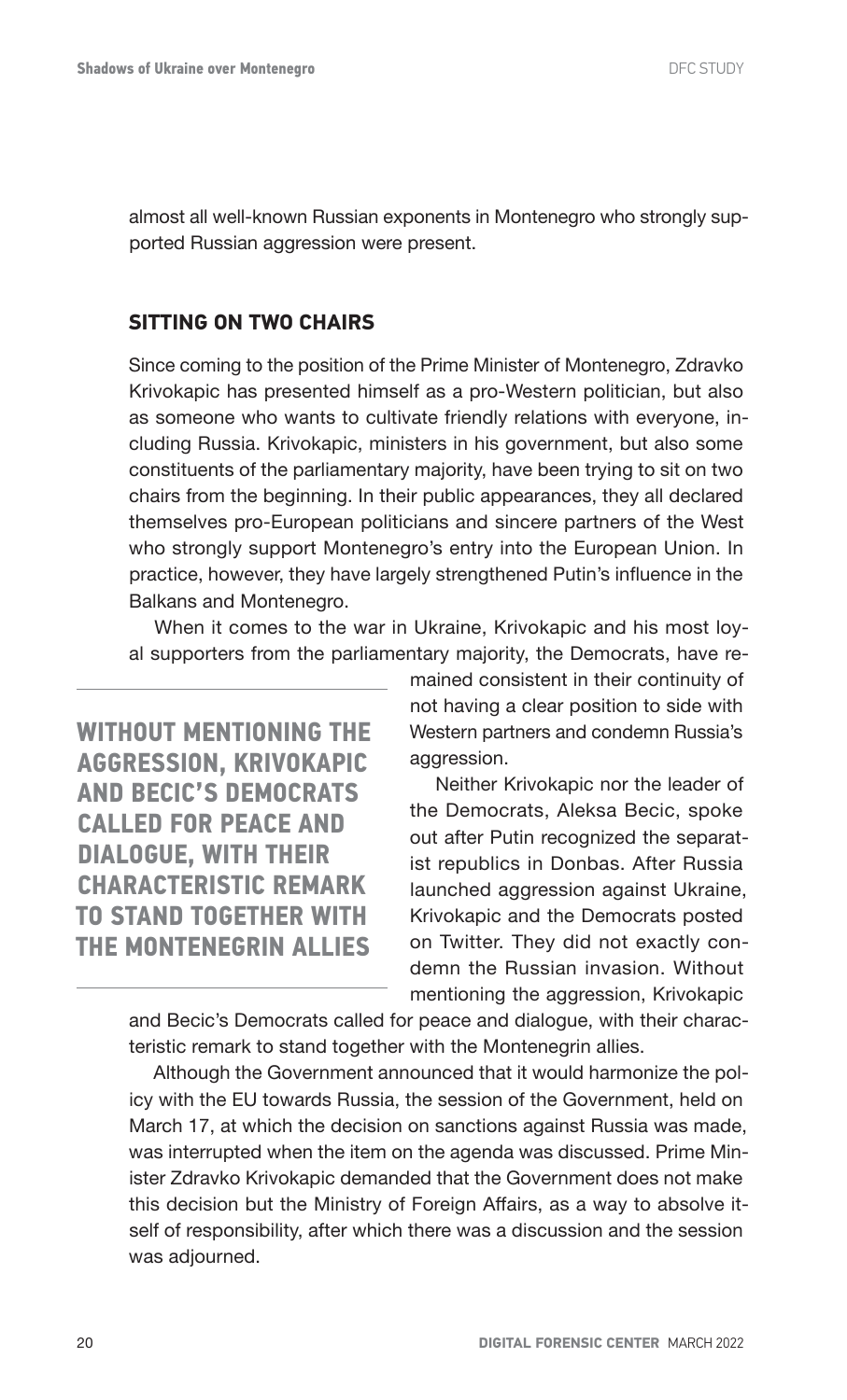This behavior of Zdravko Krivokapic and the Democrats is not surprising if we take into account their closeness to the Serbian Orthodox Church in Montenegro, which is directly responsible for the spread of Russian influence in the country.

This was clearly shown only three days after the beginning of the Russian invasion. The Serbian Orthodox Church organized a procession in Podgorica on February 27 on the occasion of the day of Saint Simeon the Myrrh-bearer Nemanjic, and the highest representatives of Democratic Montenegro (Demokratska Crna Gora) attended the procession. Members of the pro-Russian motorcycle association *Night Wolves* also took part in the procession, as well as members of the Miholjski zbor, an association

established by the SOC priest Mijajlo Backovic. Apart from the usual religious procession, the procession also had a political connotation. While the flag of tsarist Russia was flying in his background, the Metropolitan of the Serbian Orthodox Church Joanikije said that the Metropolitan of Kyiv and

### **APART FROM THE USUAL RELIGIOUS PROCESSION, THE PROCESSION ALSO HAD A POLITICAL CONNOTATION**

All Ukraine Onufrije was in a great crossfire and that he hoped to preserve the canonical unity of the Ukrainian Orthodox Church. It should be pointed out that Onufrije is not a priest of the Ukrainian Orthodox Church, but the Russian Orthodox Church in Ukraine.

The Socialist People's Party (SNP) has been at the center of attention since the no-confidence vote in the Government of Zdravko Krivokapic. The party decided to support the idea of forming a minority government led by Dritan Abazovic. The entry of the SNP as a pro-Serbian party into the government, which consists of the URA and minority parties, also aims to reduce tensions and divisions in society. However, the SNP's priorities for joining the government, which the Prime Minister says should be pro-European and pro-Western and aimed at unblocking the EU negotiation process, largely coincide with the pro-Russian Democratic Front (DF) program priorities, but also the dismissed government of Zdravko Krivokapic. The priorities of the SNP are the signing of the Fundamental Agreement with the Serbian Orthodox Church, the census, and Montenegro's accession to the *Open Balkan Initiative*. None of these priorities are crucial for Montenegro's progress on its European path. In addition to these SNP priorities, their non-condemnation of Russian aggression largely limits the constructive role in the Euro-Atlantic efforts of Prime Minister-designate Abazovic. Even on the tenth day of the war, SNP leader Vladimir Jokovic could not give a *specific answer as to whether Russia was invading*."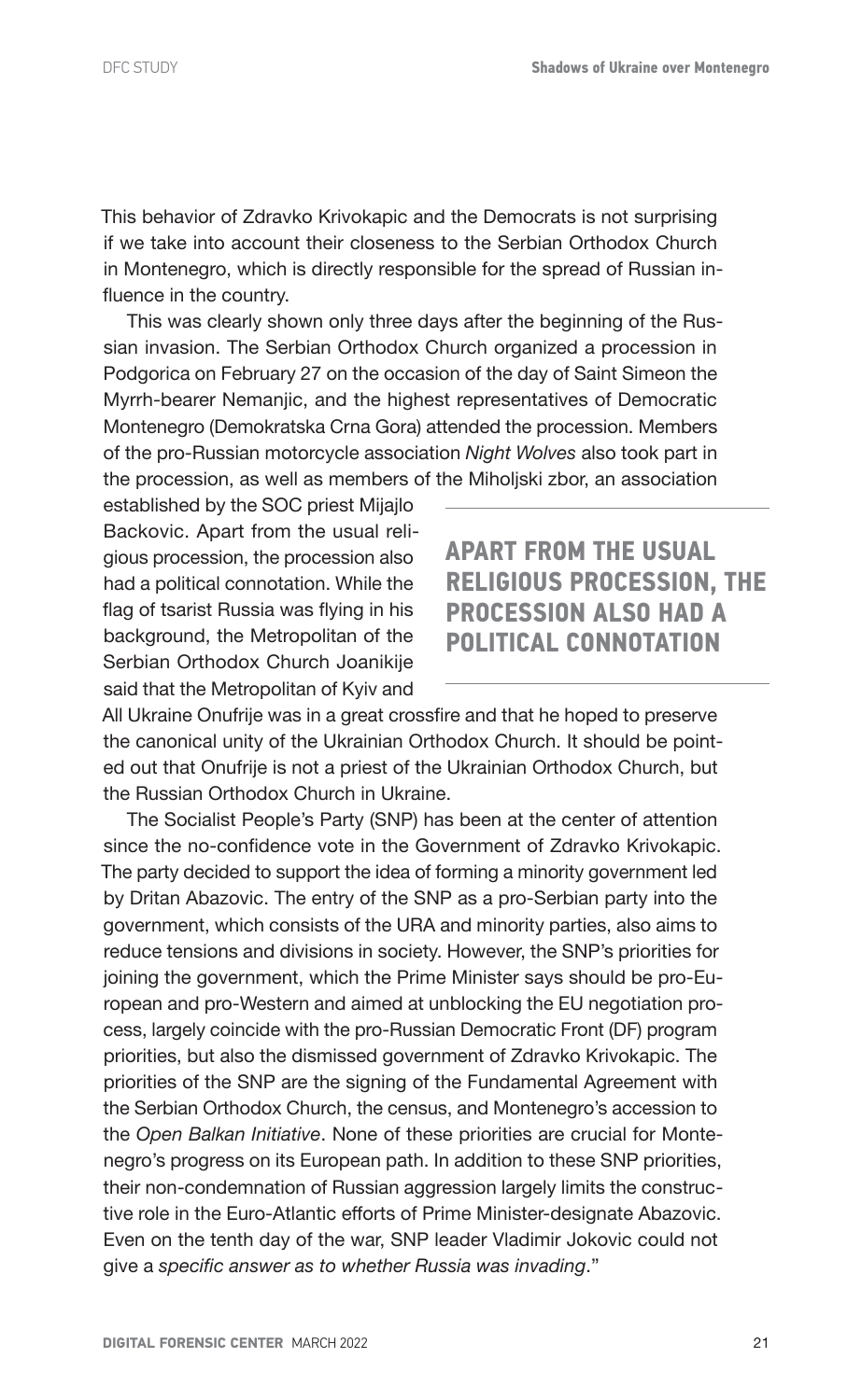### <span id="page-20-0"></span>**RUSSIAN DESTABILIZATION OF MONTENEGRO**

The most direct political exponent of Russian-Serbian activity in Montenegrin political life is the Democratic Front, a coalition that brings together programmatically diverse parties (New Serbian Democracy, Democratic People's Party, and Movement for Change), whose constituents are openly nationalist, pro-Serbian, and pro-Russian. The activities of this political organization are fully harmonized with the official positions of Moscow and Belgrade, and the cooperation is realized in direct contact with various Russian subjects and representatives of the authorities in Serbia.

The Democratic Front did not go public too much about the Russian aggression in Ukraine. The statements of that political alliance and its leaders mostly followed the narrative of the hypocrisy of Western countries and pro-Western parties in Montenegro for calling for respect for Ukraine's sovereignty and territorial integrity, while they do not respect Serbia's sovereignty and territorial integrity. However, the fact that the DF continues to strongly implement Russian policy in Montenegro is best shown by its current activities. The DF has already organized warning blockades of the country's main roads due to the announcement of the minority government formation. Also, the DF blocks the work of institutions, more precisely the Parliament, along with constant threats of unrest.

Apart from Andrija Mandic and Milan Knezevic, already well known for their ties with Moscow, it is very important to emphasize the role of Strahinja Bulajic, vice president of the New Serbian Democracy, who was elected Vice President of the Montenegrin Parliament after the 2020 parliamentary elections, and who after the dismissal of Aleksa Becic came to the position of Acting President of the Parliament of Montenegro. That position is crucial for the formation of a minority government. Bulajic announced that he would not schedule a session of the Parliament at which a new president of the highest legislative institution in the country would be elected, and subsequently the minority government of Dritan Abazovic as well. With this procedure, Bulajic directly blocks the work of institutions and prolongs the institutional crisis that has been going on for a long time.

Strahinja Bulajic has long been known for his anti-Western and pro-Russian views. In his frequent interviews with (pro)Serbian and Russian media, he demonstrates the rigidity of personal attitudes and the commitment of the political structure he represents. Bulajic did not soften anti-Western and predominantly pro-Russian rhetoric even after being elected to the leadership of the highest legislative body, despite Montenegro's proclaimed strategic commitments, which were confirmed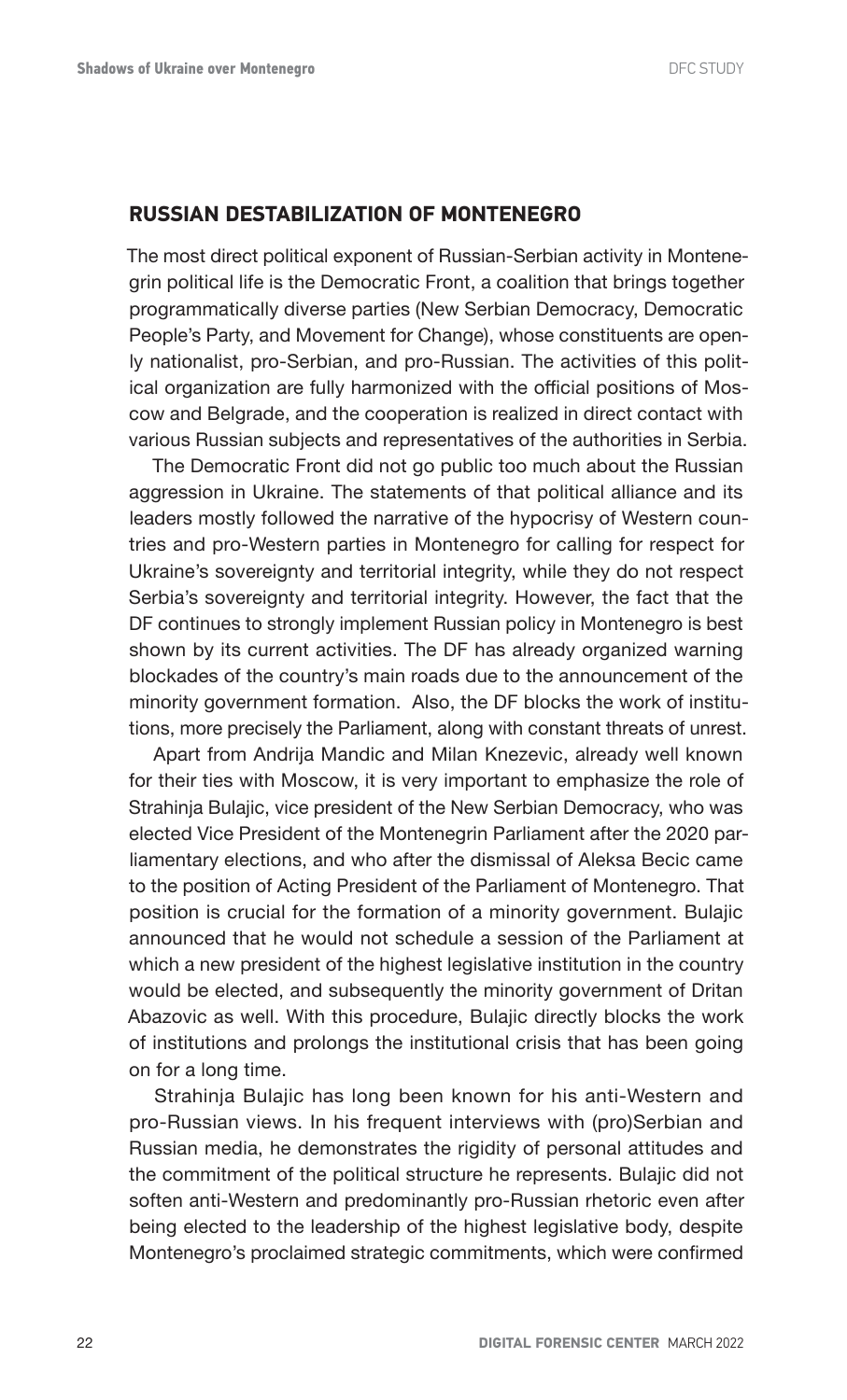by the Agreement signed by the leaders of the three winning coalitions immediately after the parliamentary elections.

Bulajic's views have always been very precisely and consistently harmonized with the views of Moscow and Belgrade. In this regard, he stated that both nations – Montenegrin and Ukrainian were formed under

the patronage of the communist authorities in the twentieth century as a product of ideological experiments, claiming that the first Serbian states and the Serbian church emerged in present-day Montenegro, and, in the case of Ukraine, first Russian state and Russian church.

In September 2014, Bulajic was a participant in an international gathering in Moscow dedicated to traditional family values, sponsored by Russian billionaire Konstantin Malofeyev, close to Russian

**BULAJIC'S VIEWS HAVE ALWAYS BEEN VERY PRECISELY AND CONSISTENTLY HARMONIZED WITH THE VIEWS OF MOSCOW AND BELGRADE**

President Putin. Malofejev was banned from entering Montenegro in 2015 after he was on the list of Russian citizens under European Union sanctions due to the annexation of Crimea. During the past years, Bulajic had frequent communication with Russian representatives, as well as exponents of Russian politics in Montenegro.

As for the current situation, on February 20, 2022, in Danilovgrad, Bulajic met with the Russian intelligence officers of the Foreign Intelligence Service (SVR), Viktor Antipin, and Alexander Perishov. On March 4, the Ministry of Foreign Affairs of Montenegro declared Antipin a *persona non grata*. A statement from the Foreign Ministry said that the reason for the expulsion was the *assessment of the relevant security bodies in Montenegro about the activities of the Russian diplomat, which conflict with the Vienna Convention on Diplomatic Relations*. Bulajic's actions after taking over the position of the first man of the Parliament directly coincide with Russia's goals in Montenegro. Russia is trying to destabilize Montenegro and the region, through various types of institutional and extra-institutional blockades. Also through the reduction of any kind of democratization of the country, and disinformation campaigns aimed at introducing divisions and inciting conflicts in society.

The Democratic Front also organized a warning protest on February 24. The leaders of that party and their supporters blocked all key roads in the country as a warning for the possible formation of a minority government. Leaders of the Democratic Font are increasingly threatening/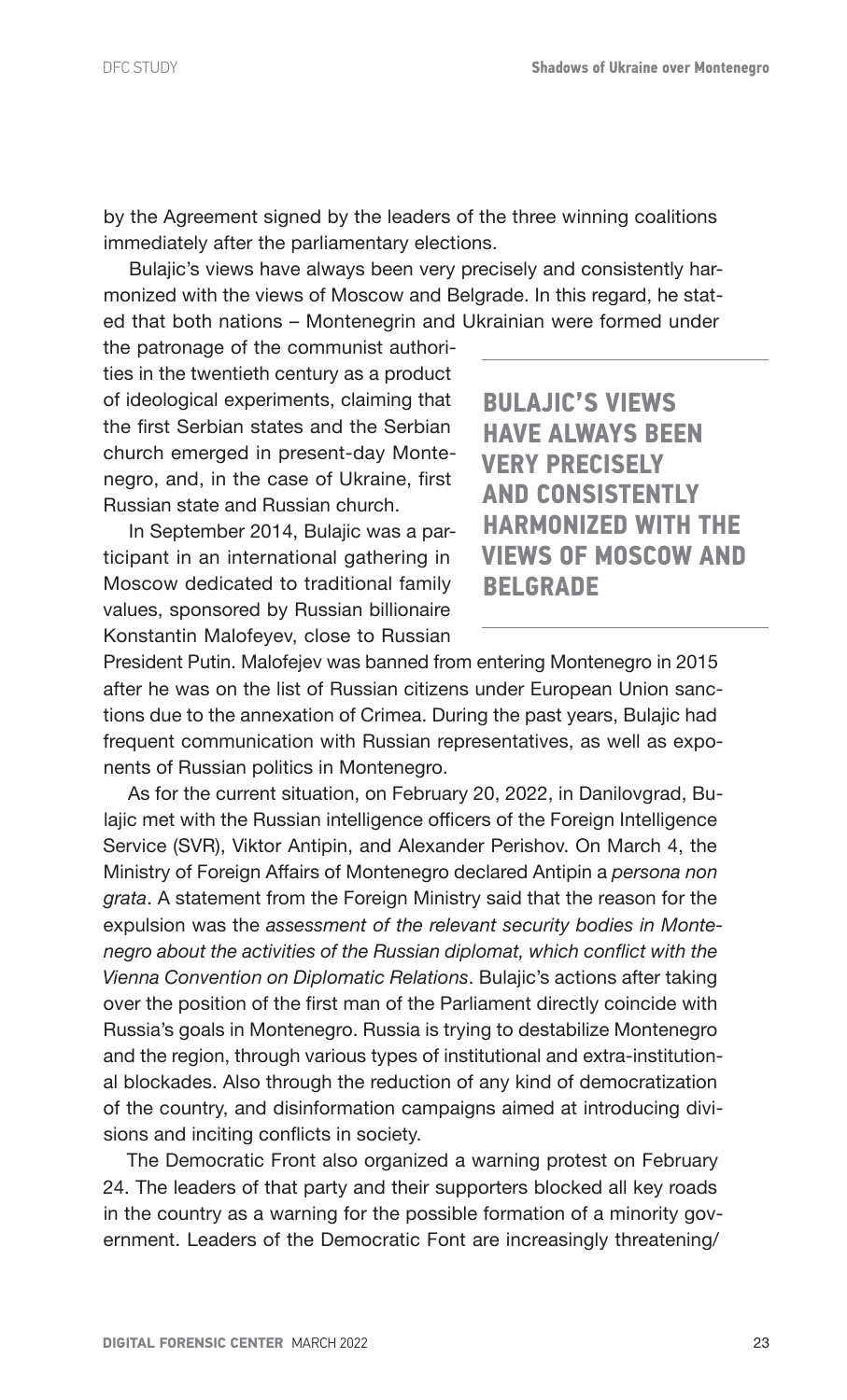warning about possible unrest and conflict in Montenegro. Therefore, it is indicative to mention that one of the leaders of the DF, Milan Knezevic, speaking about the situation between Ukraine and Russia in the show *Nacisto* on *TV Vijesti*, said that he was concerned that this crisis would reflect on the threat to civil peace and stability in Montenegro, not to mention the economic parameters. That is exactly one of Russia's goals. At this moment, the Kremlin needs to destabilize and prevent the formation of any government in Montenegro, which would bring the country closer to the Euro-Atlantic community. To Russia, possible riots and conflicts in Montenegro, but also in the region, would serve to divert attention from the events in Ukraine.

It should be noted that Russia is currently expanding its influence in Montenegro through organizations and exponents who are not members of political parties. Within that network, there are a large number of non-governmental organizations, associations, and fraternities that are close to the Serbian Orthodox Church. There are also media, which directly place disinformation and propaganda from the Russian media controlled by the Kremlin. Mijajlo Backovic and activist and journalist Igor Damjanovic had a meeting on February 16 at the Russian Embassy in Podgorica. Backovic is considered a person who is a key link between the Orthodox fraternities and the Serbian Orthodox Church. After that, Igor Damjanovic traveled to Russia and is a key man who promotes propaganda in Montenegro, which comes directly from Russian institutions and the media. When it comes to pro-Russian organizations, the *Night Wolves*, the Tvrdos and Stupovi brotherhoods stand out. These organizations, close to the Serbian Orthodox Church, are the backbone of the protests in support of Russia that have been organized in the cities of Montenegro since the beginning of the Russian invasion. It should be noted that the *Night Wolves* were one of the levers that Putin used during the annexation of Crimea. The cooperation between that ultra-right group and the President of Russia was noticed in Crimea even after 2014. It is obvious that they have now taken on a similar role in Montenegro. The Montenegrin branch of the *Night Wolves* was founded on September 1, 2014, with its headquarters in Podgorica, and the DFC wrote about that organization in a study on Russian influence in Montenegro. Protests in support of Russia are being organized not only in Montenegro but also in Serbia.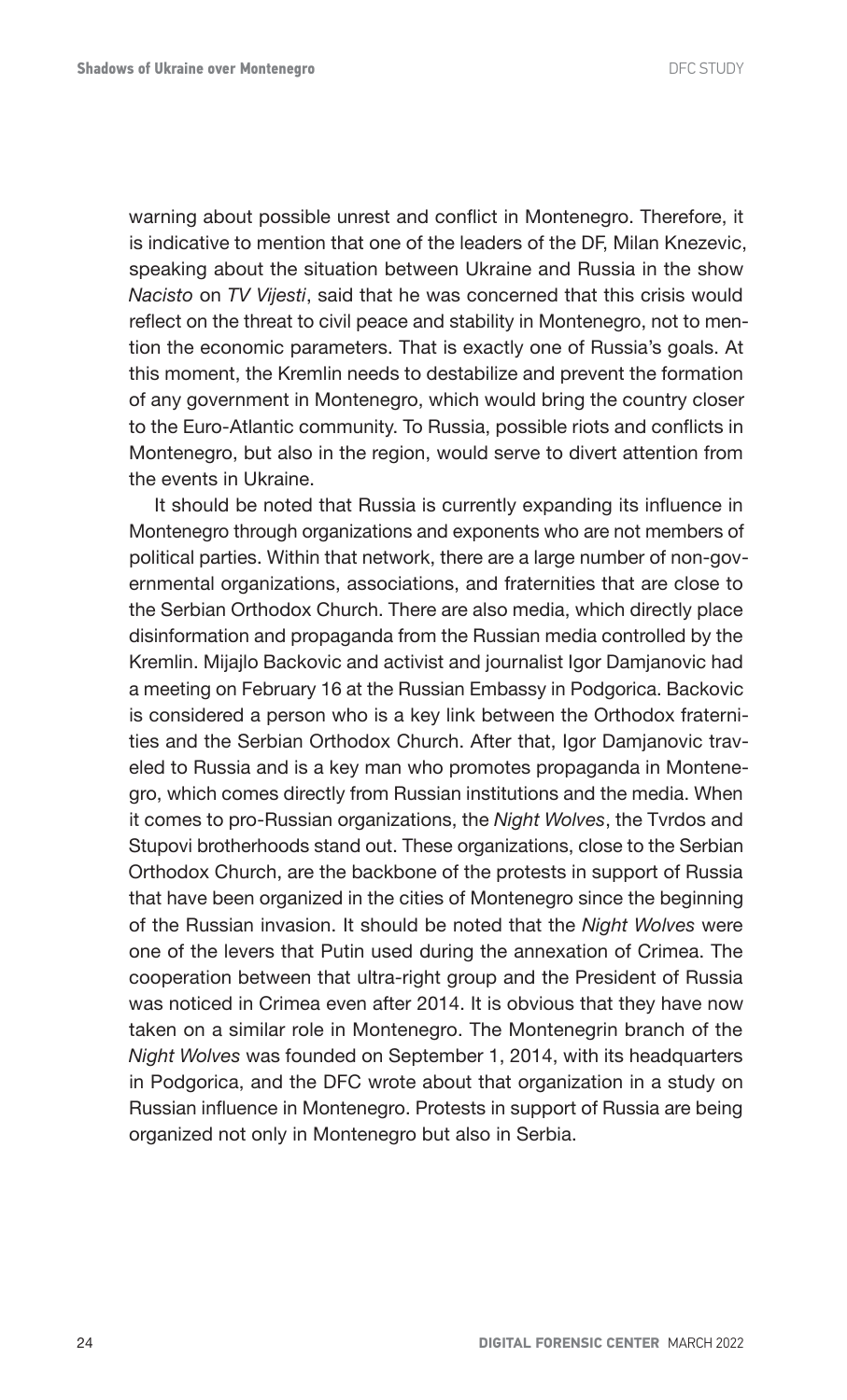### <span id="page-23-0"></span>**MONTENEGRIN MEDIA IN THE SERVICE OF RUSSIAN PROPAGANDA**

Immediately after Russia invaded Ukraine, the activities of the Kremlin-controlled media and their loyal followers in Montenegro intensified. The daily placement of narratives, propaganda, and disinformation campaigns aims to distort the image of reality and deceive the public. Numerous narratives and series of suspicious information, videos, and photographs that appeared in the Russian state media were also transmitted by certain Montenegrin and regional media.

The Russian propaganda was soon influenced by certain countries individually, and then by the entire European Union, which introduced a ban on

Russian state media such as *RT* and *Sputnik*, which is an unprecedented move against the Kremlin's media machinery. The social networks Facebook, Twitter, as well as You-Tube platform also joined the sanctions of the European Union.

Unlike the European Union and social networks, which are strongly committed to stopping the spread of Russian propaganda or at least mit-

**INFORMATION IS PRECISELY AND CONSISTENTLY HARMONIZED WITH THE VIEWS OF OFFICIAL MOSCOW THROUGH CERTAIN PORTALS AND TV STATIONS**

igating its effects, it is experiencing its heyday in Montenegro. Although there is no registered editorial office of any of the leading Russian media in Montenegro, that does not diminish the importance and efficiency of Russian propaganda in this area. Information is precisely and consistently harmonized with the views of official Moscow through certain portals and TV stations. In Montenegro, the Russian propaganda mission is primarily performed by the portals *IN4S* and *Borba*, recognized by the spread of narratives and disinformation. In the current situation of Russian aggression against Ukraine, *IN4S* and *Borba* publish articles of questionable content every day, which glorify Russian power and justify war actions.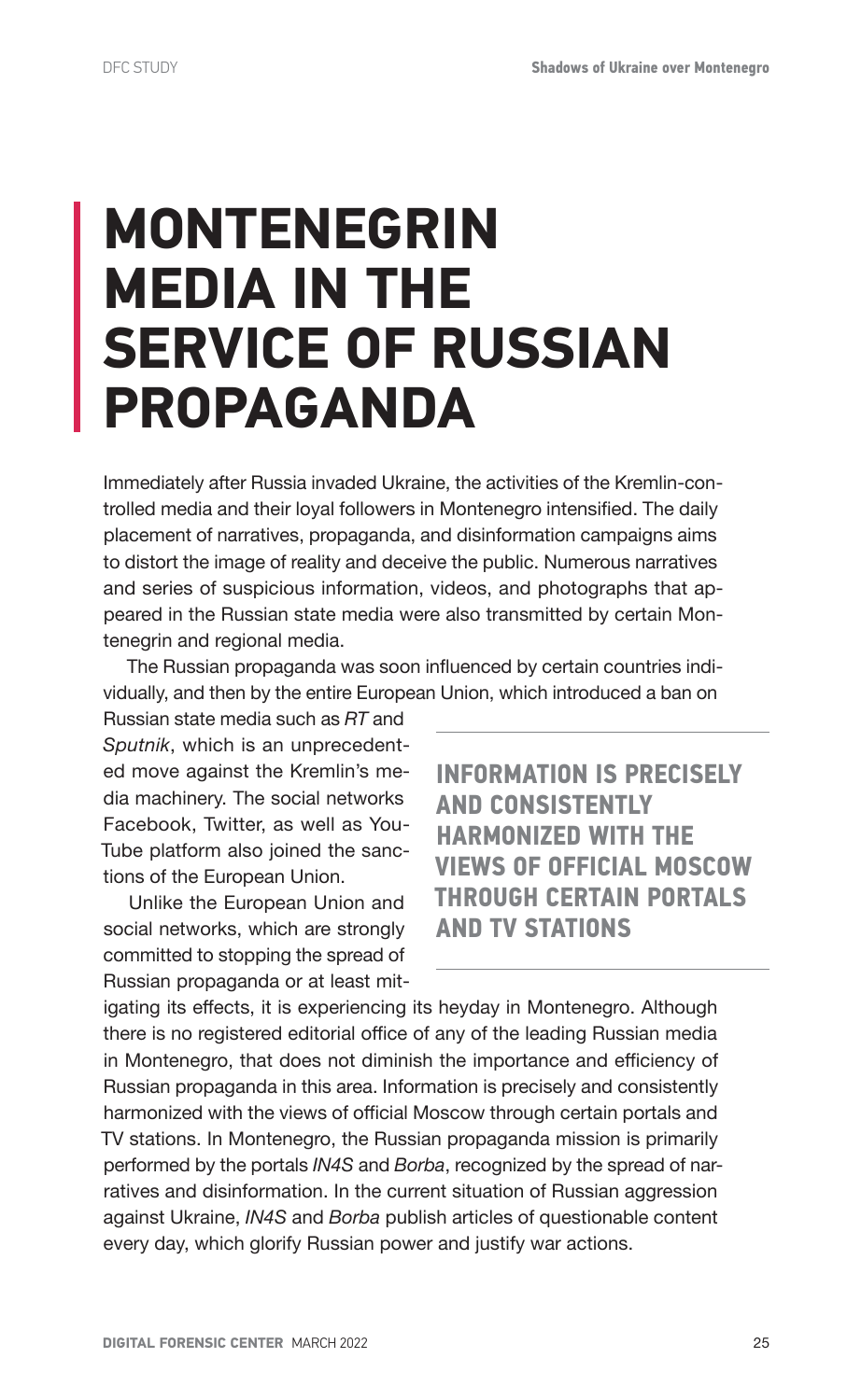The content that is placed in these media is full of sensationalism, fake news, and disinformation and is in direct correlation with the narratives that are placed in Moscow. The Digital Forensic Center has [analyzed](https://dfcme.me/srpski-svet-brani-ruski-mir/) the deceptive narratives that most often come from *Sputnik* or *RT*, and which these portals have widely disseminated. The main and basic postulate of these media reports is that the word aggression or war is not mentioned.

### **ALL ACTIVITIES OF THE RUSSIAN AND PRO-RUSSIAN MEDIA REMAINED UNSANCTIONED AND BEYOND THE NECESSARY ATTENTION OF THE COMPETENT INSTITUTIONS IN MONTENEGRO**

Pro-Russian media prefer the terms *special military operation* or *crisis* in Ukraine, just as the Russian state leadership and Russian state media call it. Content that glorifies Russia and Vladimir Putin, and puts Ukraine and the West in a negative context, further accusing the West of pushing Ukraine into conflict can be found in these media. It insists on Russia's military supremacy to demoralize the Ukrainians, emphasizing their losses or weaknesses, but also points out that the Ukrainians and the government in Kyiv are committing genocide against the population in Donbas. Columnists who write for *IN4S* and *Borba* emphasize the denial of Ukrainian identity and the portrayal of Ukraine as a communist creation, which is similar to emphasizing that Montenegrin identity was invented, invented by communists and that Montenegro is an artificial creation.

However, all activities of the Russian and pro-Russian media remained unsanctioned and beyond the necessary attention of the competent institutions in Montenegro. Although the Minister of Public Administration, Digital Society and Media Tamara Srzentic said that she strongly supports the decision of the European Union to suspend the distribution of Russian media *Russia Today* and *Sputnik* and announced that she would propose to the Government the adoption of Conclusions on Montenegro's EU accession and recommendations to the Electronic Media Agency (AEM) and the Agency for Electronic Media and Postal Services (EKIP) to make a decision in accordance with their competencies following the position of the Government and the Council of the EU, this did not happen. Namely, the Government of Montenegro did not make a decision to suspend the distribution of Russian media, because the Government session was interrupted due to disagreements between members of the Government regarding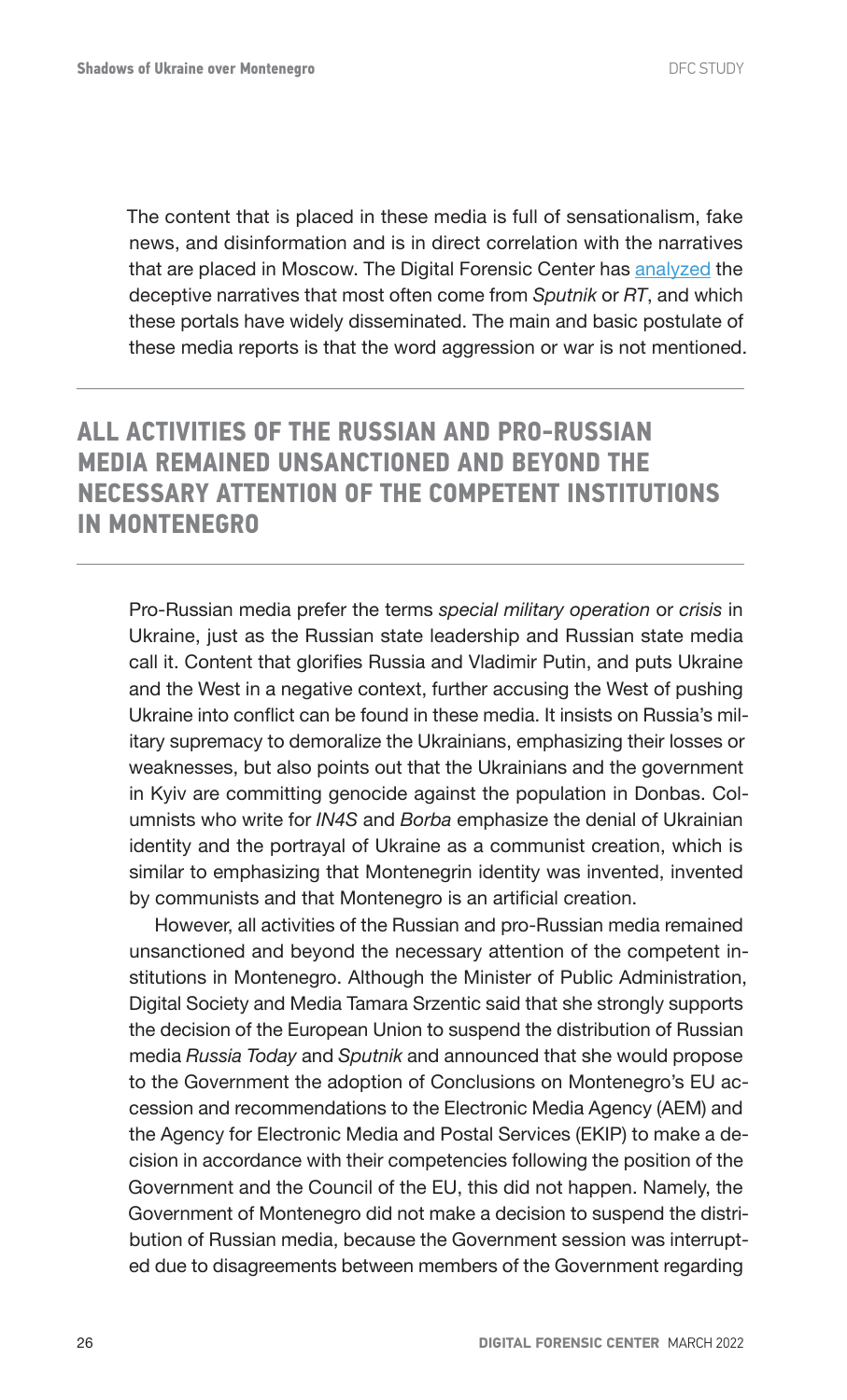sanctions against Russia. The obvious irresponsible behavior and indifferent attitude of the members of the Government in the technical mandate to manipulate information and the inability of captured institutions and agencies to actively contribute to the continued spread of Russian propaganda and the degradation of Montenegro as a future EU member.

Montenegro has never had a problem with the official channels of Russian state pro-



Screenshot of the title on the *IN4S* portal

paganda, such as the EU-sanctioned media, but their informal and unofficial wings – in the foreground *IN4S*, which according to SimilarWeb is the third most-read portal in Montenegro. That media, from the beginning of the Russian aggression on Ukraine, inflames hatred, supports war actions, relativizes and justifies aggression and attack on a sovereign state, and targets dissidents. It also provokes and encourages hatred based on ethnicity, which is prohibited in Montenegro by the Constitution and the Criminal Code, as well as the Law on Public Order and Peace, [congratu](https://www.pobjeda.me/clanak/obiljezavanjem-mladicevog-rodendana-krse-ustav-krivicni-i-zakon-o-javnom-redu-i-miru?fbclid=IwAR0F29Dr3cNf4tA5fUy_wE1QyR9fdAjiz72AB1ibi7tSGrTAjFH_R0SXOwQ)[lating](https://www.pobjeda.me/clanak/obiljezavanjem-mladicevog-rodendana-krse-ustav-krivicni-i-zakon-o-javnom-redu-i-miru?fbclid=IwAR0F29Dr3cNf4tA5fUy_wE1QyR9fdAjiz72AB1ibi7tSGrTAjFH_R0SXOwQ) the birthday of convicted war criminal Ratko Mladic.

Although the Impressum of *IN4S* states that the editor-in-chief is Felix Savon, the editor of the portal is Gojko Raicevic, who presents himself in public as editor. Raicevic is also an authorized person in the non-governmental organization of the same name, which was founded in 2009, and according to data from the NGO register, apart from him the current rector of the University of Montenegro and president of the Executive Board of Matica Srpska Vladimir Bozovic is among the founders.

Bozovic is considered a key man in Russian and Serbian operations designed to turn Montenegro into a part of the *Serbian world*, and his speech from a conference in Belgrade in 2015 came to the public's attention after he became rector of the University. In that speech, Bozovic said that *cultural conquest was more thorough* and that *the most vital pro-Russian social organism in Montenegro was the Serbian Orthodox Church*, after which he instructed Moscow on how to effectively exert its influence in Montenegro.

The media in Montenegro, which are under the influence of Russia, place news that is tailored to Russian interests, and in that way the public receives unreliable information. Such media reports and propaganda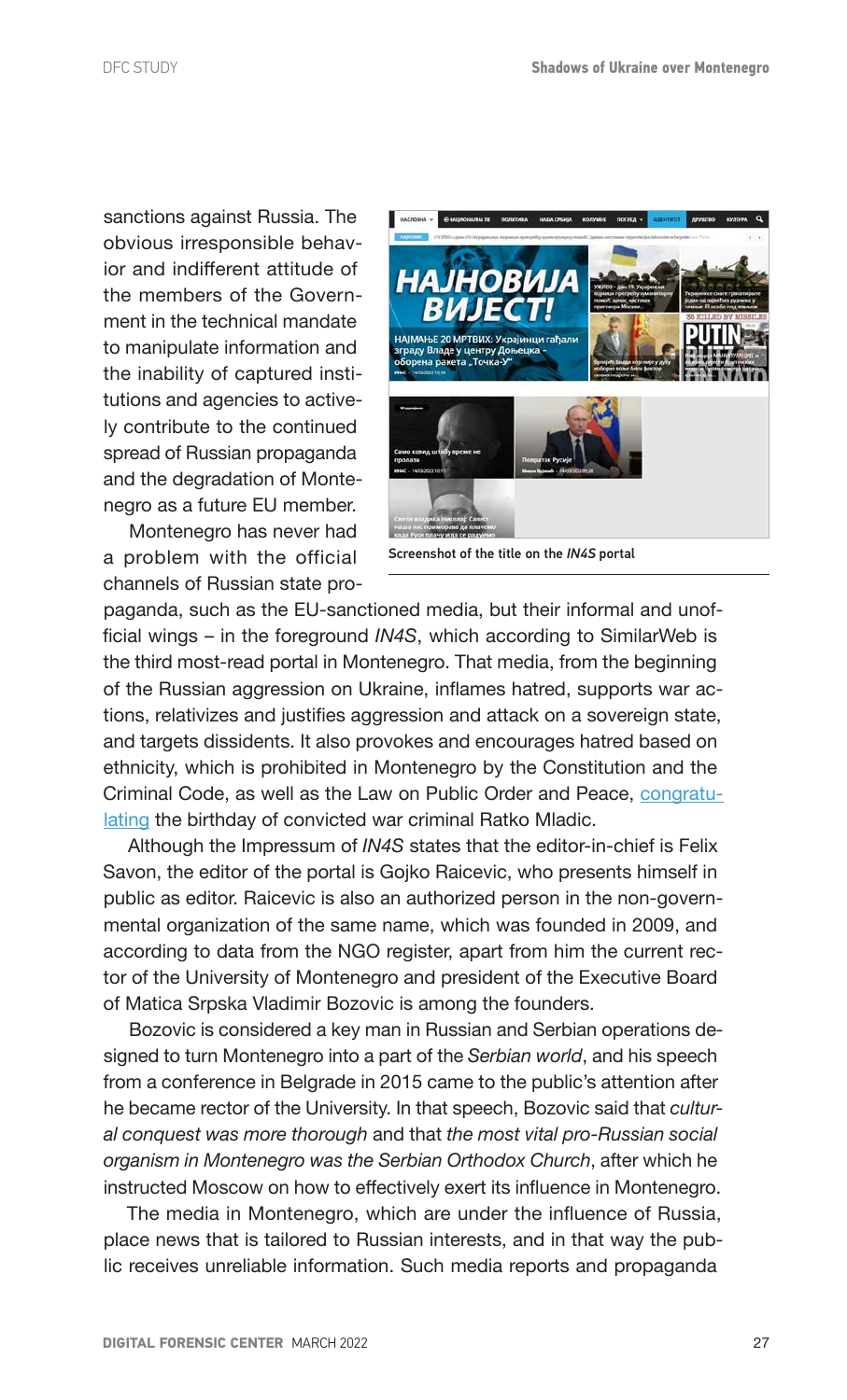<span id="page-26-0"></span>activities are aimed at justifying Vladimir Putin's moves, while on the other hand humiliating Ukraine and its Western partners. The inadequate response of the competent Montenegrin institutions to the actions of these media raises concerns about the possibility of manipulating the Montenegrin public and discrediting Montenegro as a NATO member and a serious candidate for EU membership. That is why the Government of Montenegro and competent institutions must harmonize policy with the European Union, react immediately, suspend Russian media, but also media in Montenegro that are an echo of Russian state media and thus stop distributing content that spreads Kremlin manipulation and supports the aggressor.

### **NO. 1 TOPIC ON SOCIAL MEDIA AS WELL**

Tensions and conflicts between Ukraine and Russia, the recognition of the independence of the self-proclaimed republics of Luhansk and Donetsk by Putin, and the Russian aggression of Ukraine are events that have drawn great attention on social networks.

These events have undoubtedly divided the users of social networks – those who welcome Putin's move and those who strongly condemn Russia's policy towards Ukraine. The focus of the analysis is on the activities on social networks of those who take the side of Russia, glorify its moves, and congratulate the independence of the self-proclaimed republics, territories in eastern Ukraine that are under the control of pro-Russian separatists.

Particularly active on Instagram were nationalist pages calling for protests organized by Democratic Montenegro and the processions in Montenegro, opposing the minority government formation. On the Instagram

Screenshot of the Instagram page posts (on the left) Screenshot of the glorification of Russia and Putin (on the right)

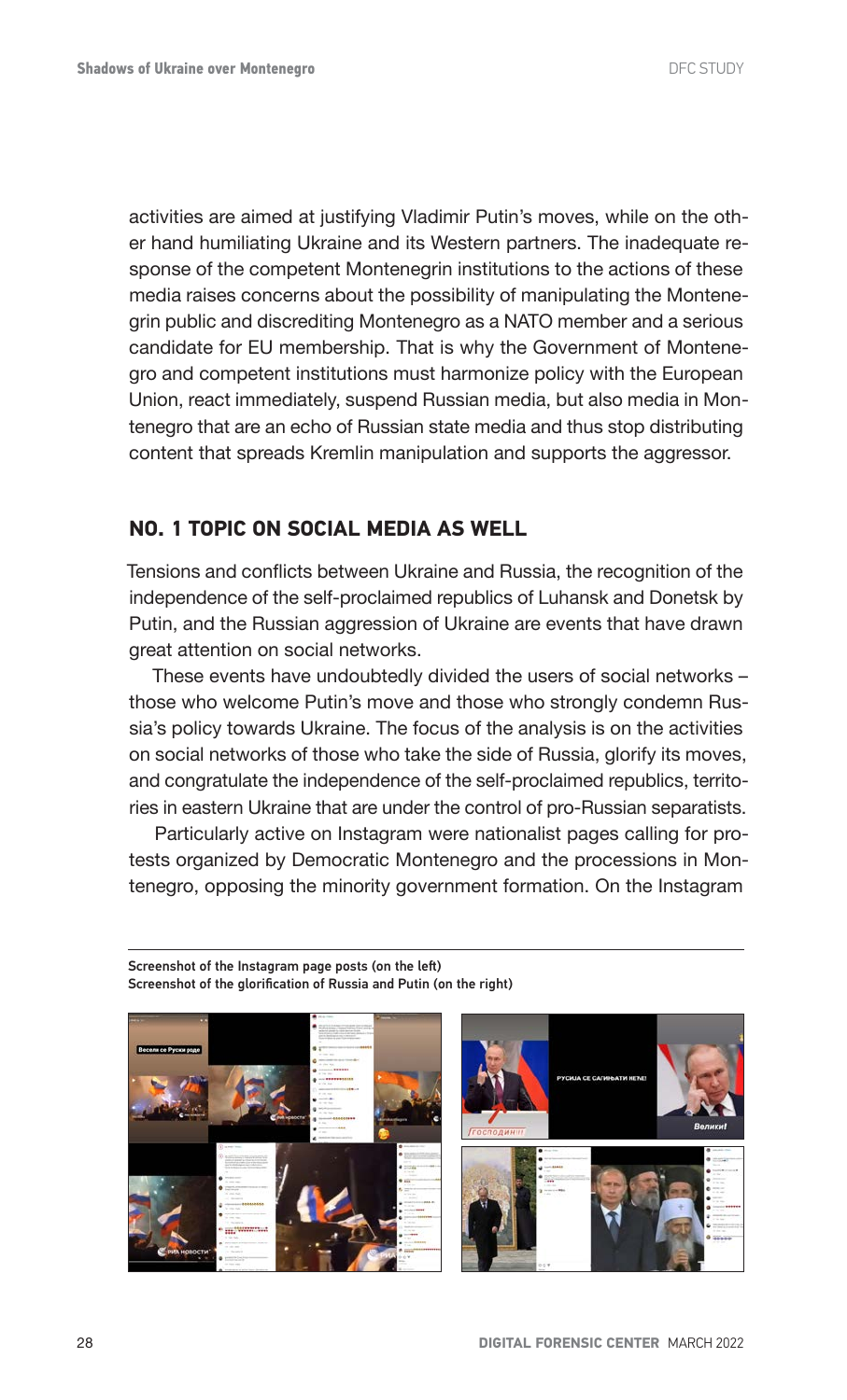

Screenshots of announcements comparing DNR and LNR celebrations with Montenegro

pages *cg\_revolt, crna\_gora\_srpska\_sparta, etnarh\_cg, obnova\_njegoseve\_cg, otporcg, rodoljublje\_, srbi\_cg, udar\_cg*, footages of the celebrations from Donetsk and Lugansk made by the Russian media *RIA Novosti* were shared.

After Montenegrin President Milo Djukanovic, Deputy Prime Minister Dritan Abazovic, and Minister of Foreign Affairs Djordje Radulovic spoke out and condemned Russia's moves and supported Ukraine, they fell victim to condemnation, insults, and ridicule from nationalist accounts and meme pages on Facebook and Instagram. The hate speech addressed to Deputy Prime Minister Dritan Abazovic included insults on a national basis, which additionally encourages the already existing intolerance.

The activities of these pages and accounts were especially intensified after Russia started the invasion of Ukraine.

A group of Instagram pages was noticed, which act in a coordinated manner, sharing

Screenshots of posts on Instagram and Facebook concerning Djukanovic, Abazovic, and Radulovic



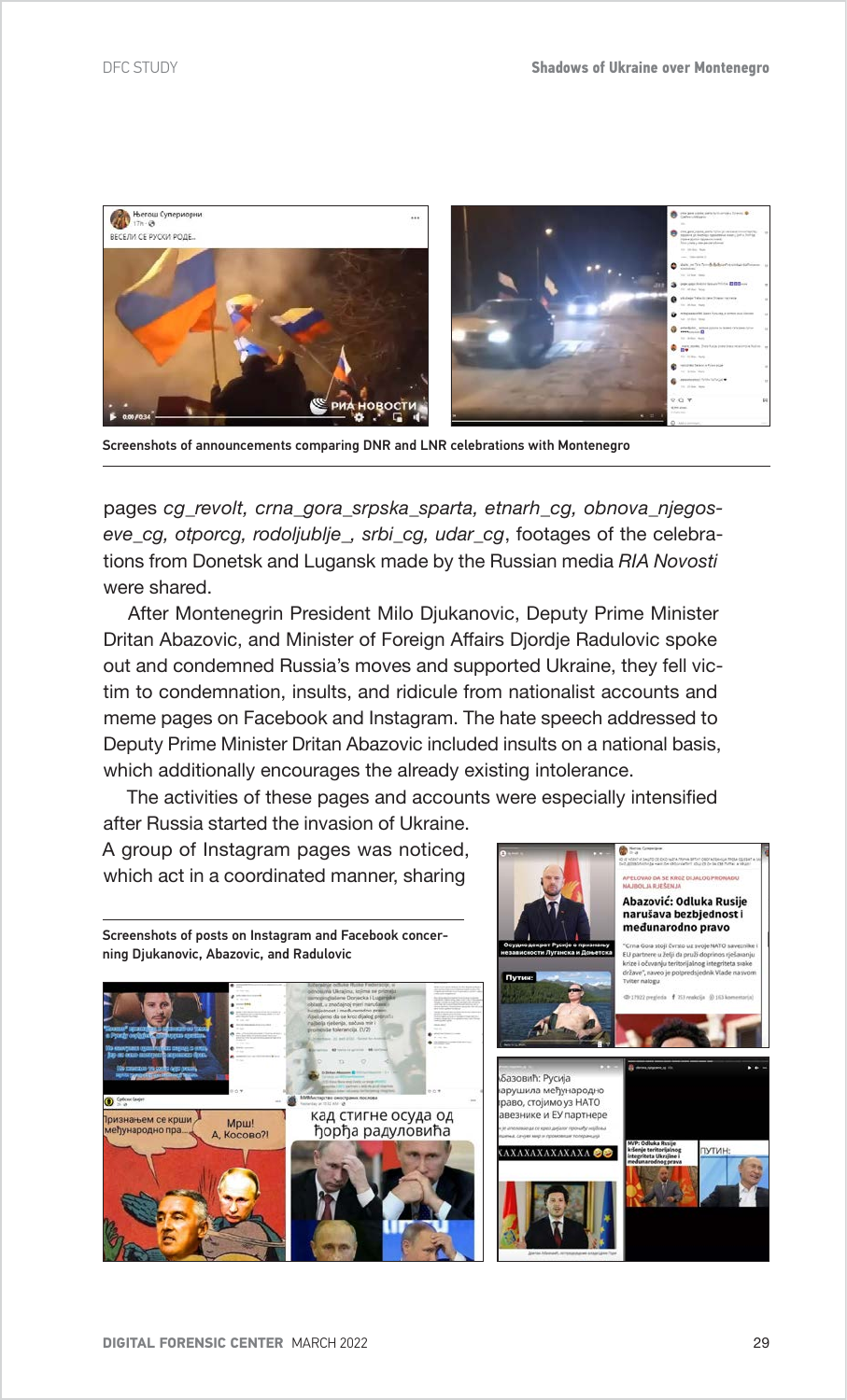<span id="page-28-0"></span>

Screenshot of the invitation to follow Telegram groups (on the left) Instagram pages' invitations to a protest in support of Russia (on the right)

the same content to provide support to Russia and the brotherly Orthodox Russian people. These pages post information on Instagram every day about the events in Ukraine and the progress of the Russian army. However, due to the increasing marking and removal of propaganda, fake and disturbing content by Instagram, these pages are switching to Telegram. Instagram pages *tribun\_cg, crna\_gora\_srpska\_sparta, srpska\_cast\_crna\_ gora, srbi\_cg,* and *obnova\_njegoseve\_cg* invite their followers to join their Telegram groups where they can follow the contents of the war in Ukraine without censorship. Some of these Telegram groups have over three thousand members, which further increases the concern about the possibility of manipulating information and spreading Russian propaganda.

### **CALLS FOR PROTESTS IN SUPPORT OF RUSSIA**

After Russia attacked Ukraine, protests in support of Ukraine were held in Montenegro, as well as protests in support of Russia and Vladimir Putin. The mentioned Instagram pages regularly published invitations for protests in support of Russia and the brotherly Russian people, which were organized in Niksic, Bar, and Podgorica. At gatherings that were not large in number, slogans of Russia and its president Vladimir Putin were shouted along with songs of Serbian Kosovo. Members of the national Serbian-Russian organizations Seventh Battalion, Zavjetnici Tvrdos, Stupovi, and a group that calls itself free citizens have given their support to Russia in the war against Ukraine. Those gathered at these protests wore Russian and Serbian tricolors, flags of the Russian Empire, and Chetnik flags with the skulls, but also banners with the inscriptions *Pray to God, Stick to Russia,* and *Serbs in Montenegro, Russians in Ukraine*. In addition to unequivocal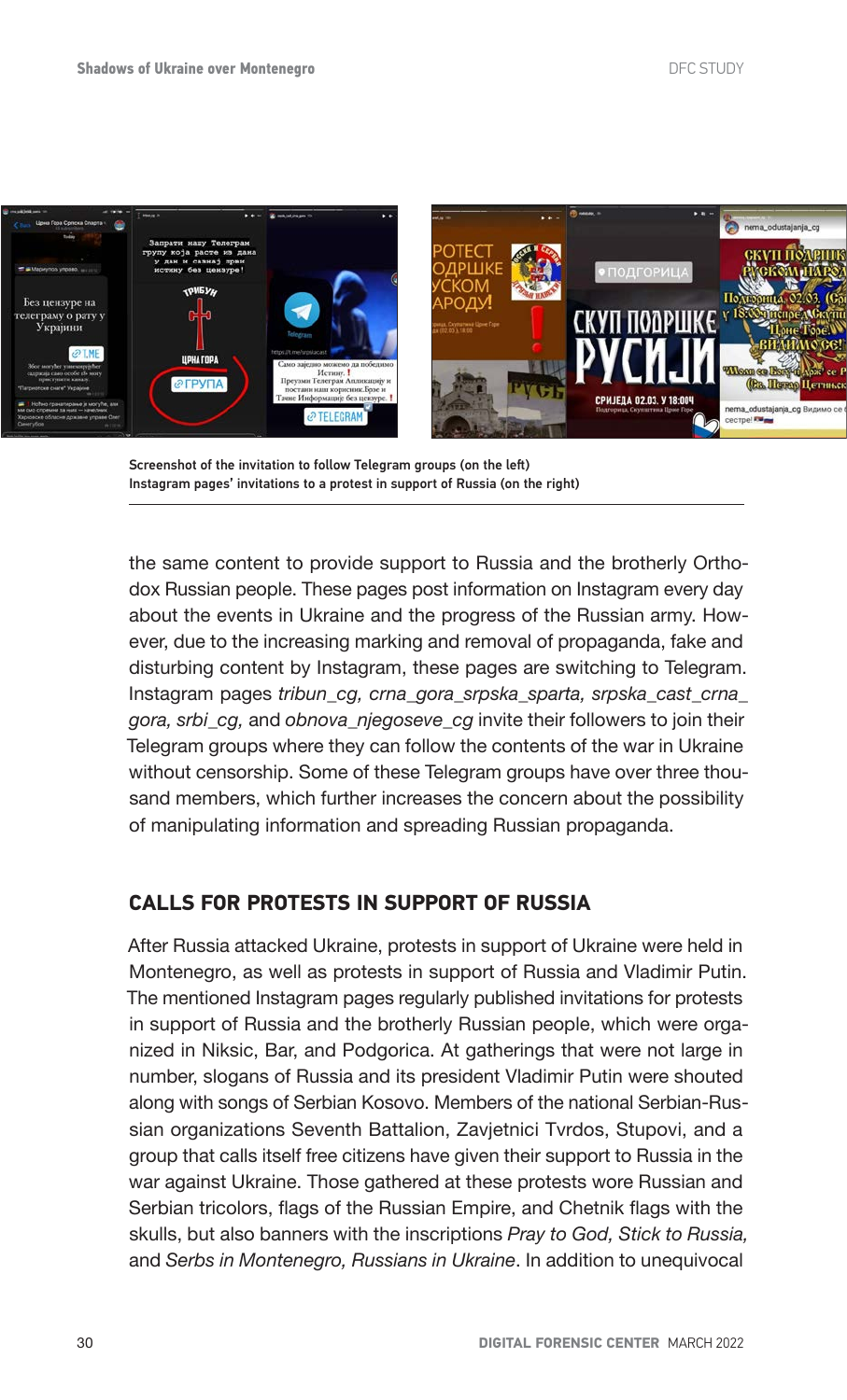support for Russia, the United States and other Western countries were marked at the protests as a global evil, which sowed the seeds of discord among Orthodox nations and pushed Ukraine into a fratricidal war. The gathered people told Vladimir Putin that he must not allow fascists and Nazis to do what they intended, but also expressed hope that Putin, as the guardian of Orthodoxy, would return Kosovo to them. It is noticeable, therefore, that the narratives about Ukraine as a Nazi creation and Serbian Kosovo, as well as the narrative that the West is to blame for the outbreak of war promoted by the Russian and pro-Russian media, have moved to the streets of Montenegrin cities.

The Montenegrin branch of the *Night Wolves* motorcycle group also expressed support for Russia at a protest in Podgorica. The leader of the Russian motorcycle club *Night Wolves*, Alexander Zaldostanov 'The Surgeon', [shared](https://www.facebook.com/100014148996177/videos/1311935535947110/) a video from the protest in support of Russia from Podgorica on his Facebook profile, which shows members of the Montenegrin *Night Wolves* saying: *Brothers, we are with you*. One of the founders of the Montenegrin branch, Vukoman Bulatovic, announced on his Facebook profile that there is no joy in Russia's progress in Ukraine because every Orthodox in the world is saddened by the war between two fraternal peoples, but there is joy in the strength of the Russian army, which is capable of stopping the imposition of the Western vision of democracy and freedom. In his announcement, Bulatovic places the now well-known narrative that NATO member states wholeheartedly pushed Ukraine into a bloody conflict and suffering. Although the *Night Wolves* claim that their goals are to nurture and preserve the Orthodox faith, humanitarian work, preserve multiethnic harmony and promote healthy lifestyles, their activities indicate that they are part of a network of Russian influence and propaganda used by Russian authorities to achieve Russian foreign policy goals. Their

Night wolves on a protest in Podgorica in support of Russia (on the left) Velimir Kasalica and Velisa Kadic (left) from a protest in support of Russia in Podgorica (on the right)



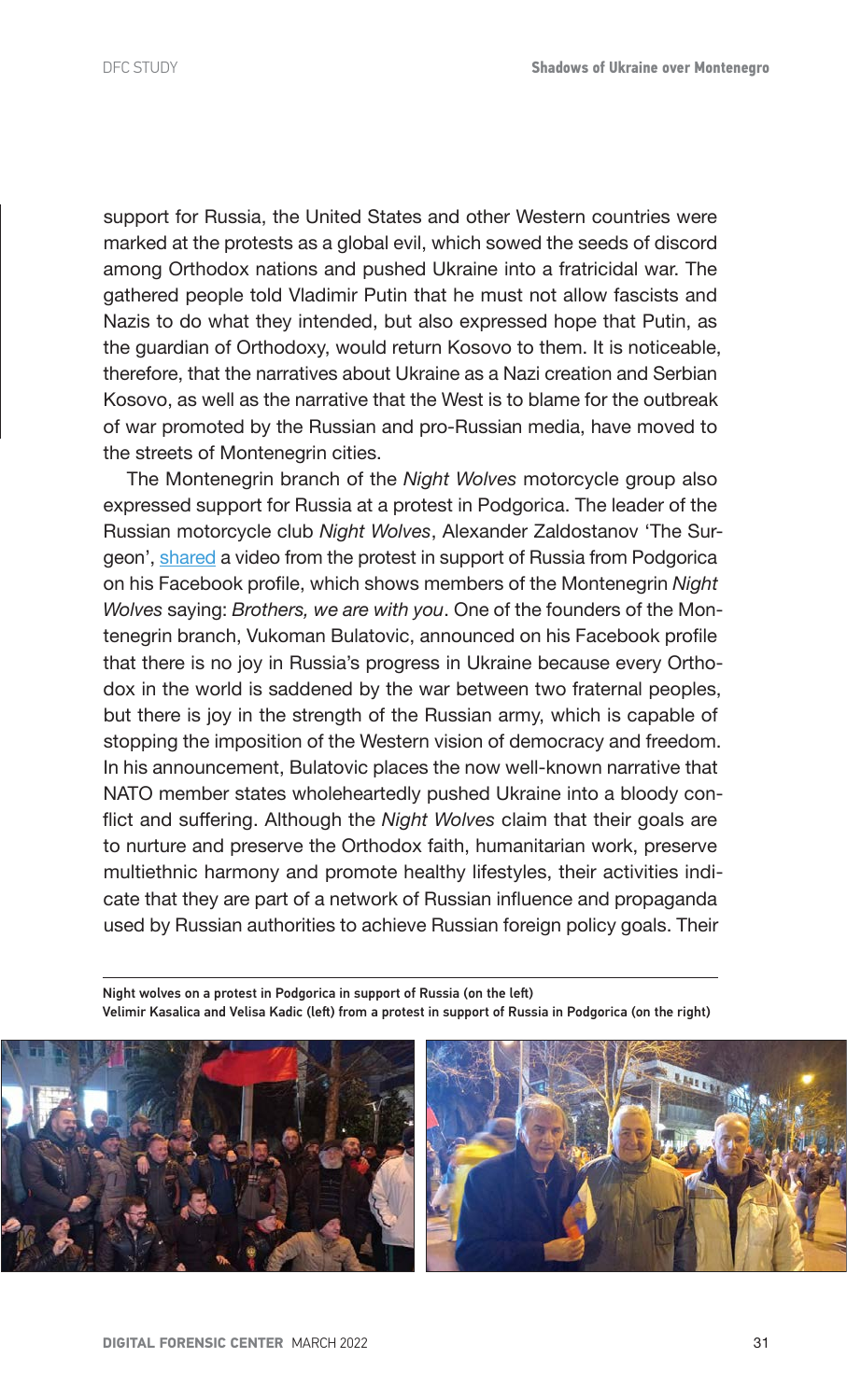message is to *Pray to God and stick to Russia*. At one of the protests held in Podgorica, support for Russia together with the *Night Wolves* was provided by Vladimir Vukovic, a former external consultant of the Ministry of Education, Science, Culture and Sports, headed by Vesna Bratic. The ministry terminated the consulting contract with Vukovic due to persistent ignoring of warnings concerning his behavior on social networks. Vukovic celebrated convicted war criminal Ratko Mladic on his Facebook profile.

Apart from the *Night Wolves*, Velimir Kasalica, head of the Society of Montenegrin-Russian Friendship St. George from Niksic, which DFC has already written about in the study *Russia's Role in the Balkans: The Case of* 

 **VUKOVIC CELEBRATED CONVICTED WAR CRIMINAL RATKO MLADIC ON HIS FACEBOOK PROFILE**

*Montenegro* as of an NGO through which Russia is implementing its influence in Montenegro. Kasalica was at the protest in support of Russia together with the journalist and correspondent of the Serbian portal *Vecernje Novosti*, Velisa Kadic. The analysis of the Facebook account shows that Kasalica could be seen in the company of the mayor of Niksic, Marko Kovacevic, the editor of the pro-Russian *IN4S* portal Gojko Raicevic, the rector of the University of Mon-

tenegro Vladimir Bozovic, and the clergy of the Serbian Orthodox Church.

In addition to the Society of Montenegrin-Russian Friendship St. George, the Society of Montenegrin-Russian Friendship Peter I, whose main goal is to preserve and improve the centuries-old fraternal relations of the Montenegrin and Russian people. The association announced that all its boards at the municipal and local level in Montenegro give full support to the actions of the Russian army in Ukraine in order to ensure the security of the borders of its state and the people of the Russian Federation. The association strongly advocated for Montenegro not to become a NATO member, while the president of the Association, Gojko Tomasevic, is a member of the Cossack Center for the Balkans with the rank of captain and holder of important Cossack decorations. Tomasevic was awarded the Victory over Fascism Day medal by the Russian Embassy in Montenegro for his work in the Peter I Society. DFC wrote about the activities of association through which Russian influence is exercised in the study *The Role of Russia in the Balkans: The Case of Montenegro*.

When we talk about the Russian aggression on Ukraine and protests in support of Russia in Montenegro, it is important to mention the name Benjamin Striga, whose activities and influence in Montenegro we wrote about in the study on Russian influence. Striga strongly represented the interests of political parties and organizations that fought against Montenegro's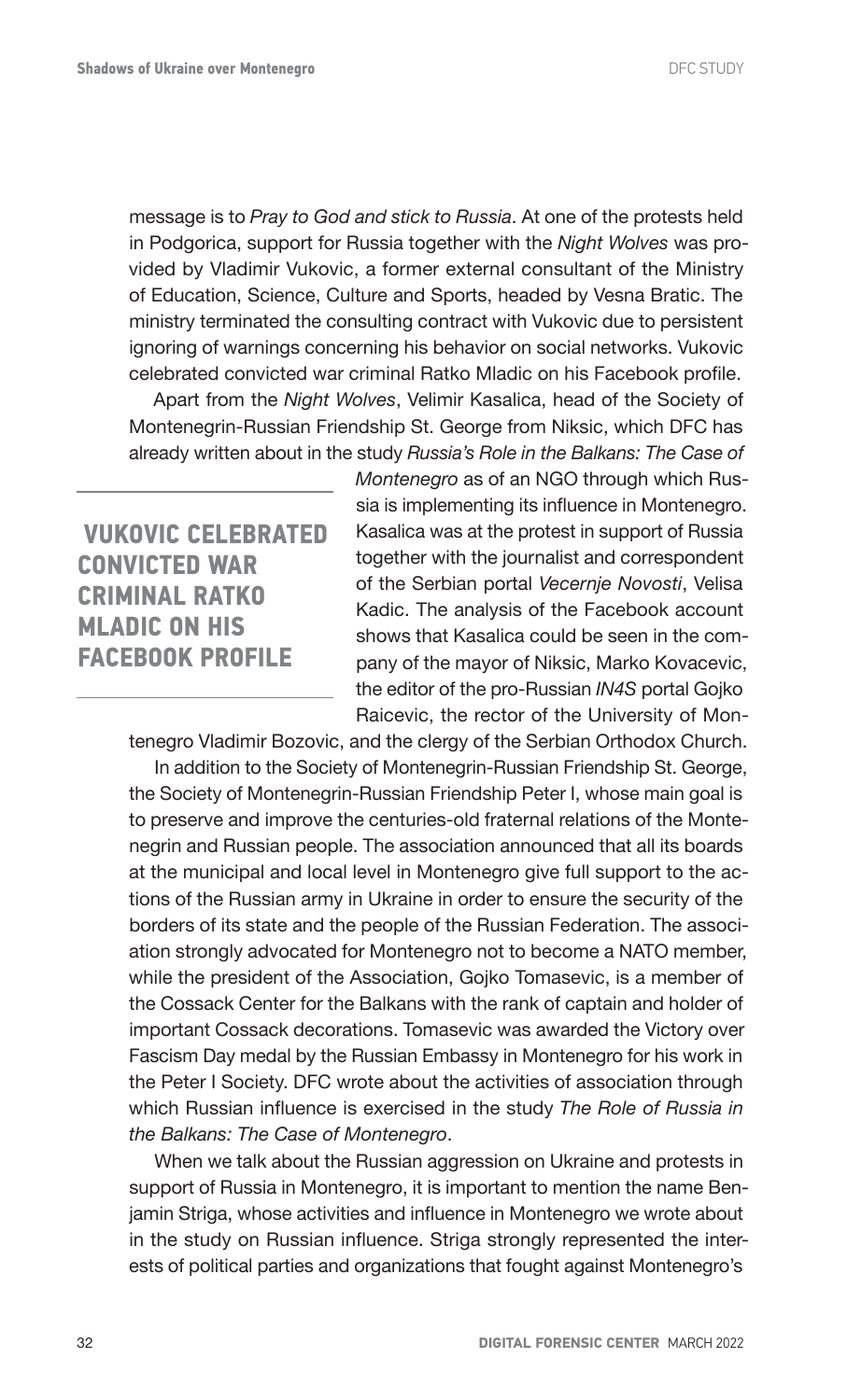<span id="page-31-0"></span>entry into NATO and profiled himself as a great supporter and admirer of the protests of the Serbian Orthodox Church in Montenegro and the late Metropolitan Amfilohije. Although Striga suddenly left Montenegro immediately after the parliamentary elections in October 2016 and attempted terrorism, he continued to propagate through his Facebook pro-

file. This can be seen even now during the Russian aggression on Ukraine. On February 25, the day after the blockades organized by the Democratic Front, Striga [announced](https://www.facebook.com/veniamin.striga/posts/2451966971604077) on his Facebook profile that people in Montenegro had taken the flags of Russia and the Donetsk People's Republic *en masse* and organized action against betrayal – against the formation of a pro-NATO government, adding that 11,000 people came out, which is a lot for such a small country. Only a day later, he [wrote](https://www.facebook.com/veniamin.striga/posts/2453445054789602) that Montenegrin President Milo Djukanovic was spitting at protest gatherings in support of Russia and the Donetsk People's Republic, and spoke of alleged discrimination against Russians (*modest, ordinary people who bring children to sea*)

**IT IS VERY INDICATIVE THAT STRIGA IS DEALING WITH MONTENEGRO IN THE DAYS WHEN RUSSIA IS INVADING UKRAINE, TRYING TO POINT OUT THE EVENTS IN MONTENEGRO THROUGH HIS PROPAGANDA PUBLICATIONS AND FALSELY PRESENT THE ATTITUDE OF THE PEOPLE IN MONTENEGRO IN RELATION TO RUSSIA**

in Montenegro. On March 4, he [announced](https://www.facebook.com/veniamin.striga/posts/2458421687625272) that Serbia had taken to the streets, followed by Montenegro to express its support for Russia, saying that American-European Nazism would not pass. It is very indicative that Striga is dealing with Montenegro in the days when Russia is invading Ukraine, trying to point out the events in Montenegro through his propaganda publications and falsely present the attitude of the people in Montenegro in relation to Russia.

### *MEN'S STATE (МУЖСКОЕ ГОСУДАРСТВО)* **IN MONTENEGRO**

Despite certain Montenegrin media, the Serbian Orthodox Church, and organizations close to them, Russian President Vladimir Putin can still count on the support of some other groups. One of the loudest – and most bizarre – that has stood up to defend the Russian president and his *military operation* in the neighboring country these days is the *Men's State*.

It is an online group of racists, homophobes, and misogynists that has been so toxic and destructive in the past that even Moscow officially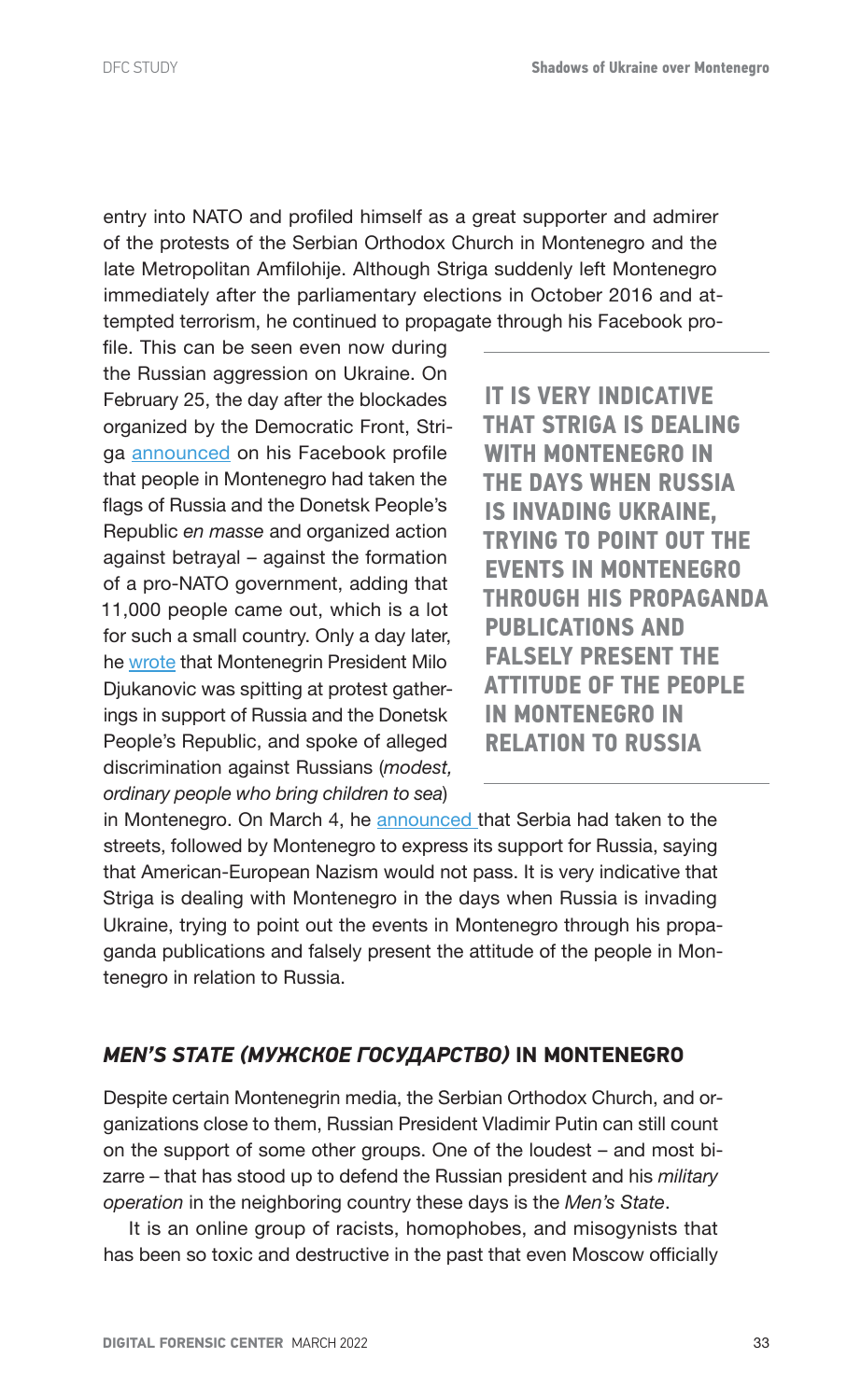banned it in October last year. Russian courts have declared the *Men's State* an extremist organization and banned it from operating, but its leader fled Russia to Podgorica, where the group continued to spread hatred, which has taken the form of celebrating Russia's invasion and spreading disinformation about Ukraine's war.

The *Men's state* started to exist as a closed group on the social network VKontakte. It was founded in 2016 by bodybuilder Vladislav Pozdnjakov, and potential members of the group had to meet strict membership criteria. In the Russian media, they are [connected](https://www.bbcrussian.com/russian/features-45426762) with the Russian Federal Security Service (FSB).



«Я презираю лицемеров, которые сегодня осуждают российское признание Донецка и Луганска».

Черногорец и лидер партии «Свободная Черногория» Владислав Дайкович раскритиковал тех, кто признал Косово, но не признаёт Донбасс.

«Эти пресмыкающиеся аплодировали, когда Косово и Метохию отняли, вопреки всем нормам международного права.

Молчали, когда нас силой затащили в НАТО, вопреки воле большинства населения Черногории, не простившего убийства 23летней давности», - цитирует его издание «О



In addition to the *Men's State*, which has 62,000 subscribers, the group coordinates its activities through five other channels on the Telegram. The group's leader, Pozdnyakov, has about 83,000 followers on his private channel.

Pozdnjakov has been in Podgorica since February this year, and from his Telegram channel, which has 83,000 members, he reports on the events on a front day by day. However, he often referred to local activities in Montenegro, commenting on protests in support of Russia, which he attended. He also conveys messages of support from local Montenegrin actors to Russia.

It is indicative that the leader of this now pro-Putin extremist organization moved to Montenegro, at a time of socio-political crisis when Russian influence through institutions and beyond is more visible than ever, and members of the pro-Russian DF announce blockades and concerns that this crisis will possibly reflect and jeopardize civil peace and stability in Montenegro.

Screenshots published by Vladislav Pozdnyakov's Telegram Group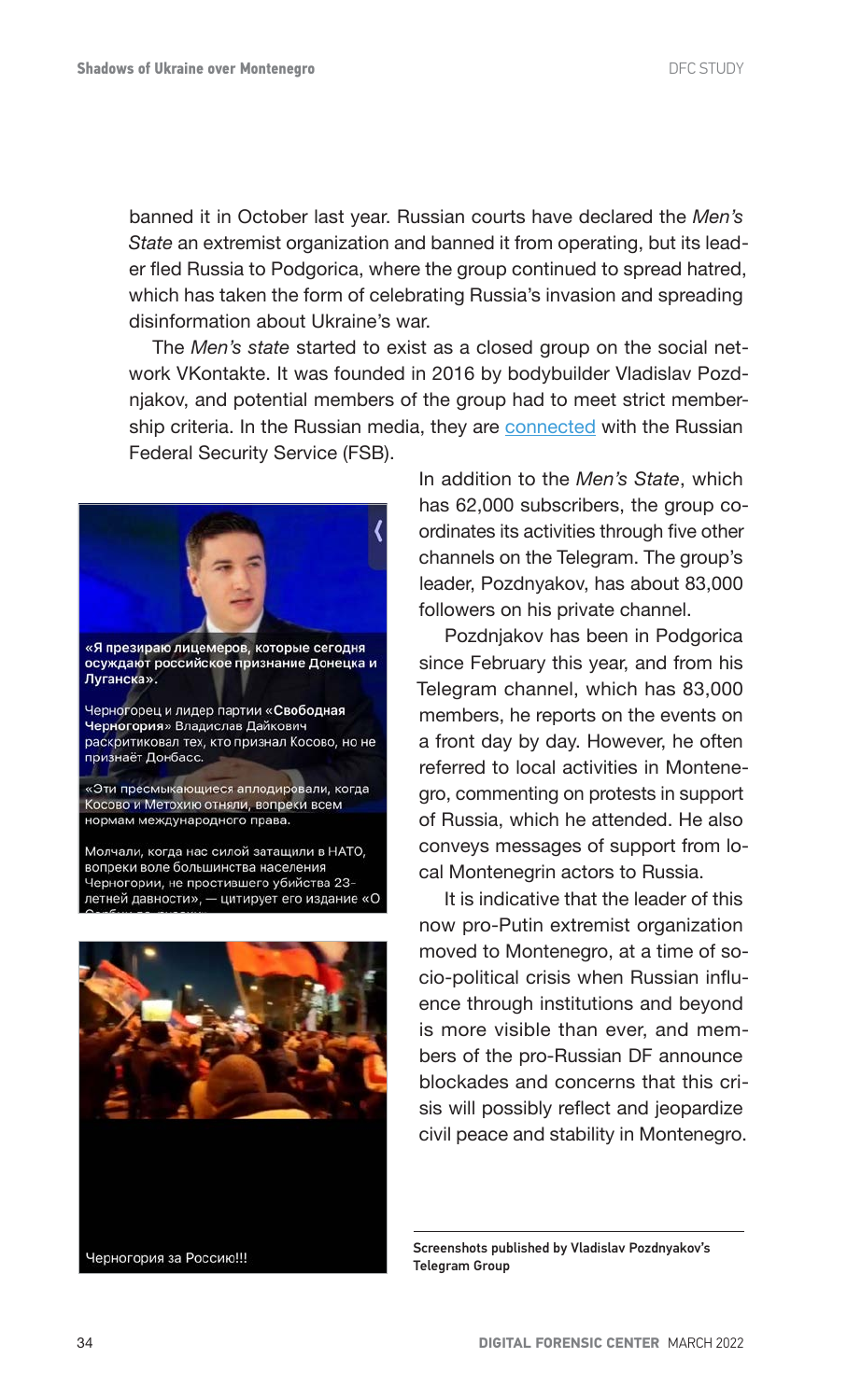### <span id="page-33-0"></span>**IMPLICATIONS FOR THE REGION**

The aggravation of relations between Russia and the West in the context of the war in Ukraine could, in addition to the former republics of the USSR, and today's members of NATO and the European Union, reflect on the Western Balkans region, which is a traditional neuralgic point of European security. An important segment of the strategy for the return of spheres of influence lost after the Cold War is the pro-Russian forces in the former Yugoslav republics, whose role is often neglected by the international community. Therefore, the best way to understand the role that Russia has in its near abroad and the Western Balkans, but also to project its power in general, is the thesis that Russia sees its neighbors either as enemies or as vassals – vassals being controlled and enemies being politically and militarily intimidated. A possible *gateway* to the region could therefore be Serbia, which, like Russia, did not accept the territorial losses

**BY REFUSING TO UPHOLD DEMOCRATIC PRINCIPLES AND VALUES, OFFICIAL SERBIAN POLITICS RETURNED TO THE STARTING POINTS OF MILOSEVIC'S POLICIES FROM THE EARLY 1990S AND SIDED WITH RUSSIA'S MURDEROUS AND AGGRESSIVE POLICIES**

of the 1990s and which, according to the same pattern, calls into question the independence of Yugoslavia's successor states, taking over Russia's role in Ukraine since 2014.

In that sense, it is possible to draw a very clear analogy between the Soviet Union and Yugoslavia (USSR in small), i.e. Russia and Serbia as their largest states, where it is assumed that Moscow and Belgrade claim historical right to spheres of influence in their neighborhood.

In the light of the war in Ukraine, Serbia found itself in a delicate position, trying to maneuver between Russian interests and the West. Although it condemned the threat to Ukraine's territorial integrity and supported the adoption of a UN resolution condemning Russian aggression, Serbia is the only European country that, along with Belarus, has not imposed sanctions on Russia. By refusing to uphold democratic principles and values, official Serbian politics returned to the starting points of Milosevic's policies from the early 1990s and sided with Russia's murderous and aggressive policies. The invasion of Ukraine introduced new circumstances, so the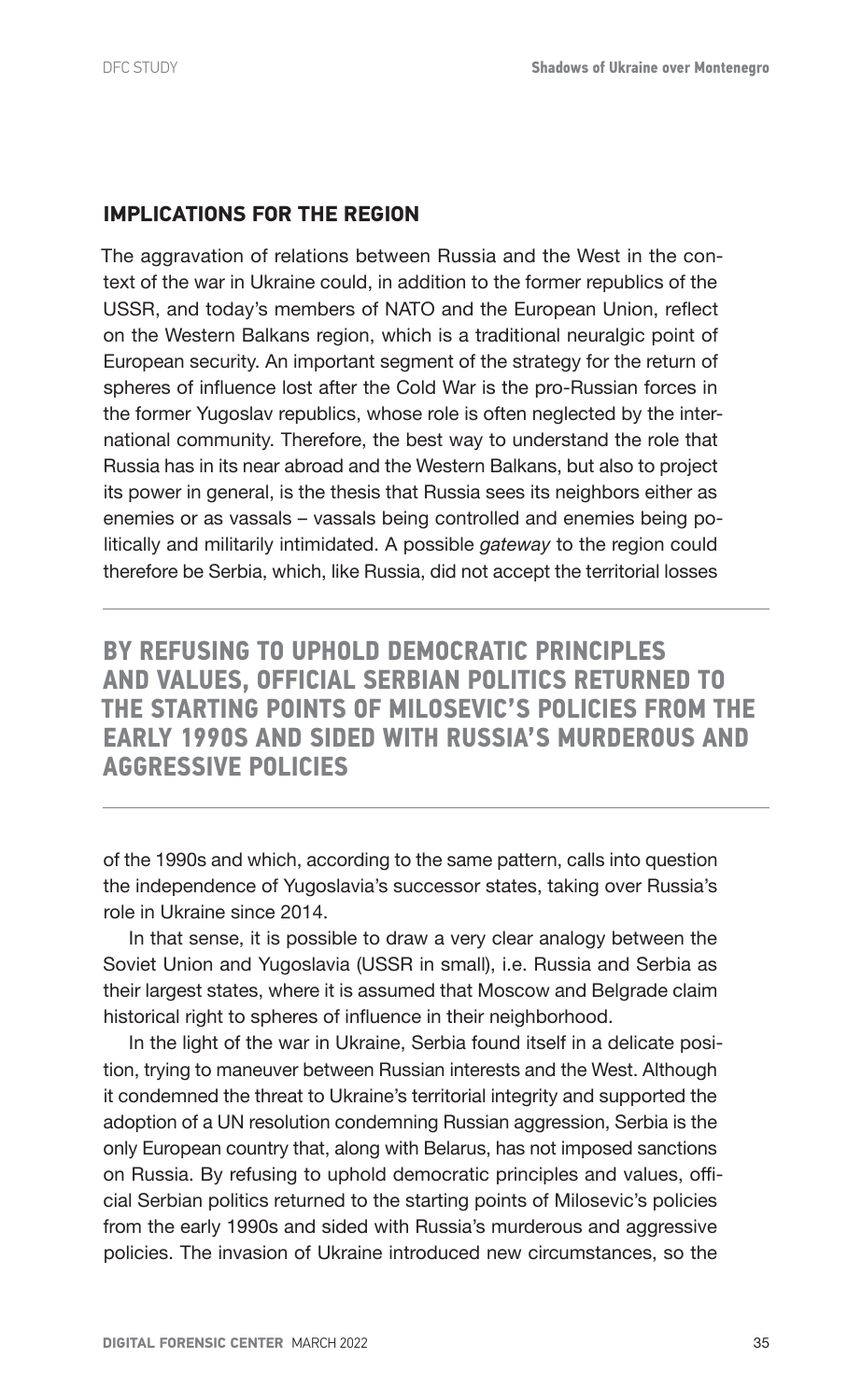recognizable Serbian position of sitting on two chairs lost its significance, which, if that country does not turn to the West and accelerate European integration, could result not only in a stalemate in its negotiation process with the European Union but also in a kind of deeper political isolation.

The Kremlin, directly and indirectly, through its proxies in the Balkans, undermines the chances of the countries of the region for NATO membership, while it has an ambiguous attitude towards the European Union, promoting the alliance with Russia as a political, military, and economic alternative to the West. Russia, through its key exhibits in the Western Balkans region and proxies for destabilizing other countries, could cause instability with deeper security implications, in order to divert the attention of the West (NATO) to this part of the European continent. In that sense, we should not ignore analysts' assessments that after the attack on Ukraine, Russia can be expected to start creating chaos in the Western Balkans, since the escalation of the crisis in Ukraine can be followed by radicalization in the Western Balkans, primarily bearing in mind Dodik's behavior, which almost led to the point of disintegration of Bosnia and Herzegovina and potentially opened a new front.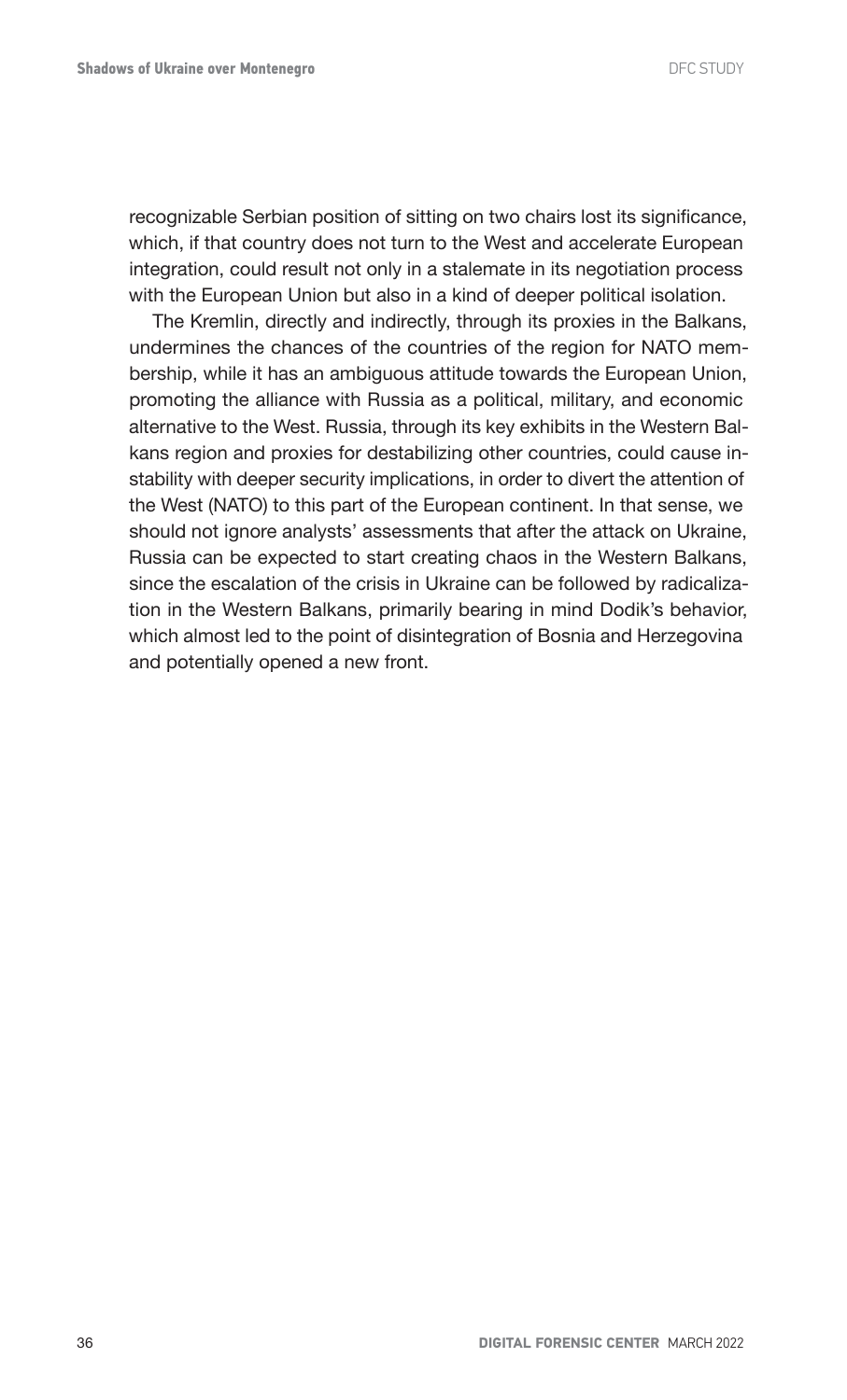# <span id="page-35-0"></span>**CONCLUSIONS**

Ukraine's sovereign right to choose foreign policy direction and abandon the narrative of historical and spiritual unity with Russia collided with Putin's concept of a *state-civilization*, defined as a counterweight (liberal, individualistic, materialistic, *rotten*) to the West as the dominant other reality. The result: the denazification of Ukraine and *the protection of the Russian population from the genocide* allegedly carried out over them by the (current) Ukrainian regime.

Russia's aggression on Ukraine caused a dramatic change in the West's approach to Russia and paved the way for the creation of new world order. The *special military operation* (as it is called in the Kremlin) not only did not get the outlines of a blitzkrieg, as planned, but it united the Euro-Atlantic community. NATO has received a new *raison d'être* and an incentive for further expansion.

Russia has been implementing its hybrid strategy in the Western Balkans for years, especially in those countries where Serbia, as a key Russian partner, has strong political and religious influence – Bosnia and Herzegovina where it supports secessionist policies, and Montenegro where Russia through domestic exponents, and Serbian intelligence, paramilitary, parapolitical and church structures is trying to cause instability by creating and exploiting internal crises, stagnation and disfunction of institutions.

In the context of the war in Ukraine and the period of instability, as well as the obvious malign foreign influence on the events in Montenegro, which is affected by ambivalent attitudes and positioning of certain political actors whose activities are in significant discrepancy with proclaimed European and Euro-Atlantic principles, there are fears that Russia could launch a new crisis hotspot right here in order to divert attention from its own activities and gain room for maneuver.

At the current stage, Montenegro, without the Government and functional institutions, is open to direct Russian influence and influence on political course through its proxies that cover important positions.

In addition to Montenegrin and neighborhood officials working for the *Serbian world*, many activists deny Montenegrin identity and the fundamental values of Montenegrin anti-fascism. For them, Montenegrins *are a people with a mental fallacy* evolved on the fascist model, Montenegro is a *fragmented Serbian country* that needs to return to *factory settings*. In those circles, Montenegro is called *modern Montenegro* based on hatred of Serbs, which will one day return to its roots. Almost identical rhetoric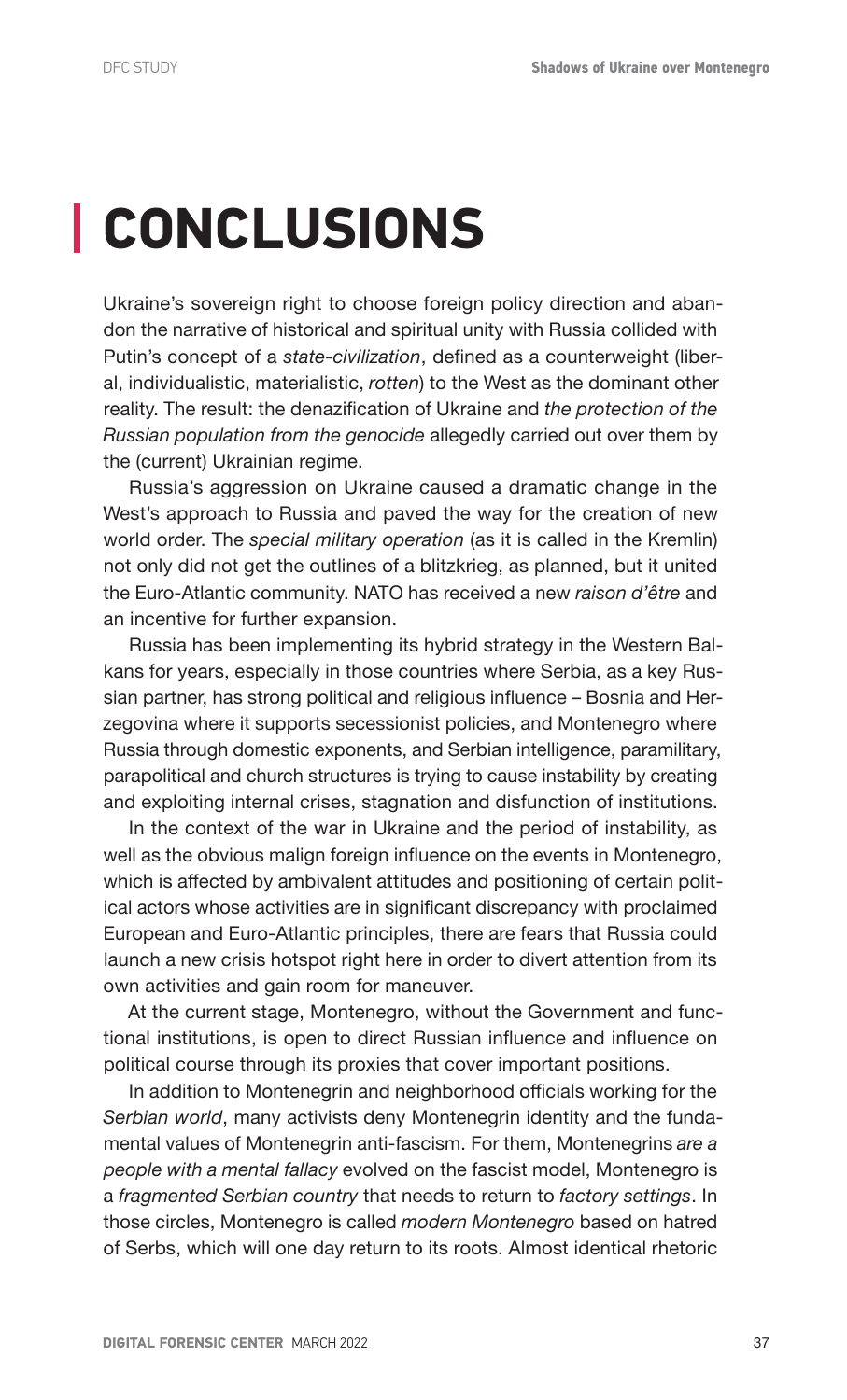Moscow expresses towards Kyiv. While Montenegrins are *Djilas' bastards* and a product of communism, Moscow sees Ukraine as Lenin's creation. Ukraine and Montenegro are understood as anti-Russian, i.e. anti-Serbian creations, with the conclusion that both countries are based and created on hatred, continuously attacking Moscow, i.e. Belgrade.

Officials, ideologists, and media that opportunistically favor the Russian and pro-Russian sentiment see multiethnic, multi-confessional, civil, and anti-fascist Ukraine and Montenegro as threats to their great-power projects – the *Russian world*, i.e. the *Serbian world*. Creating a fictitious and artificial enemy justifies aggression and interference in the internal affairs of sovereign states under the guise of protecting their people. In Montenegro, this pattern has been used for a long time.

### **WHILE MONTENEGRINS ARE DJILAS' BASTARDS AND A PRODUCT OF COMMUNISM, MOSCOW SEES UKRAINE AS LENIN'S CREATION**

It is also very indicative that the leader of the *Men's State*, an extreme right-wing pro-Putin organization, has moved to Montenegro, which is associated with the FSB in the Russian media, at a time of socio-political crisis, when Russian influence through institutions and beyond them is more evident than ever, and members of the pro-Russian DF are announcing blockades and concerns that *this crisis will have reflections on the threat to possible civil peace and stability in Montenegro*.

Unlike the European Union and social networks, which are strongly committed to stopping the spread of Russian propaganda or at least mitigating its effects, it is experiencing its heyday in Montenegro. In Montenegro, the Russian propaganda mission is primarily performed by the portals *IN4S* and *Borba*, recognized by the spread of narratives and disinformation, precisely and consistently harmonized with the views of official Moscow. In the current situation of Russian aggression against Ukraine, *IN4S* and *Borba* publish propaganda articles on daily basis, which glorify Russian power and justify war actions.

The official channels of Russian state propaganda, such as *RT* or *Sputnik*, have never been the problem in Montenegro, but their informal and unofficial wings – such as *IN4S*, which is the third most-read media portal in Montenegro. Since the beginning of the Russian aggression on Ukraine, the media has been inciting hatred, supporting war actions, and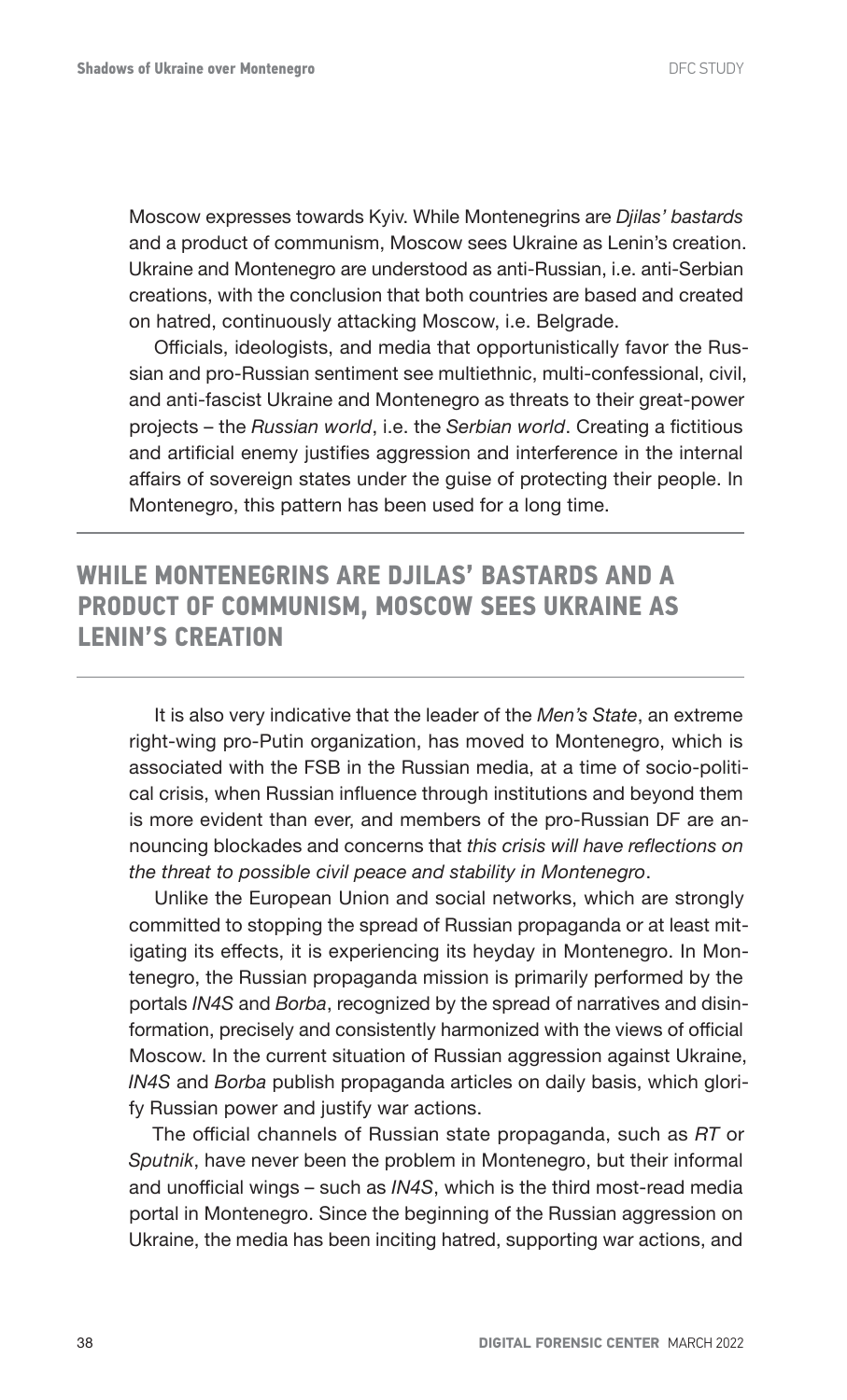functioning as a platform for spreading the Kremlin's war propaganda. Their reporting and propaganda activities are aimed at justifying Vladimir Putin's moves, while on the other hand humiliating Ukraine and its Western partners. The inadequate response of the competent Montenegrin institutions to the actions of this and similar media raises concerns about the possibility of manipulating the Montenegrin public and discrediting

Montenegro as a NATO member and a serious candidate for EU membership. Although the Minister of Public Administration, Digital Society, and Media said that *spreading disinformation and propaganda which tries to justify the attack on Ukraine*, *should not be allowed* in Montenegro, Montenegrin institutions have not taken adequate measures to realize that. That is why the Government of Montenegro and competent institutions must harmo-

**THE RECENT WORDS OF METROPOLITAN JOANIKIJE HAVE COMPLETELY EXPOSED THE PRO-RUSSIAN AND ANTI-STATE CHARACTER OF THE SERBIAN ORTHODOX CHURCH IN MONTENEGRO**

nize policy with the European Union, react immediately, suspend Russian media, but also media in Montenegro that are echoes of Russian state media, primarily *IN4S*, and thus stop distributing content used for spreading manipulations of the Kremlin and stop supporting the aggressor.

We should not lose sight of the Serbian Orthodox Church, which has been playing an important role in formulating Montenegro's internal affairs since 2020 and acts in coordination with Patriarch Kirill of Moscow, supporting the destruction of Ukraine. The recent words of Metropolitan Joanikije have completely exposed the pro-Russian and anti-state character of the Serbian Orthodox Church in Montenegro. This was also shown in the case of the recognition of the autocephaly of the Ukrainian Orthodox Church when it sided with Moscow, against the Ecumenical Patriarch.

However, the crisis had several positive implications for Montenegro. It exposed the role of the Serbian Orthodox Church as an agent of the Russian world and Serbian world, which was finally recognized by a relevant address such as the European Parliament as a destabilizing factor in the Balkans, operating in symphony with the Russian Orthodox Church and never questioning Putin's neo-imperialist policy.

Apart from the Serbian Orthodox Church, other Putin agitators have come to the fore, who will certainly experience their regression in the context of the dynamics of Western involvement in the region. Russia's aggression will certainly unite all Western powers, both in Montenegro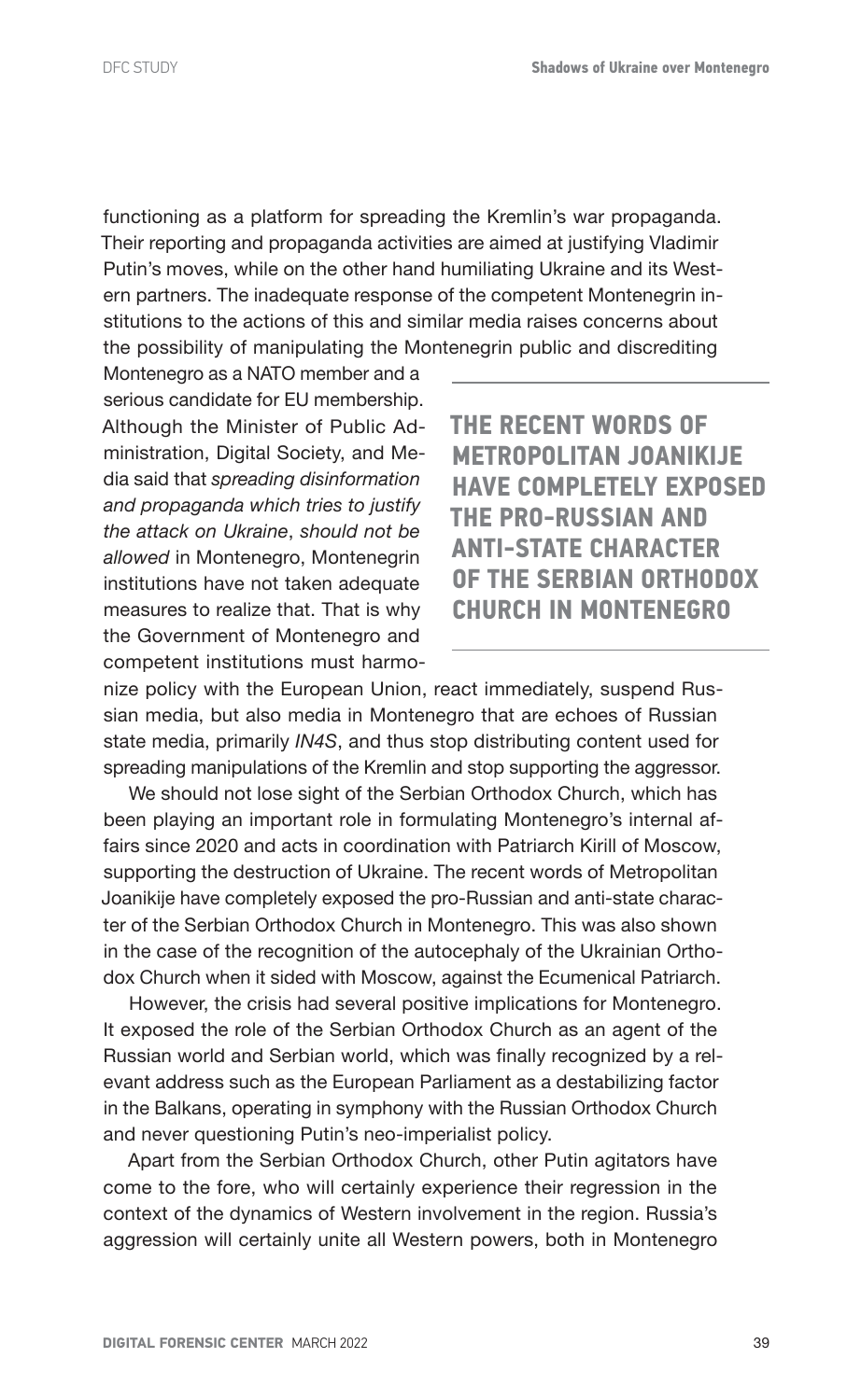and in the region, and accelerate and ameliorate Euro-Atlantic integration. The current crisis and NATO membership require a clear pro-Montenegrin and pro-European government that will not tolerate the activities of Russian and Serbian agents, as has been the case since December 2020, and will ensure Montenegro's long-term stability as a precondition for future EU membership.

The current global crisis after Russia's invasion of Ukraine has highlighted the importance of Montenegro's NATO membership but has shed additional light on internal weaknesses that reflect political, national, and social fragmentation and the continued influx of foreign malign influence. There is no doubt that the war in Ukraine has deepened the polarization in Montenegrin society, and the fact that forces committed to Vladimir Putin's policies are in power (albeit in a technical mandate) further complicates the current political and security issues.

### **RUSSIA'S AGGRESSION WILL CERTAINLY UNITE ALL WESTERN POWERS, BOTH IN MONTENEGRO AND IN THE REGION, AND ACCELERATE AND AMELIORATE EURO-ATLANTIC INTEGRATION**

Given the possible negative implications of the Russian invasion of Ukraine, but also all the implications of the extensive campaign against Montenegro from Russia and its key partner in the region of Serbia over the past few years, the possibility of further complicating political, security, economic and social opportunity in Montenegro cannot be ignored.

In order to prevent malign influence and negative scenarios that have recently been hinted at by key Russian proxies in Montenegro, an urgent reaction of all democratic structures of society is needed, which base their political activism on European and Euro-Atlantic values and which certainly make up the majority. This would include several urgent moves by the majority in parliament formed after a no-confidence vote in Zdravko Krivokapic's government, which would help stabilize the situation and create the preconditions for an institutional solution to Montenegro's problems.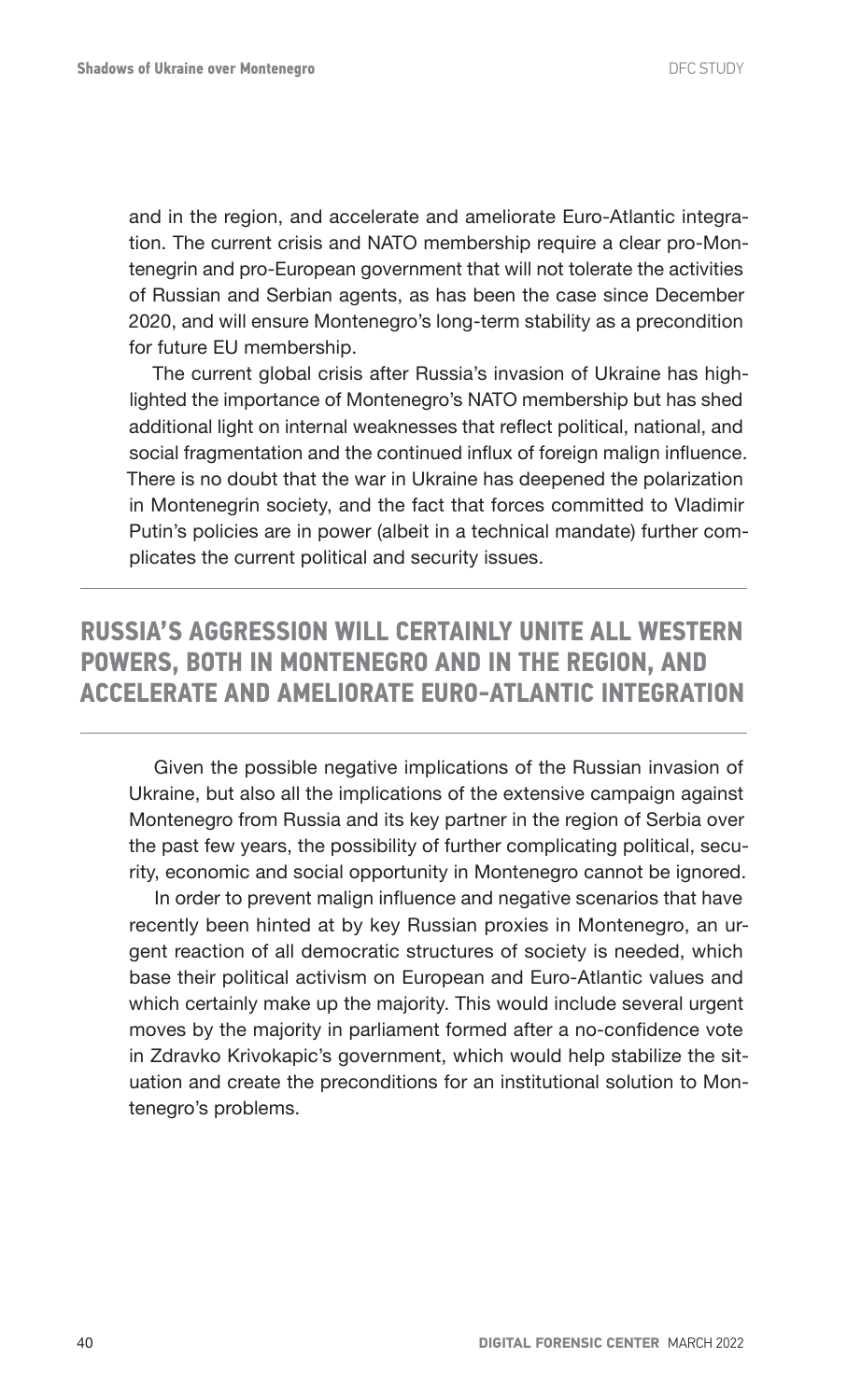**1**

**2**

# <span id="page-39-0"></span>**RECOMMENDATIONS**

Finding ways to unblock key Montenegrin institutions, which, in complex political, security, and economic matters were captured by pro-Russian and pro-Serbian representatives of the current parliamentary majority, is of priority importance when it comes to further dynamics of political and security processes in Montenegro.

The formation of the government ready to face the problems of the Montenegrin society in the situation of complicating the security situation on the global level against the background of the Russian aggression on Ukraine. Politicization and issues of secondary importance for vital national interests, such as the signing of the so-called Fundamental Agreement with the Serbian Orthodox Church, consideration of joining the *Open Balkans Initiative* which is increasingly neglected, census etc., must be pushed to the background so that priority could be given to strengthening efforts to intensify activities that will contribute to Montenegro's decisive step towards EU membership.

**3**

Urgent harmonization of the policy with the European Union related to the ban on the work of Russian media that spread pro-Russian propaganda, as well as the suspension of media in Montenegro that are an echo of Russian state media, and thus stop the distribution of content that spreads Kremlin's manipulation and supports Russian aggression against Ukraine. In Montenegro, the Russian propaganda mission is primarily implemented by the portals *IN4S* and *Borba*, recognized for the spread of narratives and disinformation that are precisely and consistently harmonized with the views of official Moscow.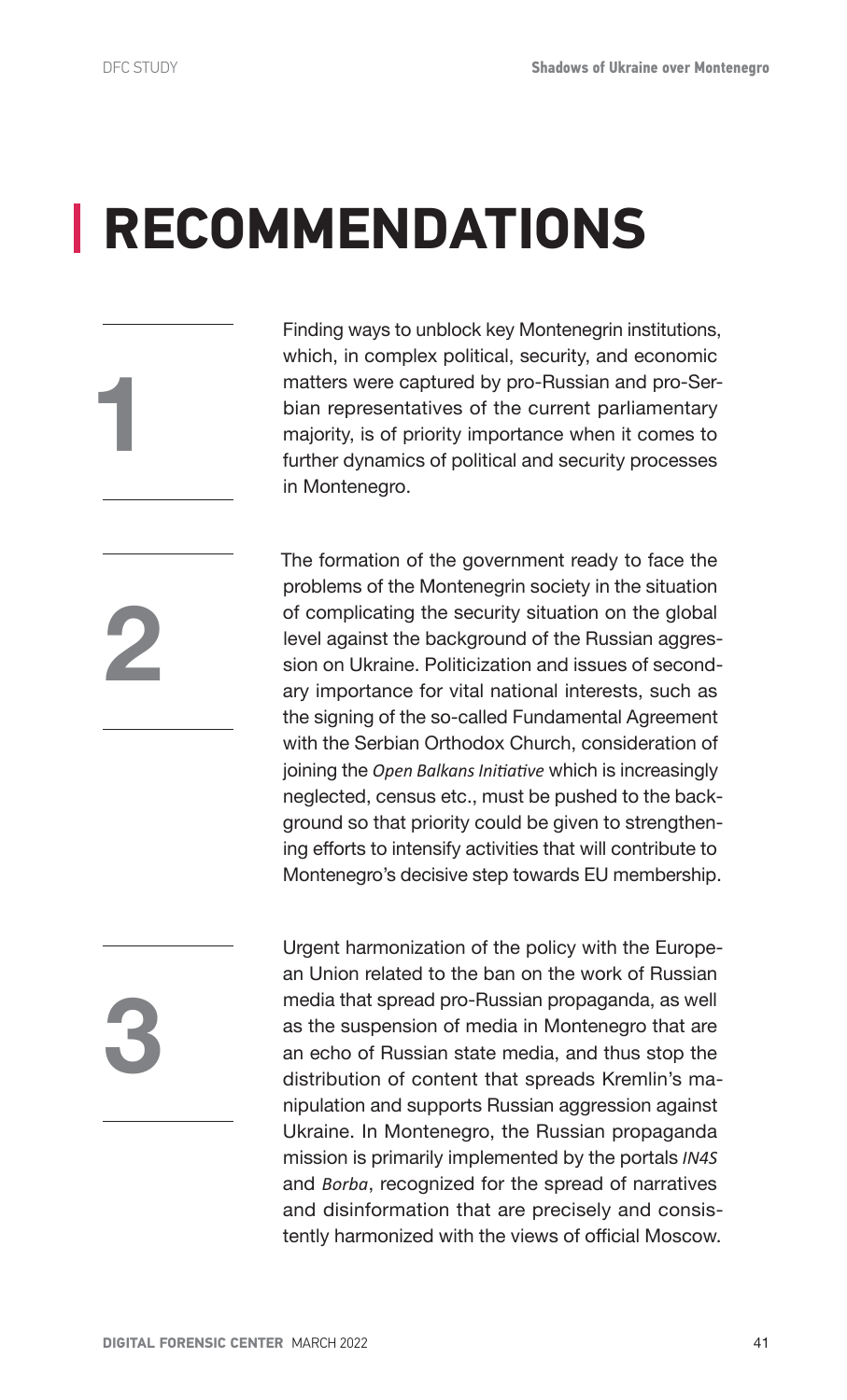**4**

Emphasize NATO's commitment and provide unequivocal guarantees to allies that Montenegro is a credible and reliable member, which will find institutional ways to overcome internal political and social tensions resulting from political, national, and social fragmentation and the continued influence of external malignancy. This implies a serious and comprehensive reorganization of the intelligence and security sector and the defense sector, which must be established on the principles of protection of strategic national interests of Montenegro, as well as the interests of international organizations to which Montenegro belongs or aspires, primarily NATO and EU. The current crisis emphasizes the importance of having credible intelligence and security structures that will not tolerate the activities of foreign agents and that will contribute to the long-term stability of Montenegro and be a credible partner to international partners and NATO allies.